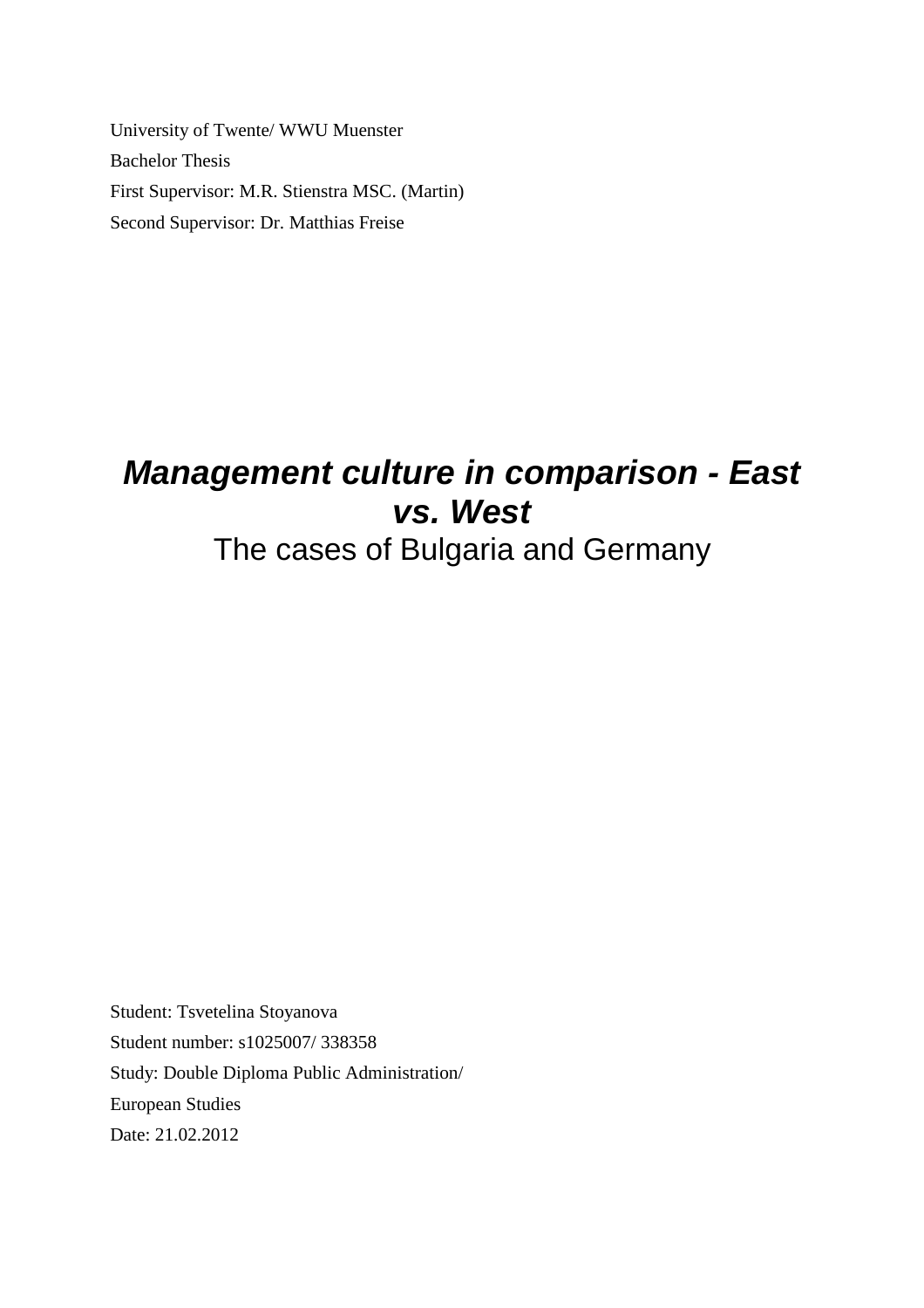# **Management culture in comparison - East vs. West**  The cases of Bulgaria and Germany

### **Abstract:**

There are many factors influencing management practices. This study focuses on one particular - culture. It examines the relationship between culture on one hand, and management practices and employees' attitude on the other. Furthermore it aims at evaluating culture as a factor in international business relationships. For that purpose this thesis concentrates on a comparison between the East - represented by Bulgaria, and the West represented by Germany. By means of a qualitative and a quantitaive research the management practices in the two countries have been compared. The findings of the study show significant differences between Bulgaria and Germany and aim at contributing to the already existing researches in cross-cultural management.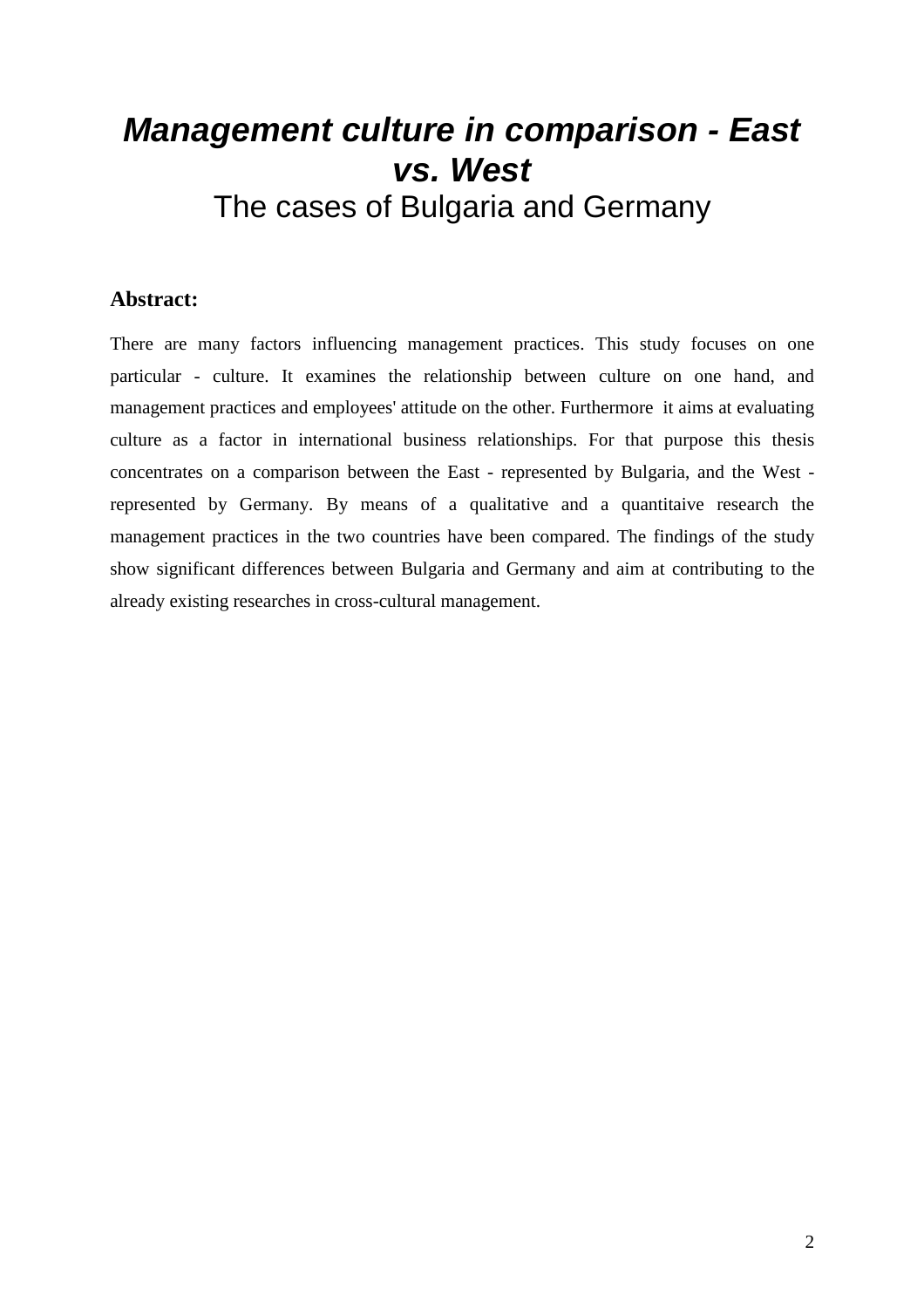# **Table of Contetnt:**

| 2. |                                                               |  |
|----|---------------------------------------------------------------|--|
|    |                                                               |  |
|    |                                                               |  |
|    |                                                               |  |
|    | 2.4 Cross-cultural management and international cooperation12 |  |
|    |                                                               |  |
|    |                                                               |  |
|    |                                                               |  |
| 3. |                                                               |  |
|    |                                                               |  |
|    |                                                               |  |
|    |                                                               |  |
|    |                                                               |  |
|    |                                                               |  |
|    |                                                               |  |
|    |                                                               |  |
|    |                                                               |  |
|    |                                                               |  |
|    |                                                               |  |
|    |                                                               |  |
|    |                                                               |  |
|    |                                                               |  |
|    |                                                               |  |
|    |                                                               |  |
|    |                                                               |  |
| 5. |                                                               |  |
| 6. |                                                               |  |
|    |                                                               |  |
|    |                                                               |  |
|    |                                                               |  |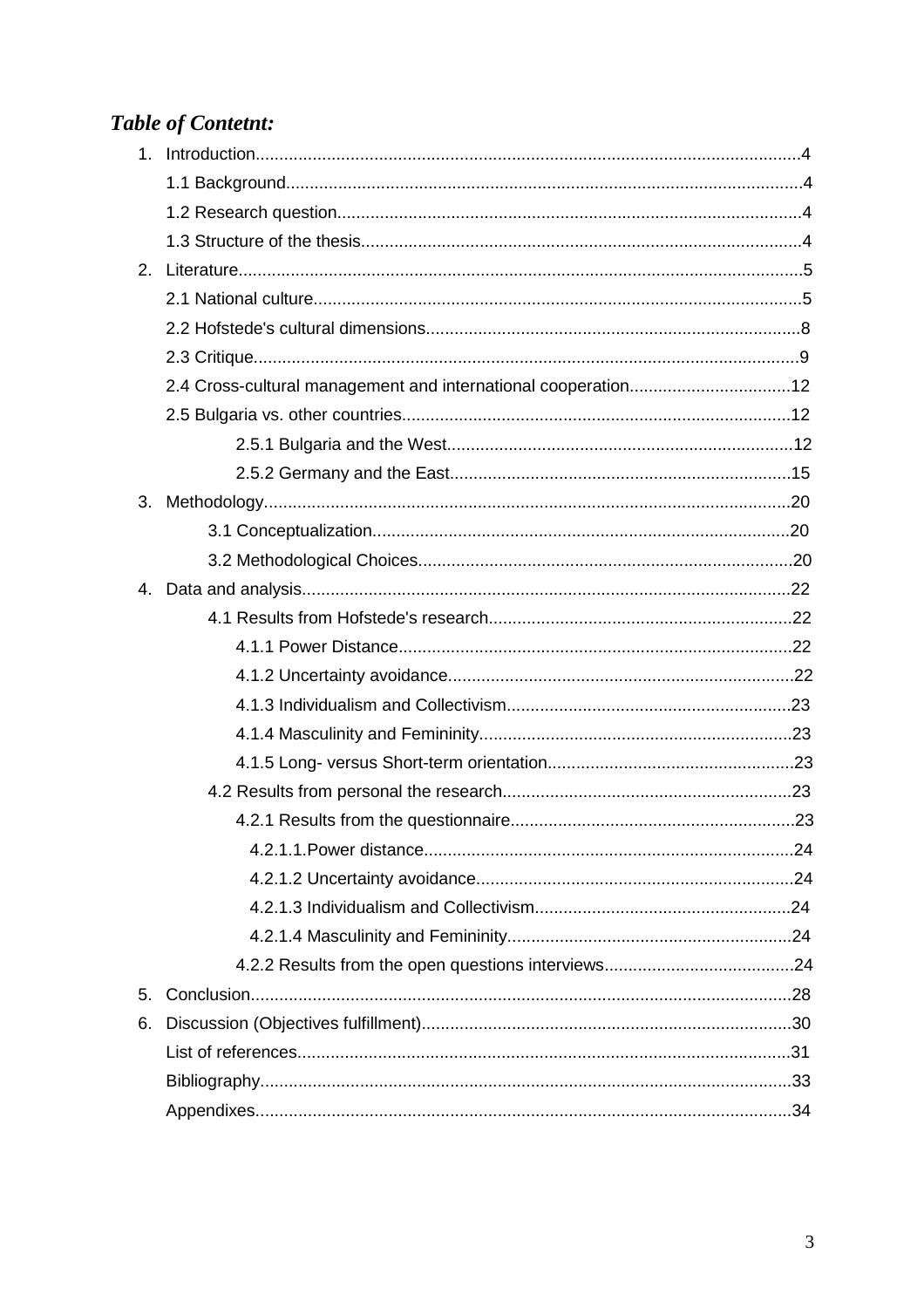#### **1.Introduction**

#### *1.1 Background*

Most people expect that going to a foreign country is an experience bringing a new different perspective about the surrounding world. These expectations are based not only on the sights of the place but also on the "meeting" with another culture. In most of the cases one has already built a certain vision in his mind about its representatives. Sayings such as: "Germans are extremely cold", "French people are supercilious", "People living on the Balkans are warm and hospitable" etc, have appeared over the time and spread around the world. Going to another country on a vacation and experiencing some difficulties because local people don't exactly have the same way of thinking is one thing. However, what happens when one has to work together with these same people who perceive the surrounding world so differently? Are these differences of importance on the work place? In our fast developing world of globalization companies are expanding and entering foreign markets all the time, thus becoming part of international business and management. Consequently culture collusions are more and more to appear. Many scholars have conducted various studies in the field of crosscultural management and different national cultures have been included in them. However, there are not many researches about countries such as Bulgaria. The country is one of the latest members of the European Union and it is yet to enter more adequately the world of international business. This study seeks to compare the Bulgarian management practices to the German ones and thus to contribute to the already existing researches in cross-cultural management. It focuses on the matter how national culture affects management practices and employees' attitude. In this respect both countries are expected to show more differences than similarities considering their national cultures significantly differ from one another.

#### *1.2 Research question*

Furthermore this thesis seeks to answer the following research question: **In what way do Bulgarian managers see national culture as a factor for doing business with foreign countries?** In order to provide an answer two sub-questions are formulated: 1. To what extend does national culture influence business relations? 2. Do Bulgarian mangers take culture into consideration when choosing foreign business partners?

#### *1.3 Research goals*

For this research several goals have been set:

1) Find out in which aspects national culture affects management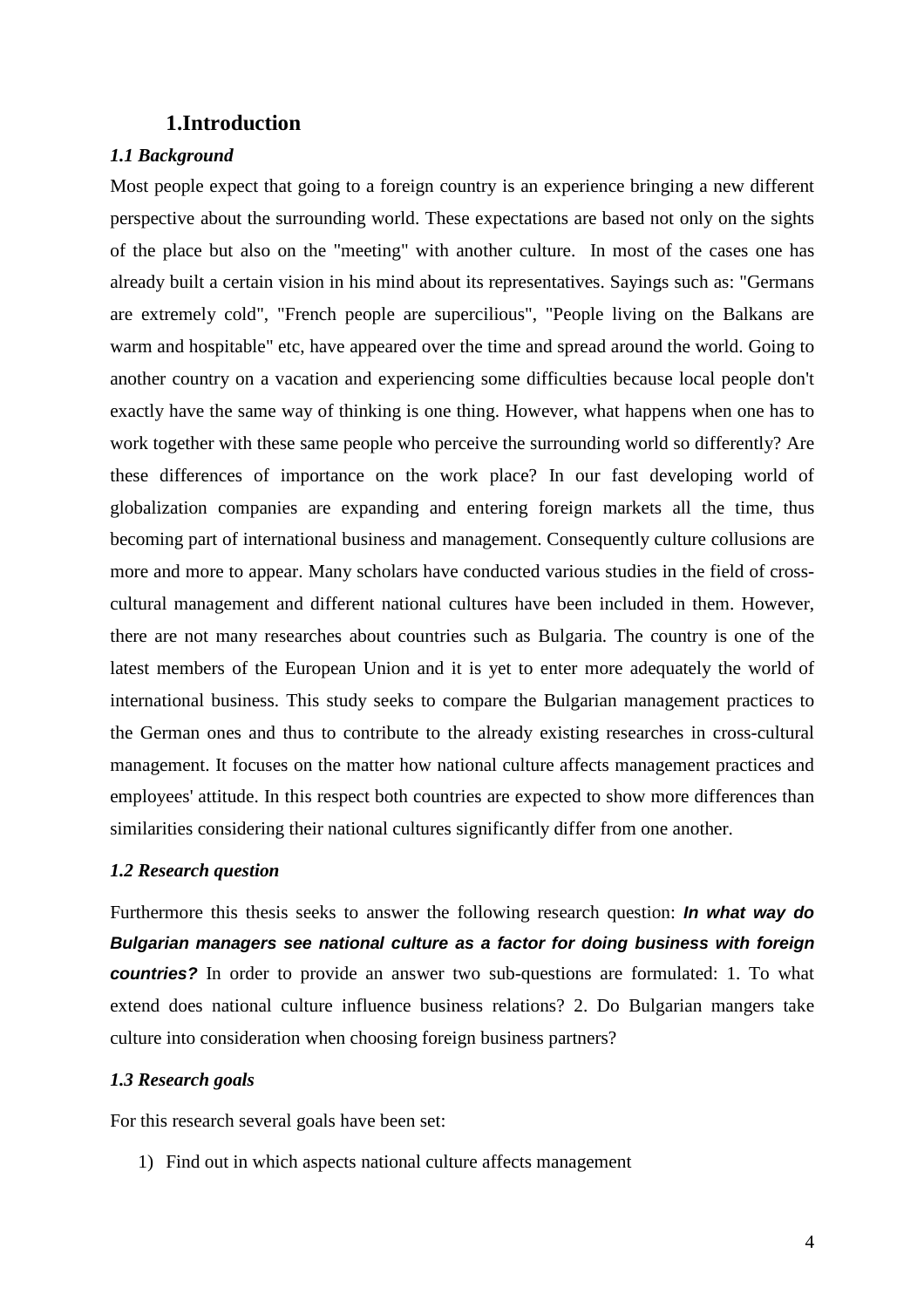- 2) Reflect on cultural differences of Bulgaria and Germany
- 3) Try to build a framework (profile) of the Bulgarian management culture and the German one (on the basis of the questionnaire)
- 4) To define which differences will be the most problematic ones for a Bulgarian-German cooperation

#### *1.4 Structure of the thesis*

In order to analyze the connection between national culture and management a theoretical framework needs to be established first. This is done in chapter two where first a definition of culture is searched for. Furthermore it is being examined how cultural values influence the meanings that members of different societies attribute to work, whereas the appropriate unit of analysis is the society or cultural group, not the individual person (Schwartz, 1999). Later on in this chapter the cultural dimensions developed by Hofstede (2001) and Trompenaars (2005) are going to be used for further development of the theoretical framework. By means of these dimensions Bulgaria and Germany are going to be compared. In order to give a more clear and detailed vision of the two cultures the work of Chavdarova (2004) and Franken (2005) are also going to be included. The thesis then proceeds with chapter 3 where the methodology choice is being discussed. For this paper a two-case-study is selected comparison between Bulgaria and Germany. Furthermore the choice of particularly these two cultures is going to be discussed. The research design chosen for the study is the conduction of a questionnaire which is going to be filled out by Bulgarian and German employees. For this purpose Hofstede's questionnaire is going to be applied. It is going to serve for the validation of the differences between the two cultures and thus also the theoretical concepts are going to be measured. In addition to that some open questions interviews are going to be conducted. Chapter 4 focuses on the gathered data which is going to be submitted for consideration and analyze and the results are going to be interpreted. The concluding chapter is where the research question is answered. It will be then argued how national culture is seen as a factor when it comes to international cooperation. What is the potential for a Bulgarian-German joint work - is a matter which is also discussed here. Furthermore the fulfillment of the research goals is going to be reviewed. In the final sixth chapter some limits of the study are going to be discussed as well as possible threats to its validity.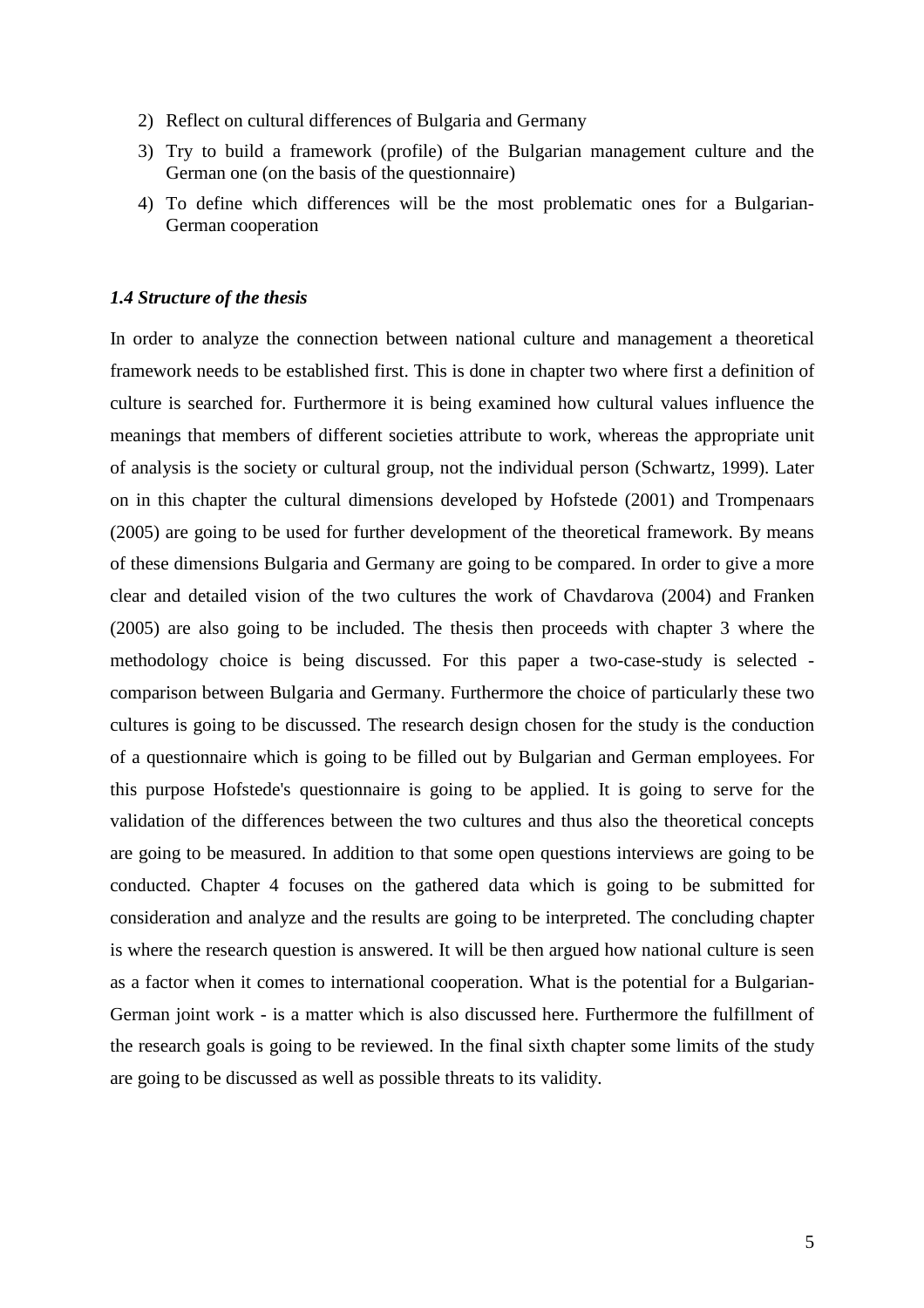#### **2. Literature**

#### *2.1 National culture*

The word culture comes from the Latin cultura and means growing, cultivation. Today one of the meanings of culture refers to the attitudes and behavior characteristic of a particular social group (Oxford dictionaries). Nevertheless culture and culture influences are concepts which neither anthropology nor management has defined consistently (Adler, Doktor & Redding, 1986, p. 298). However one way to look at this term is to see it as an observable aspect of human behavior, manifest in social interaction and tangible objects like organizations, but resting on symbolic frameworks, mental programs, and conceptual distinctions in people's minds. Moreover the term cognitive maps can be used. Logically each culture has its own different cognitive maps. Consequently the effect on management practices is also various. (Adler, Doktor & Redding, 1986, p. 299).

Trompenaars & Hampden-Turner (2005), as well as Hofstede (2001), use the onion metaphor when regarding culture:

*"Culture comes in layers, like an onion. To understand it you have to unpeel it layer by layer."* (Trompenaars & Hampden-Turner, 2005, p. 6)

Furthermore they (2005) define it as *"...the way in which a group of people solves problems and reconciles dilemmas".* One of the many scholars who have researched culture is Kluckhohn (1961, pp 86) who states the following:

*Culture consists in patterned ways of thinking, feeling and reacting, acquired and transmitted mainly by symbols, constituting the distinctive achievements of human groups, including their embodiments in artifacts; the essential core of culture consists of traditional (i.e. historically derived and selected) ideas and especially their attached values.* 

Hofstede (2001) refers to culture as: *...the collective programming of the mind that distinguishes the members of one group or category of people from another.* 

As already mentioned there are many definitions of culture. They differ from each other and at the same time are alike. All of the above represented definitions refer culture more or less as features, ideas and/or actions that are typical for a certain group of people and at the same time make it distinguishing from other ones. Since culture has so many layers it is difficult to fix on just one definition that describes it fully. However defined, it influences people's values, attitudes and behaviors, which in turn collectively define their culture. Culture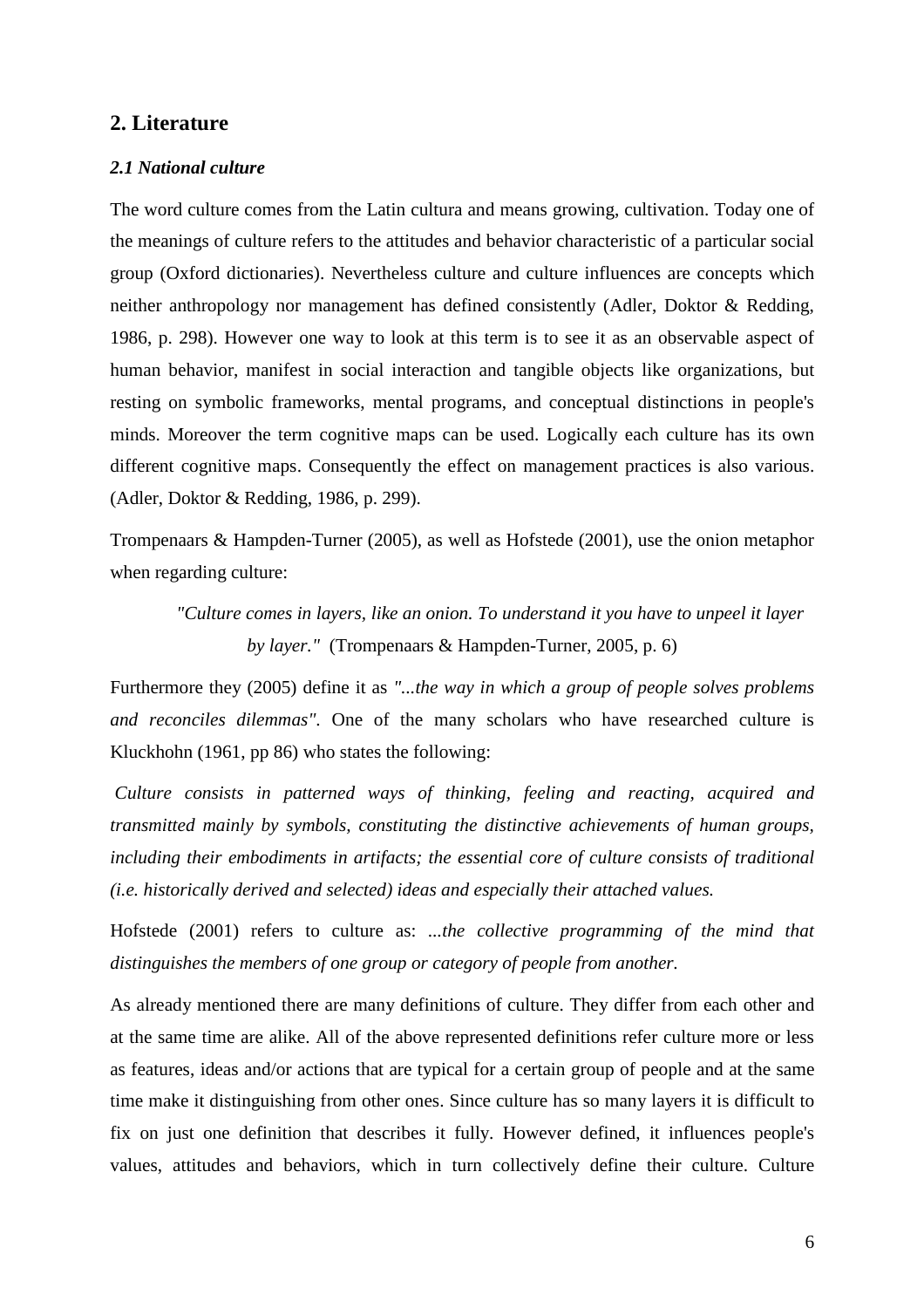influences organizations through societal structures such as laws and political systems and also through the values, attitudes, behavior, goals, and preferences of participants (clients, employees, and especially managers) (Adler, Doktor & Redding, 1986, p. 299-300). One of the scientists who have studied the connection between national cultures and organizations is Hofstede. He did that in terms of cultural values - which explains behavior on societal level by developing a number of cultural dimensions. These dimensions then are used to measure cultural values in a quantitative way and also cultural distance (Gerhard, Neyer, Koelling, 2006-7). Beside the fact that Hofstede described culture by means of values another reason for using his research in this thesis is the fact that he has developed a validated questionnaire. As already mentioned it is going to be used in chapter 4.

#### *2.2 Hofstede's dimensions*

In order to come one step closer to clarifying the connection culture-management I am going to use the dimensions of Hofstede (2001) which he describes in his book " Culture's consequences: Comparing Values, Behaviors, Institutions and Organizations across nations". By means of these dimensions the similarities and the differences of the Bulgarian and the German culture are going to be made more perspicuous.

On the basis of a large research project - the IBM study - referring to differences in national culture among matched samples of business employees covering 50 countries, in 1980 Hofstede developed four dimensions and in 2001 added a fifth one. In the root of each of them stands a basic problem typical for every society. However, every culture has different approaches for coping with them.

The first one is Power distance and it concerns the problem of human inequality. The power distance between a boss B and a subordinate S in a hierarchy is the difference between the extent to which B can determine the behavior of S and the extent to which S can determine the behavior of B (Hofstede, 2001, p. 83). In cultures where its index is high subordinates and superiors think of themselves as unequal. There is a strict hierarchy and centralization of power, and subordinates are being specifically told what to do. Superiors on the other hand enjoy some privileges and are the ones who are supposed to establish a contact with the subordinates. In comparison to that in cultures characterized by low power distance subordinates and superior consider themselves rather equal. The hierarchy is flatter and not strictly established, and is accepted only as auxiliary instrument. Superiors in these kind of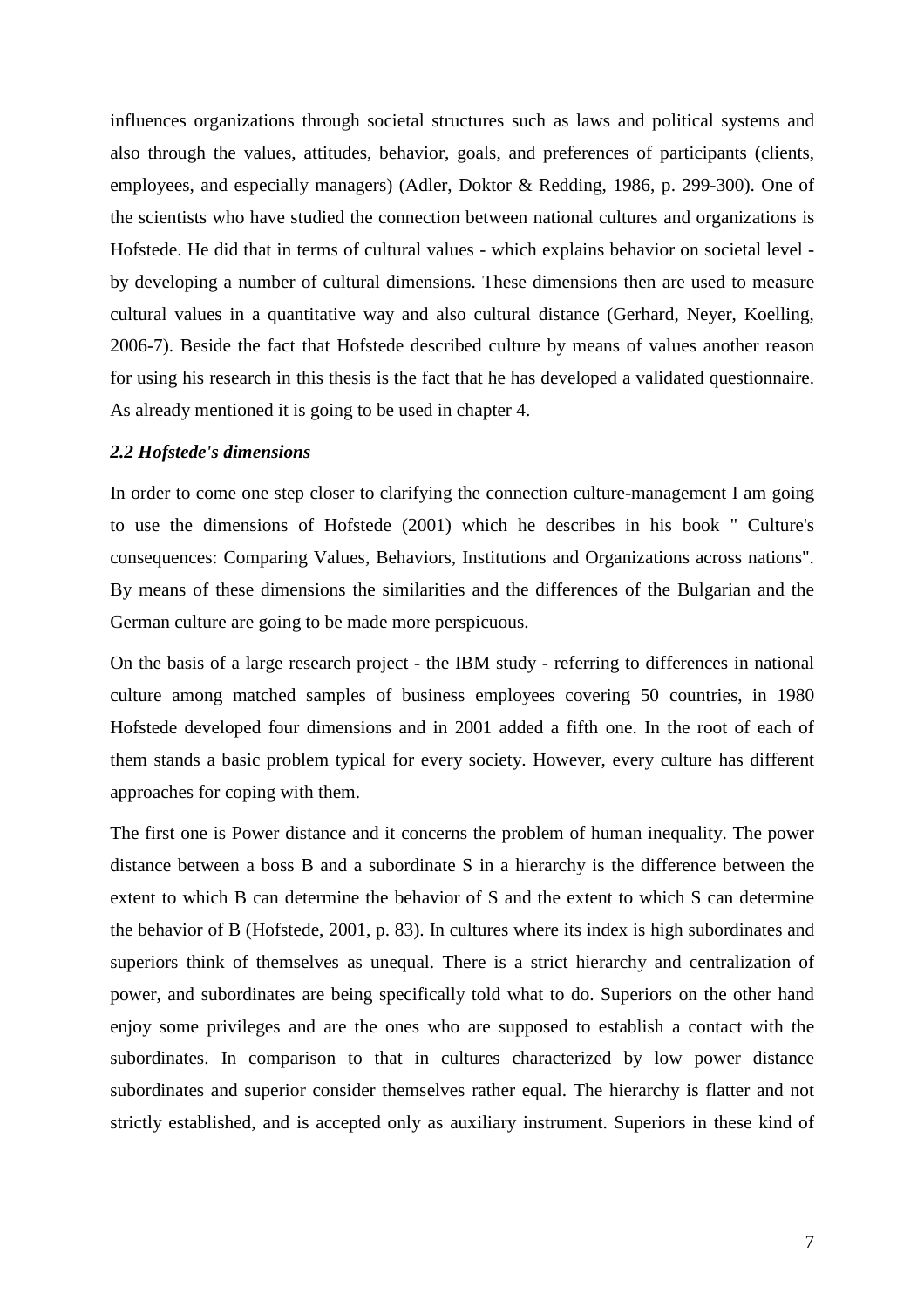cultures are not given any special privileges or rights. Superiors are also easier to access for subordinates ( Hoecklin, 1996).

The next dimension is uncertainty avoidance. It refers to the different ways in which societies react to uncertainty. There are differences between traditional and modern societies as well as among modern societies. Ways of coping with uncertainty are shaped by the cultural heritages of societies, and are transmitted and strengthened by institutions like the family, the school and the state. Furthermore they are reflected in the collective values of the members of a certain society. Since their roots are non-rational they may bring around collective behavior in a particular society which can be perceived as "aberrant" and "incomprehensible" by other societies (Hofstede, 2001). Cultures with high level of uncertainty avoidance try to avoid ambiguous situations creating more rules or avoiding deviant ideas and behavior for example. They also tend to have a life time job in comparison to societies with low index of uncertainty avoidance where high job mobility is more common (Hoecklin, 1996).

Another dimension on which cultures differ is "the relationship between the individual and the collectivity". This relationship is not only about ways of living together but also refers to societal norms. "It therefore affects both people's mental programming and the structure and functioning of many institutions aside from the family: educational, religious, political, and utilitarian" (Hofstede, 2001, p. 210). In societies with a high level of individualism the individual interests have priority over those of the group whereas by cultures with a law individualism index it is the other way around (Hoecklin, 1996).

The next dimension - Masculinity and Femininity - concerns the distribution of gender roles in societies. It is generally accepted that men must be more concentrated on economic and professional achievements and women on the other hand on taking care of children (Hofstede, 2001). Consequently in cultures where the level of masculinity is high man and women have strictly defined roles in the society. In feminine cultures on the other hand there is no such rigid distinction and men can be nurses and women can drive trucks, for example.

The last of Hofstede's dimensions is Long- versus Short-Term Orientation. This one is independent of the other four and was developed later in the Chinese Value Survey (CVS) (Hofstede, 2001). Thrift and perseverance are the values referred to long term orientation. On the other hand respect for tradition, fulfilling social obligations, and protection one's "face" concern short term orientation (Hoecklin, 1996).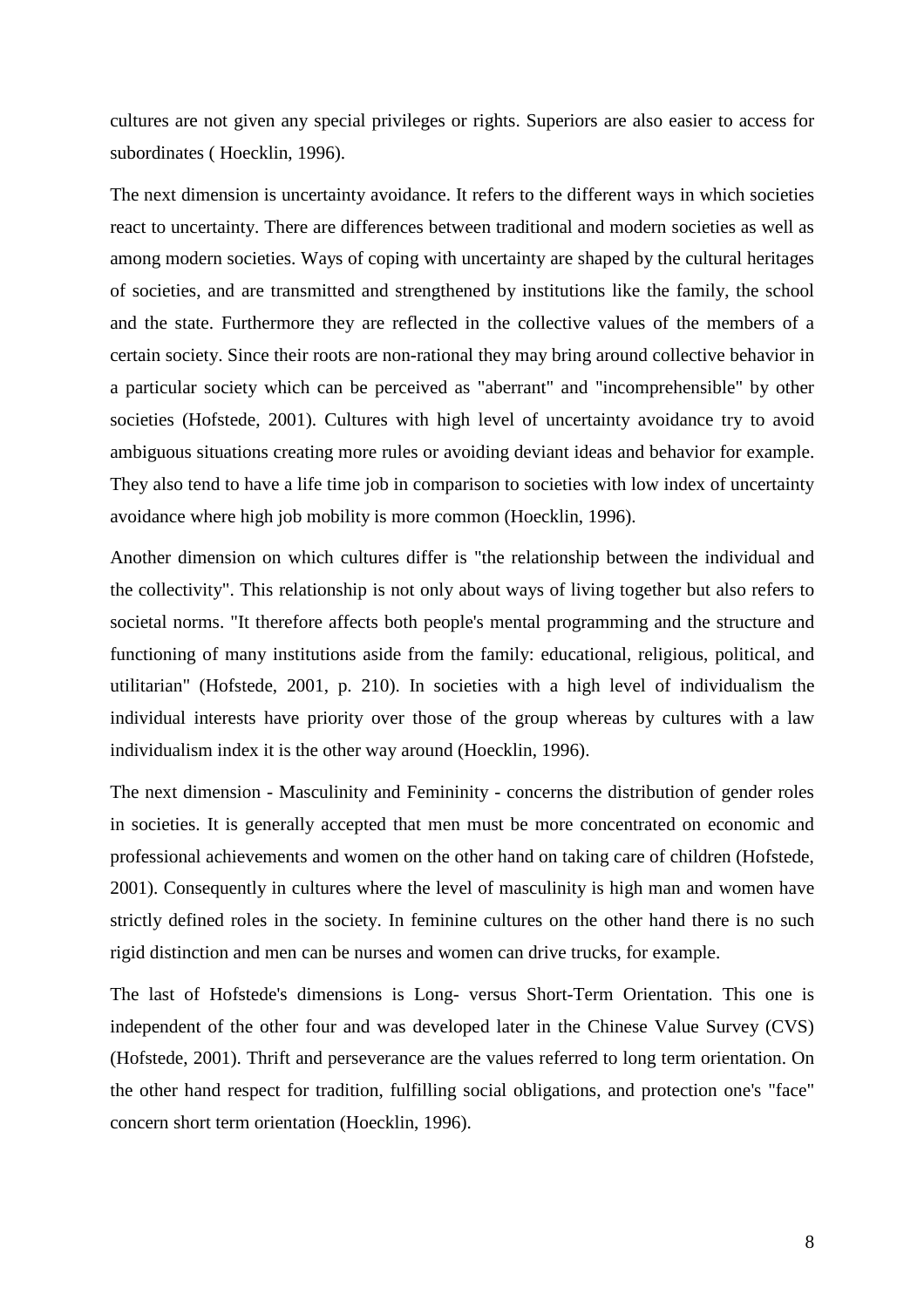#### *2.3 Critique*

Nevertheless Hofstede has been also strongly criticized. A research made by Baskerville (2003) points out a few weak points in Hofstede's work. It shows that his dimensions are not that widely used in the social sciences of sociology and anthropology due to the following reasons: the theoretical frame of Hofstede's research, the equation of nation states with cultures, the use of matrices, and the adherence to the importance of observation by participant observers. Furthermore the relationship of Hofstede's dimensions to other national data is discussed as a weak point and questions their validity.

The first aspect concerns the fact that Hofstede's theory is based on George Murdock's methodology. This methodology is a rather universal one that according to Rokkan (1996) does not take into consideration the interaction among societies and because of this can only be valid if they are isolated from each other. Consequently Hofstede's approach has similar statistical and logical difficulties like Murdock. However, the Dutch scientist was concentrating on cross-cultural studies in business research and not sociology and anthropology. He was trying to unify national characteristics in one variable while analyzing organizational or business behavior - which is the main difference between fields of business & commerce and sociology & anthropology research.

Another point of critique of Hofstede's research is the fact that he uses nation states as equivalent of cultures. This approach is not always appropriate since in the Middle East, for example, 35 different cultures in 14 nations can be identified. Furthermore Baskervilles points out that every study regarding cross-cultural comparisons needs to take into consideration two problems: classifications and definitions on the one hand and the problem of sampling and the units of comparison on the other. The author claims that Hofstede did not handle these two problems adequately. Furthermore Hofstede refers to cultural and societal norms as interchangeable notions. This is in contrast with ethnographic studies since they find one or many societies in one nation state. Nevertheless Hofstede's reply to the critique that nations are not a suitable unit of a culture study states that "they are usually the only kinds of units available for comparison" (Baskerville, 2002, p.8).

The next strongly criticized aspect of Hofstede's research is the quantification of culture on the basis of numeric dimensions and matrices. Hofstede included such indices and for that he received a strong critique because the balance between such attributes has a dynamic nature.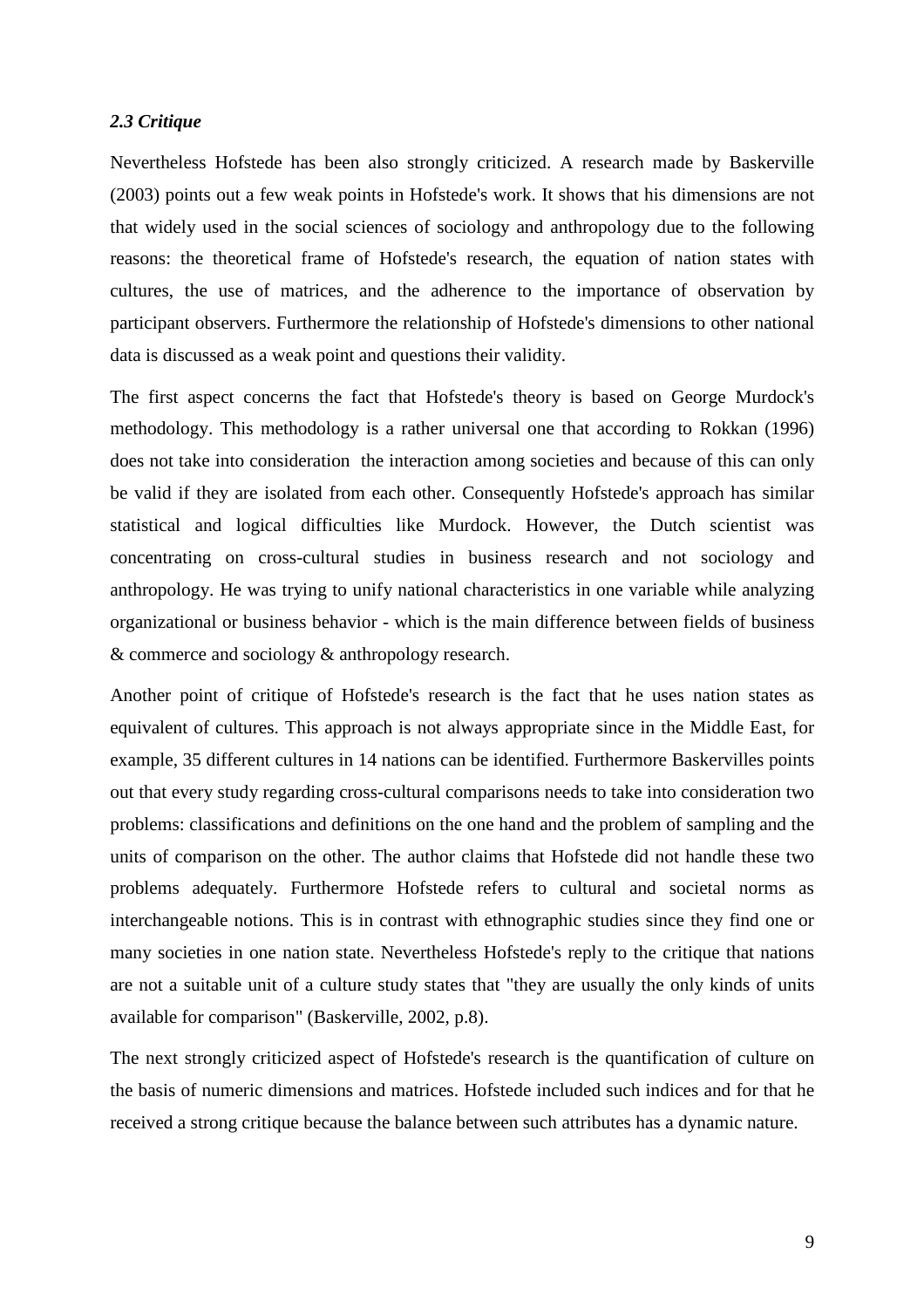A further point of critique is the status of the observer outside the culture. Here the position of understanding-from-within versus measuring-from-without is discussed. Hofstede accomplished his research by means of questionnaires - measuring-from-without- for which his methodology was criticized.

In addition to the already mentioned criticisms comes the questionable validity of Hofstede's indexes. The Dutch scientist compares each of his cultural dimensions to seven other national measurements: GNP, economic growth, latitude, population size, population growth, population density and organization size. For example, power distance is closely connected to educational and occupational indexes and part of its variance (58%) can be predicted from national wealth, population size and latitude. In conclusion Baskerville (2003) argues that Hofstede's dimensions can defined as socio-economical and cultural ones.

Another critic of Hofstede is McSweeney. He examines five assumptions on whose basis Hofstede concluded:

"The only thing that can account for systematic and consistent differences between national groups within such a homogenous multinational population is nationality itself...Comparing IBM subsidiaries therefore shows national culture with unusual clarity". (McSweeney, 2002, p. 95)

The first assumption states that the culture which every participant in the survey carries consists of three non-interacting cultures: the "organizational", the "occupational", and the "national". Since the participants in the IBM study are part of the "same" organization and were matched by Hofstede on an occupational basis this means that they share the same organizational and occupational culture. The Dutch scientist draws the conclusion that the found differences are from national character. The second assumption has two versions depending on the definition of national culture. The first definition relies on national uniformity - he is presupposing that what he has actually found by means of his research. Furthermore this means that every individual in a certain state would have the same national culture. Consequently the responses of the survey participants within each country should score no big differences. However, this was not the case. Therefore Hofstede came up with a second definition - an average tendency is the average tendency. He claims that "an average tendency based on questionnaire responses from some employees in a single organization is also the national average tendency". (McSweeney, 2002, p. 102). The next assumption states that national culture is what defines questionnaire responses. Hence, Hofstede states that the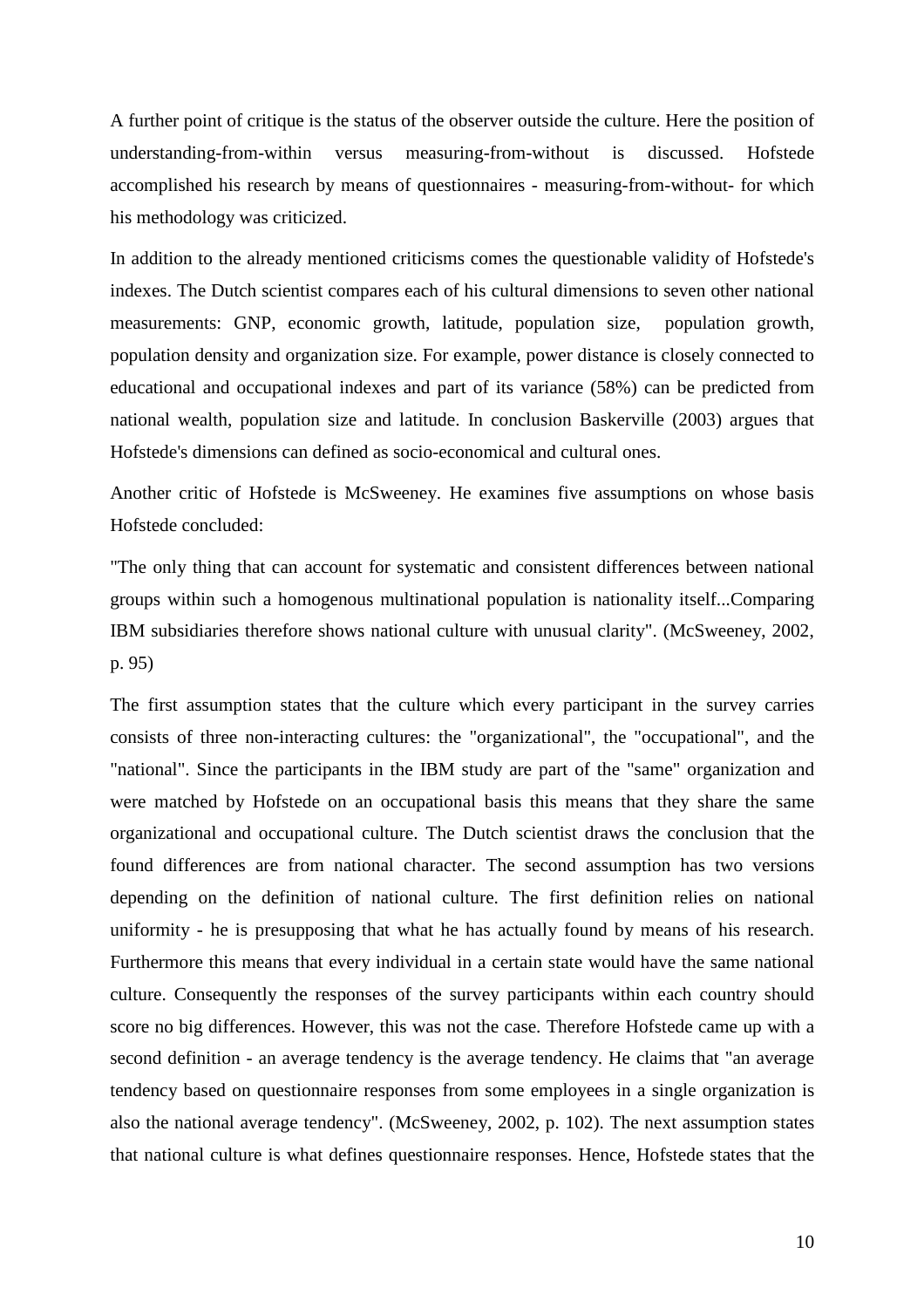differences that resulted from his survey were only due to differences between national cultures. Factors such as race, religion and first language were not taken into consideration. The fourth assumption refers to the way Hofstede offers to identify national culture - by response difference analysis. He makes that assumption after he presumes that response differences in his survey are caused by national values (assumption 3). Although assumption three can be a premise for assumption 4 this doesn't mean that it is also sufficient. This fourth assumption furthermore addresses the question whether Hofstede has correctly identified his five dimensions. The fifth assumption of the Dutch scientist states that national culture us situationally non-specific. Consequently the results from his research are not work-place specific and do not concern only the company - IBM - where the survey took place but whole national cultures (McSweeney, 2002).

McSweeney (2002) argues there are weak points in all of Hofstede's assumptions and that they are incorrect. Consequently they lead to false empirical descriptions despite the amount of used data and statistical manipulation. McSweeney (2002) further states that the Dutch scientist did not manage to characterize culture fully and his work is too restricted. Hofstede simply assumes national uniformity and fails to examine and show the variety and richness of national practices and institutions since he limits culture to state borders.

In 2001 Hofstede was invited to write a response to McSweeney's critique. The Dutch scientist argues that the re-written and updated edition of his 1980 book itself gives answers to a great part of McSweeney's critique. In his reply he states that even if surveys are not a suitable way to measure cultural differences, there are also not supposed to be the only way. Hofstede was criticized for using nations as units to study culture. He agrees but adds that still they are only possibility for comparison. The next point of critique to which the researcher responds is that his study cannot give information about entire national cultures because it took place in subsidiaries of one company. Hofstede argues that his IBM set includes extremely well matched samples for a huge number of countries and indeed measures differences between national cultures. To the accusation that IBM data are old and for that reason obsolete he answers that recent replications haven't indicated any loss of validity. At last he welcomes everybody who thinks that five dimensions are not enough, to propose more which, however, have to fill the following conditions: be statistically and conceptually independent from his five dimensions and be validated by correlations with conceptually related external measures. (Hofstede, 2002).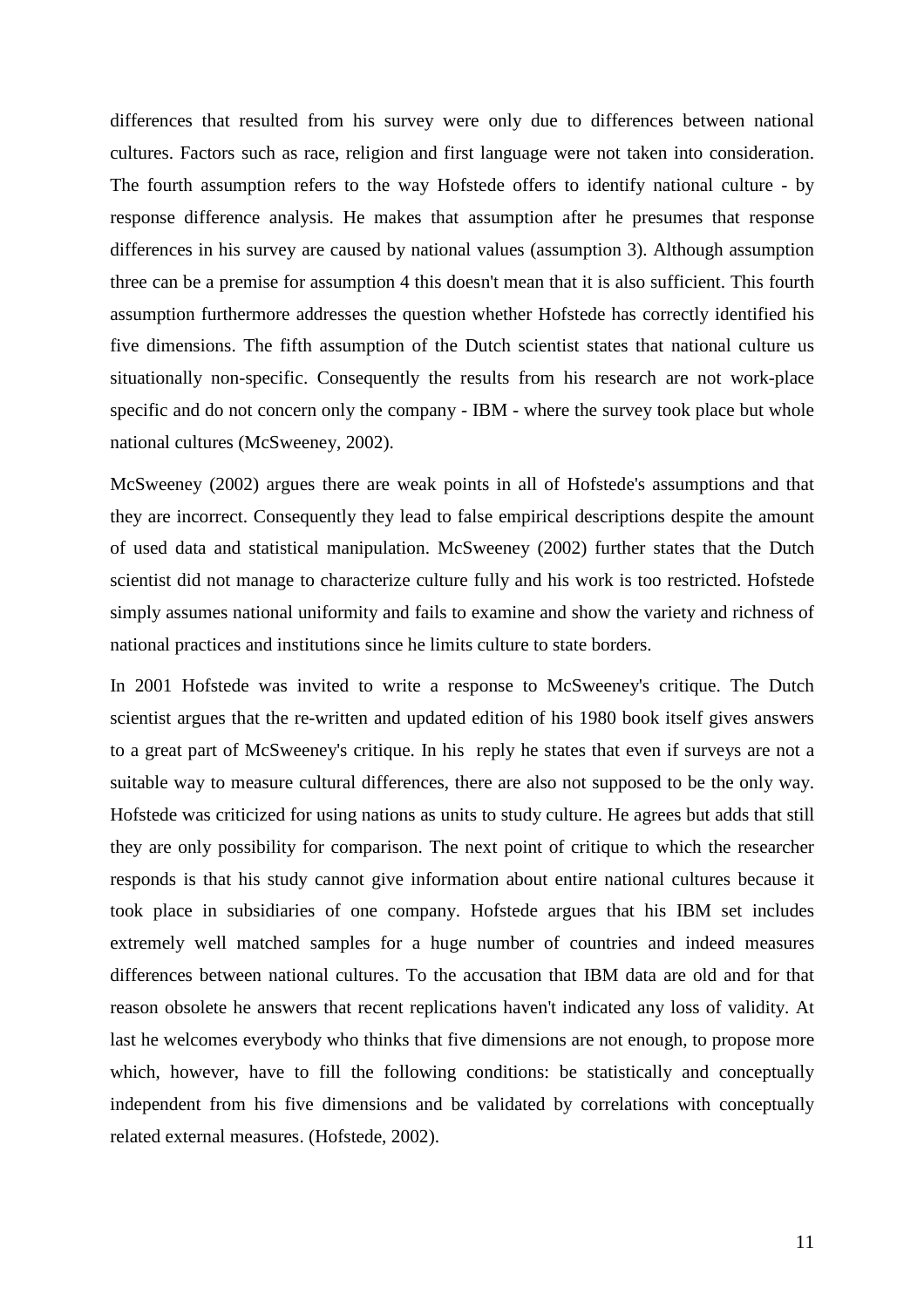Despite critiques towards Hofstede's research, he has proposed one of the most well-known concepts about culture and his questionnaire is validated. He manages to respond to the critique in a proper way and continue being the founder of a validated research measuring cultural differences among nations.

There are also other scholars who have developed cultural dimensions. However, since this study is limited by time and length only Hofstede's set of dimensions (2001) is represented and is going to be used in this thesis.

#### *2.4 Cross-cultural management and international cooperation*

Despite the fact that cross-cultural management has not been clearly defined, many scientists refer to it as a concept that concerns "procedures and policies relating to the management of workforces with different cultural backgrounds" on one hand, and "moderating the impact of cultural differences on the execution of management tasks" on the other (Soderberg, A.-M. & Holden, N., 2002, p. 103). Two of the scholars who have perhaps contributed the most with their approaches to the understanding of culture and management are Adler and Hofstede. They have the strongest influence in one particular branch of international management namely human resource management. Furthermore Adler (1991) is the one who has managed to evolve a definition of cross cultural management:

*"Cross-cultural management studies the behavior of people in organizations around the world and trains people to work in organizations with employee and client populations. It describes organizational behavior within countries and cultures; compares organizational behavior across cultures and countries: and perhaps, most importantly, seeks to understand and improve the interaction of co-workers, clients, suppliers, and alliance partners from different countries and cultures. Cross cultural management thus expands the scope of domestic management to encompass the international and multicultural spheres".* (Soderberg, A.-M. & Holden, N., 2002, p. 104)

In this paper the relationship culture-management is going to be researched in the area of cross-cultural management. Moreover culture will be regarded as an independent variable and management - as a dependent one. The influence of culture on management can be seen in the behavior and practices of managers and employees as well as in the relationship mangeremployee. Referring to culture in this particular matter gives us the opportunity to set two perspectives: a macro one - it investigates the relationship between culture and organization structure - and a micro one - it focuses on the similarities and differences in managers'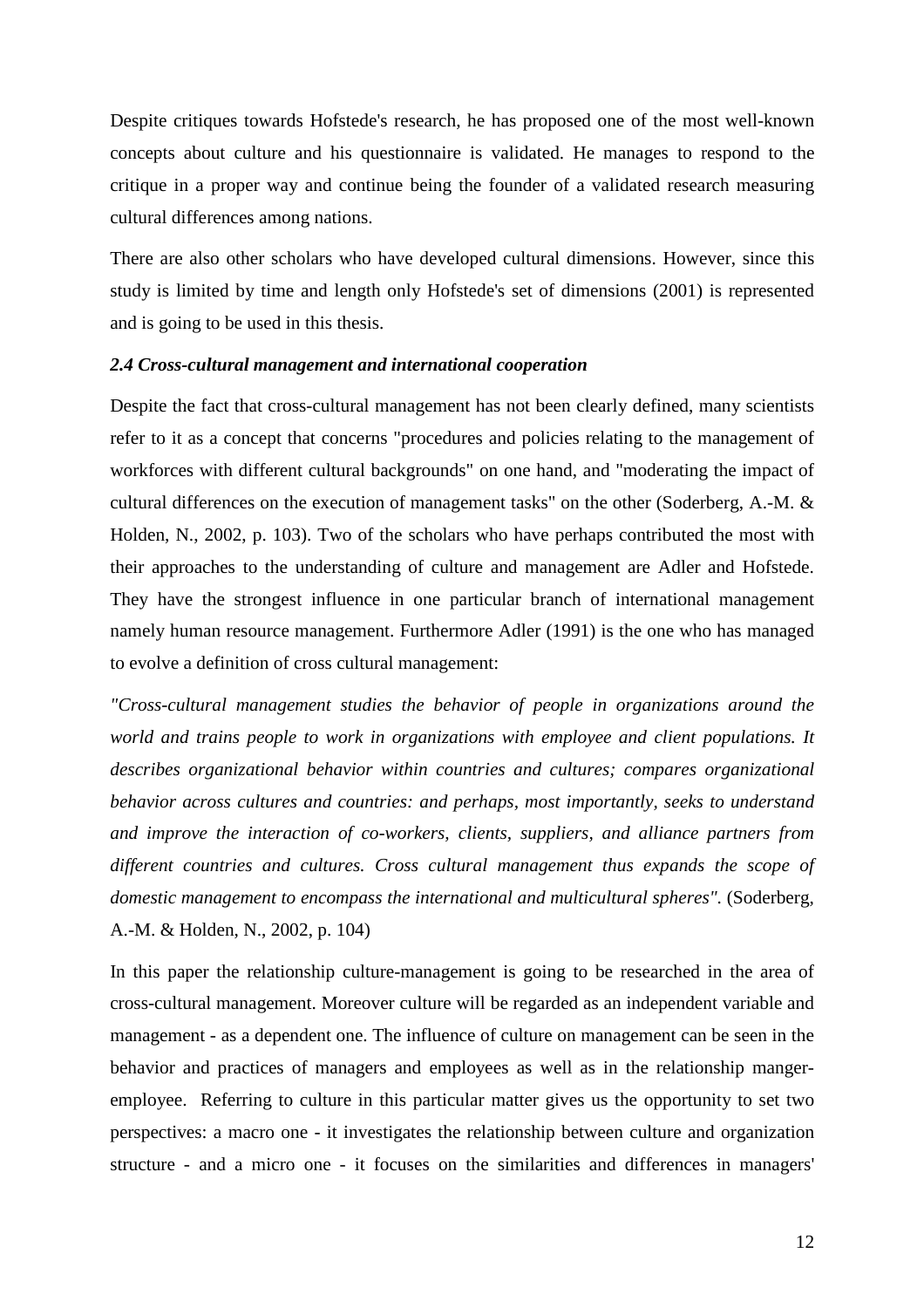attitudes of different cultures. (Smircich, 1983). Regarding the influence of culture on management it can be negative - seen as a barrier - or positive - a resource for positive learning. Cultural differences are more often seen as a fountain of conflicts and misunderstandings. When operating internationally it seems inevitable even for the experienced managers to avoid misjudgment and communications mistakes as far as cultural relationships with different stakeholders are concerned. Some of the authors who are upholders of the barrier concept are Hall and Hoecklin. The first one argues that a perfect economic relationship can sometimes be simply ruined by cultural differences. Hoecklin believes that this kind of differences can lead to business failures and unwanted expenses. Some cultural differences that might lead to these unwanted effects are shown in Table 1. Nevertheless some scholars see a positive connection between culture and management. Schneider and Barsoux state: "treating diversity as a resource rather than e threat that is essential for responding to the demands of a global market economy, for reaping the full benefits of cross-border alliances, and for enhancing organizational learning" (Soderberg, A.- M. & Holden, N., 2002, p. 105). Furthermore some scientists also believe that cultural differences when handled right can turn into a competitive advantage. Consequently the understanding of cross-cultural management considers not only to the fact that cultural differences exit, but more over to how these differences are perceived and interpreted by the representatives of different cultures. Generally every person grows up within one particular culture and it is only normal that there are certain misunderstandings when coming across a representative of another culture (Gerhard, Neyer, Koelling, 2006-7). In this paper the "meeting" of the East - represented by Bulgaria - and the West - represented by Germany - is going to be researched. For a start, the following perspectives are going to be examined: Bulgaria and the West, and Germany and the East.

#### *2.5 Bulgaria vs. other countries*

As a result of the different perceptions surprises and sources of tension can always arise. However, what is important is, is to be able to learn something from the conflict situations the process of mutual learning. In order to find out which practices are sources of tension and surprise and what is significant for the process of mutual learning the study made by Chavdarova et. al (2004) is going to be used and the Bulgarian and Western culture point of view are going to be discussed.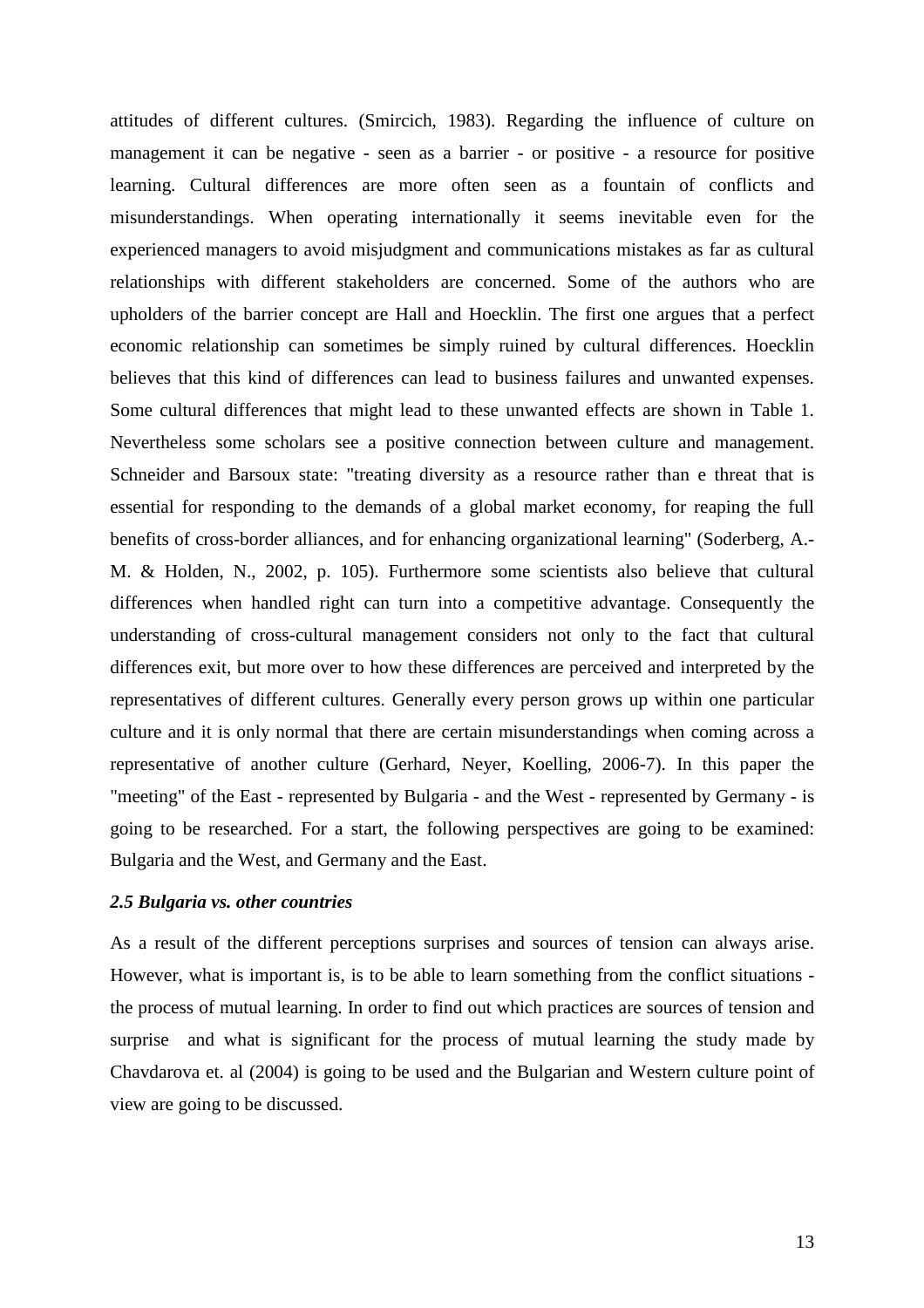#### *2.5.1. Bulgaria and the West*

For Bulgarian business people one of the biggest surprises is perhaps the organization and type of work that the Western people demonstrate - pragmatism and a minimum level of bureaucracy. A Bulgarian manager points out (in a survey made in Bulgaria) that it comes like a shock to him how western managers and employees work under an orderly system and everybody knows exactly what to do, when to write a report and when to send it. Everything functions harmoniously in comparison to Bulgaria where documents can often be lost or people tend to interfere with each other's tasks. Another surprising truth about Western culture is the ability of the managers to make their employees do their jobs without using strong measures. Furthermore each person has his/her own assignment and bears personal responsibility for it and "we" does not exist in this regard. In comparison not everyone in Bulgaria is aware of his rights or his duties. What amazes and at the same time raises admiration in Bulgarians as far as Western culture is concerned is the fact that Western people respect law and obey rules. Moreover this is especially in force when it comes to labor legislation - nobody works without a contract. However, having in mind the latter, imagine kind of shock it is to find out that Western people can also be bribed. This comes as an unpleasant surprise to some of the Bulgarian managers.

If we take a look at things from the Western point of view we are going to find that they are the ones who are much more often surprised. To them everything that differs from their perceptions come as a shock and they often tend to explain these differences with the socialist past of Bulgaria. However, the biggest surprise of the Bulgarian culture is perhaps the complicated and slow bureaucracy. It is also pointed out as the main reason for corruption.

Obviously there are differences and surprises in perceptions of both the Bulgarian and Western culture. But is there a chance for a mutual learning? When asked Bulgarian mangers point out the following business rules that they believe need to be learned: business behavior and the culture of documentation and reliability with regard to how duties and tasks are executed. Regarding the first one a Bulgarian managers states that in this country one should learn how to behave himself/herself at meetings. This includes clothing, manners, the ability to direct a conversation in a desirable direction, to know when to remain serious and when to tell a joke to break the ice. As far as the second rule is concerned some Bulgarians already realize that keeping immaculate documentation and writing reports from meetings is an important part of business correspondence and a premise for success. The last rule refers to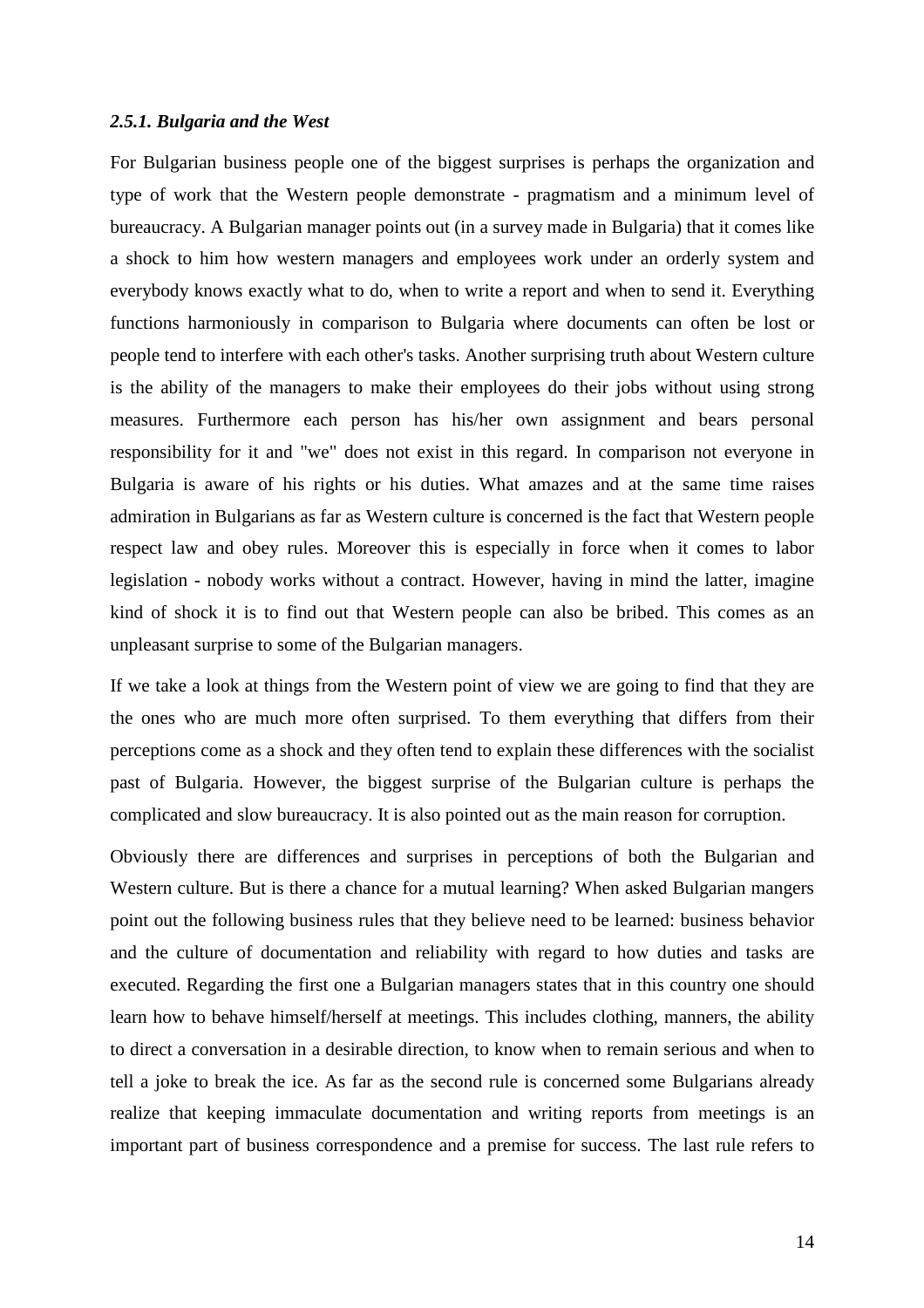the lack of organization that Bulgarians demonstrate in regard to execution of duties such as obligation to the state or to customers, for instance (Chavdarova et. all, 2004).

On the other hand here is what foreign managers indicate as some of the areas in Bulgaria that need to be changed: attitudes towards the client and products marketing. General advice coming from a foreign manager says that one of the most important premises to be successful in Bulgaria is to appoint your own man and thus show how exactly things need to be done. Bulgarians lack the ability to sell themselves and consequently the products of the company. This is one of the weakest points in Bulgarian business that needs serious work in order to be improved. If all of the shortcomings of the Bulgarian culture can be generalized in a few sentences, it would be the following statement of a foreign manager:

*"A capitalist attitude [is missing]. The capitalist attitude is that I'm responsible for the success or the failure of this business. Admittedly you may not have total control, there're maybe regulations where there can be a lot of other influences, but don't pass that responsibility on somebody else. They'll learn to deal with it."* (Chavdarova, p. 112, 2004)

The process of mutual learning of course also includes rules that the Western business people need to learn in order to be successful in Bulgaria. From a Bulgarian point of view adaptation comes as one of the most important conditions. Westerners have to be able to adapt themselves to the reality of the country. However, the manager expressing that opinion adds that Bulgarians should also learn what adaptation is and how to realize it because they have more work to do especially where it concerns their way of thinking. Furthermore another Bulgarian manager recommends that foreigners should learn that emotions are sometimes part of business and not always an obstacle. To be able to view things from wider perspective would also be a valuable skill for Westerners.

From a Western point view there are two important things to be learned from Bulgarians: to relax and really enjoy your position as a boss, for instance, and being creative and reacting appropriately to new and fast-changing situations. Westerners really admire the ability of the Bulgarians to work but at the same time to enjoy their free time and have fun without being stressed all the time and loosing their sleep. (Chavdarova et. all, 2004)

#### *2.5.2 Germany and the East*

It has been discussed above how the Bulgarian culture assumes the Western one. Consequently the "meeting" of Germany and the East should also be considered and analyzed. As a basis the research of Franken ( 2005) is going to used.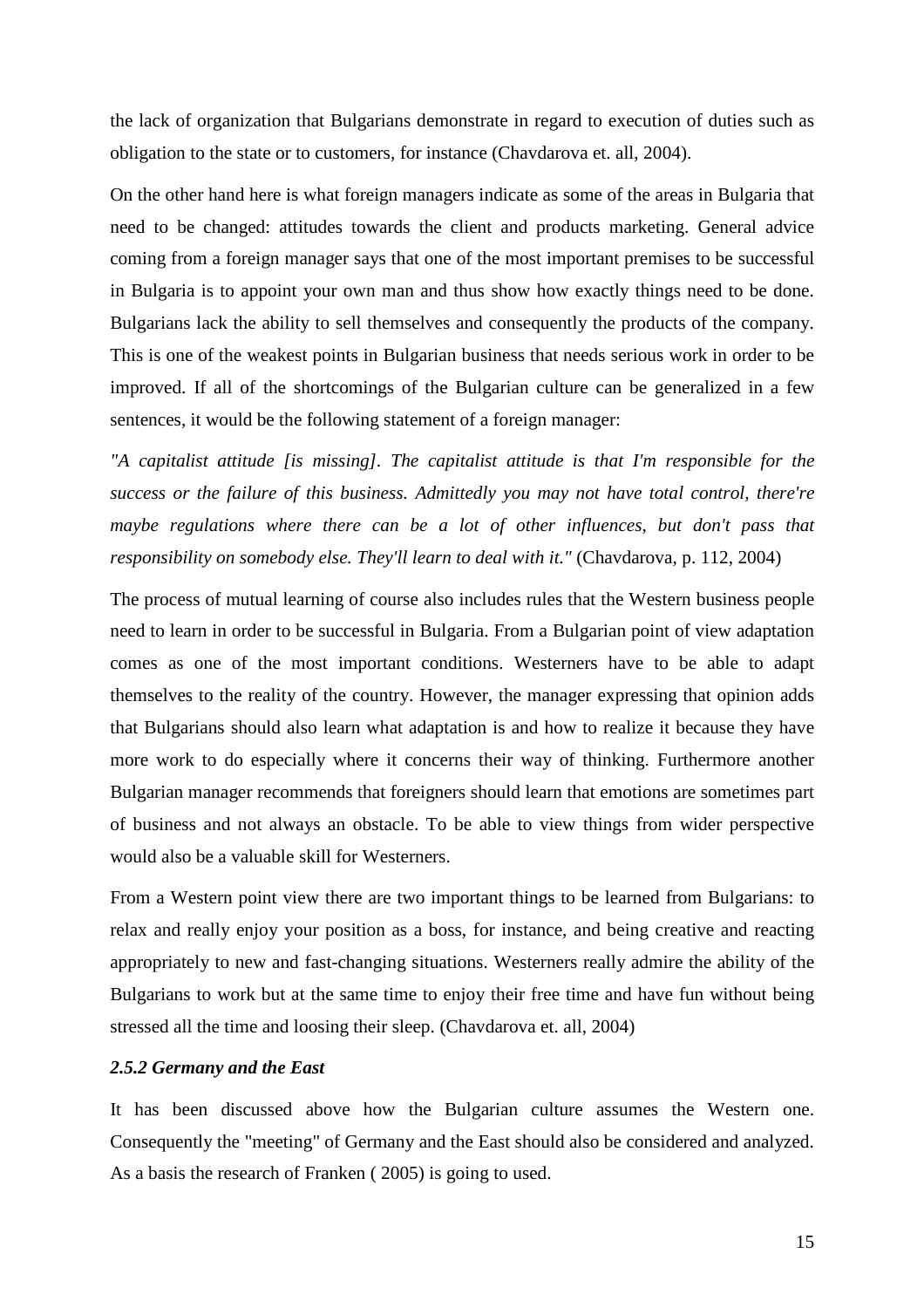Again possible sources of tension and misunderstanding are going to be examined first. One of the main problems for German culture is that Easterners lack using their own initiative, they often improvise when this is not necessary - Germans really appreciate when things are well planned and structured. Furthermore as a premise the fact that Eastern people don't really appreciate criticism when it comes from a German manager is pointed out. They take it too personally and hence the communication is impeded for a long time. Next Franken (2005) brings out the lack of foreign language knowledge by eastern culture. Another possible source of tension could be the lack of feedback from Eastern side and the limited information transparency - sometimes employees hide information and don't pass it forward.

As already mentioned many of the weak points in the Eastern culture's business practices come from its socialist past according to Westerners. One of them is the typical so called "wesense". Because of the low economic status people are used to survive in groups (family, for instance). This sense of solidarity is transferred to the workplace, too. As a result employees often cover each others mistakes, for example. Furthermore the avoidance of open confrontation is also typical for the Eastern culture. For example, when someone is not content with his boss he/she would rather discuss that with his colleagues than going to the manager. This on the other hand leads to tension und strained atmosphere. Regarding criticism - this is not very well accepted as already mentioned. After being criticized by their German manager employees feel embarrassed and demotivated. Moreover the dispute resolution abilities of Eastern culture representatives are not well developed - they experience difficulties in expressing and defending their opinion. An explanation for the lack of their own initiative can also be found in Communism - at that time the decisions were made from "above", which is probably the reason for dependence in the way of thinking and acting. A cause for complaints from German managers are the low level of work ethics and untrustworthiness. What comes as a real surprise is the importance of "informal networks" and personal connections. If you want to run a successful business in the east you need connections and friends who work "above". Work dinners and presents are also very well appreciated. Something very important that should not be underestimated regarding Eastern culture is strong sense of national pride. It unifies them and they protect each other even if someone is wrong. So German managers should be careful in that area.

As in the case of Bulgaria and the West, Germans also differ in their way of thinking in comparison to the East. Yet again the question is: Is there a way for mutual learning and benefit? The cultural diversity has in fact also positive sides. As starters the Eastern culture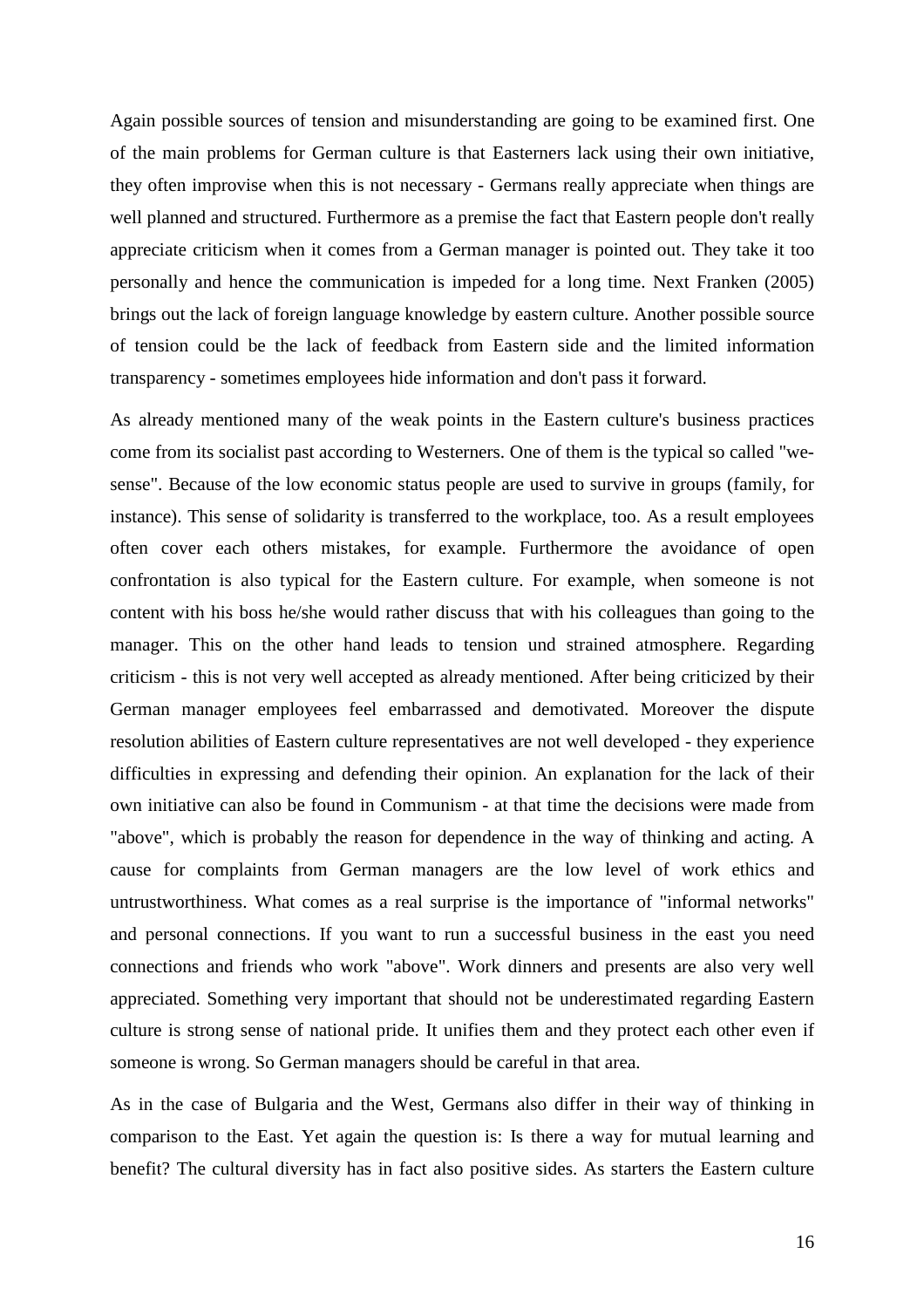capability to improvise and act intuitively can often be of an advantage since Germans are rather men of structure and plans. As already mention it seems that the Eastern culture has a brighter perspective and reacts better in unexpected situations. It is no accident that Easterners are defined as educated and talented in many aspects. Furthermore the hard years of transformation have made them flexible and adaptive. One thing that seems always to impress foreigners is the warmness and the hospitability of the Eastern culture. Easterners are really good hosts and treat their guests with kindly. Once one has made friends with them he/she can rely on that for a life time.

In order for German managers to build a successful joint business with the Eastern culture they need to be prepared to some extent for this "meeting". Franken (2005) puts forward a training course consisting of five steps. This would help so that a German manager can be prepared before going to an Eastern country and so differences in perceptions don't come as that big of a shock. First of all one should learn a little bit more about the target country: history, traditions, customs, holidays, specific characteristics etc. As second step emotional training is suggested, whereas discussions about the typical behavior patterns are discussed. The third one is more related to practice by means of role play, simulations and bi-cultural workshops. It is also important to learn a little bit of the local language. Step fourth concerns more the professional management competence. In this part knowledge about law, taxes, market situation is being built up. Furthermore it also focuses on peculiarities in the Eastern employees' behavior and how this is going to reflect on management practices. The last step refers to social competence. Moreover typical problems from the Eastern everyday life are discussed. The second part of this step concentrates on communication and intercourse with people (Franken, 2005).

In table 1 some of the more important differences between Bulgaria and Germany are generalized.

Considering all of the above it can be concluded that there are in fact many differences in the perceptions and management practices of the Bulgarian and Western culture on the one hand and Germany and the Eastern culture on the other hand. By means of the given examples it becomes clear how differences in the way of thinking could possible lead to misunderstandings, inefficiency and delay of the work process. It is important to realize that working with another culture is a new experience which has its surprises and moments of tension. Nevertheless one should learn to accept these differences and adapt himself/herself. The researches of Chavdarova (2004) and Franken (2005) illustrate that there is not only a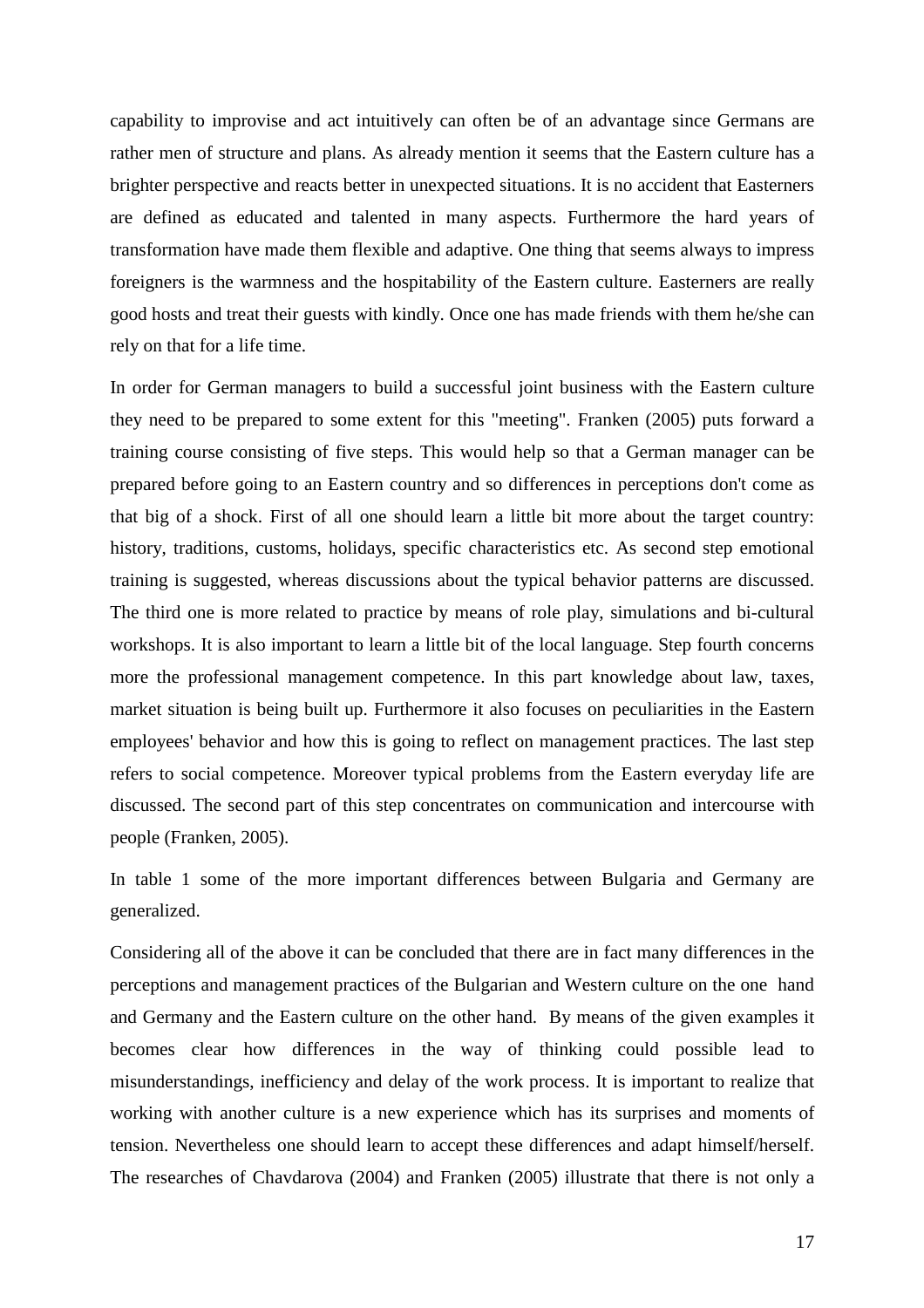geographical division of nations but also a cultural one such as that between the East and the West. It is the usual practice that single countries situated in the east perceive states located on the western - and the other way around - as one culture. What here of a great significance is, is the fact that both Chavdarova (2004) and Franken (2005) have come to similar conclusions from their experience and researches comparing accordingly Bulgaria and the West and Germany and the East. However, despite the generally held view about the East and the West, there are some differences referring to each particular country and its culture. As already mentioned in this paper Bulgaria and Germany are going to be regarded as representatives of as follows the East and the West with its own characteristics.

In the table below some common criteria from the studies of Chavdarova (2004) and Franken (2005) are generalized. Furthermore some of them are related to Hofstede's dimensions. For example personal responsibility vs. group responsibility can be connected to Individualism vs. Collectivism. Respect for law and rules could be regarded to Uncertainty avoidance. However, Bulgarians, who have a higher index on the Uncertainty avoidance scale, are the ones that tend not to obey rules and laws. In addition to that Germans are the ones who don't like improvisations which is in contradiction with the lower result on the Uncertainty avoidance dimension. An explanation for the sharp reaction of Bulgarians to critique might be the high Power distance index typical for the culture.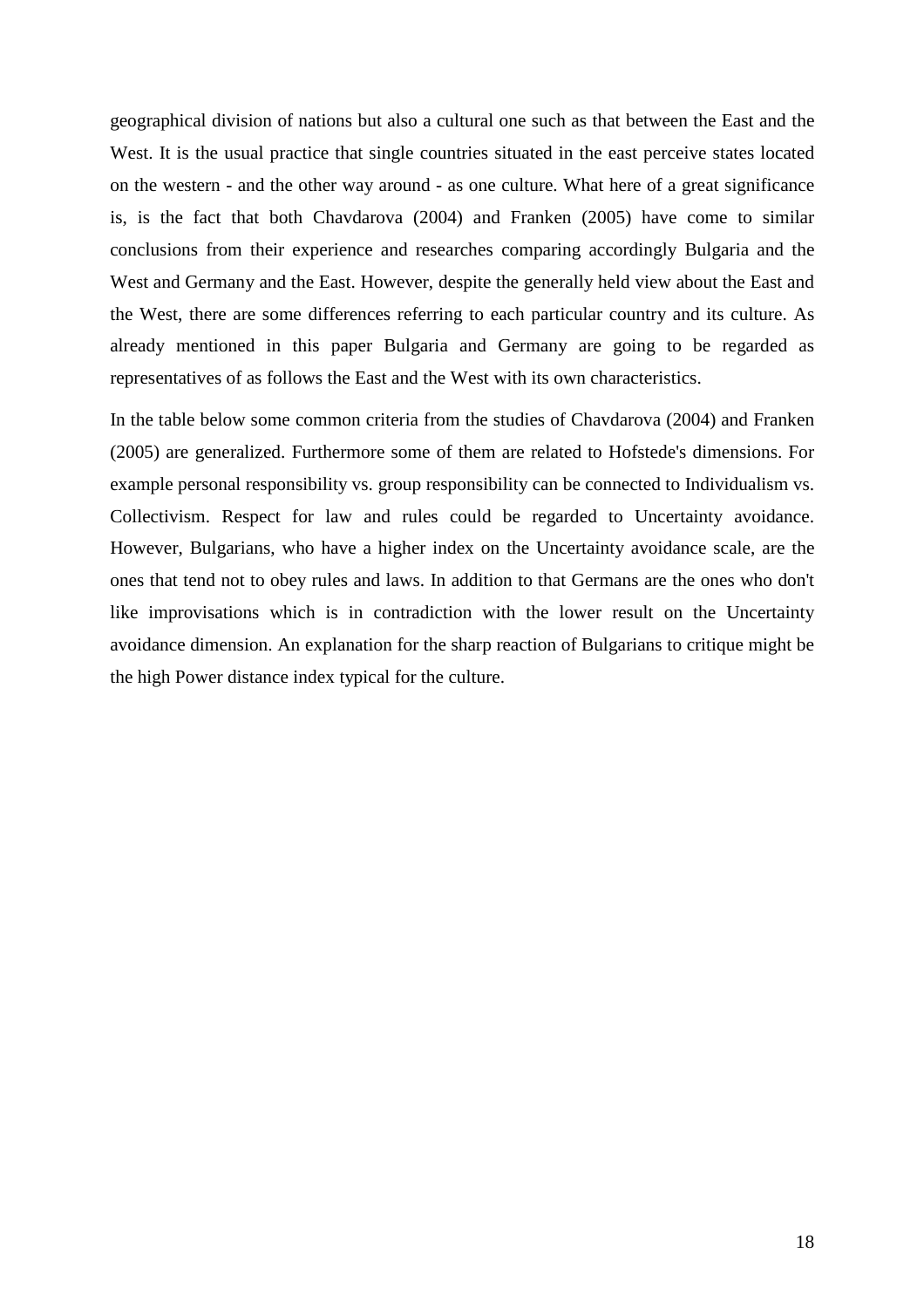| Table |  |
|-------|--|
|-------|--|

| <b>Criteria</b>                                                       | <b>Bulgaria</b>                                                                             | <b>Germany</b>                                                      | <b>Comparison</b><br>with<br>Hofstede's<br>dimensions |
|-----------------------------------------------------------------------|---------------------------------------------------------------------------------------------|---------------------------------------------------------------------|-------------------------------------------------------|
| Organization type of<br>work                                          | high and complicated<br>bureaucracy                                                         | pragmatism, much<br>less bureaucracy                                |                                                       |
| Personal responsibility<br>vs. group<br>responsibility                | Employees tend to<br>avoid personal<br>responsibility;                                      | High level of personal<br>responsibility                            | Individualism                                         |
| Respect for law and<br>rules                                          | Employees often do<br>not obey to rules and<br>laws                                         | High respect for rules<br>and laws                                  | Uncertainty<br>avoidance                              |
| Ability to adapt to fast<br>changing conditions<br>and being creative | Bulgarians are more<br>creative but sometimes<br>tend to go extremes<br>with improvisations | Germans are not fond<br>of improvisations                           | Uncertainty<br>avoidance                              |
| Information<br>transparency                                           | low                                                                                         | high                                                                |                                                       |
| Critique                                                              | <b>Employees react</b><br>sensibly to critique                                              | Employees believe it<br>is an important part of<br>the work process | Power distance                                        |
| "Informal networks"                                                   | A significant part of<br>doing business                                                     | Something unknown<br>for the business world                         |                                                       |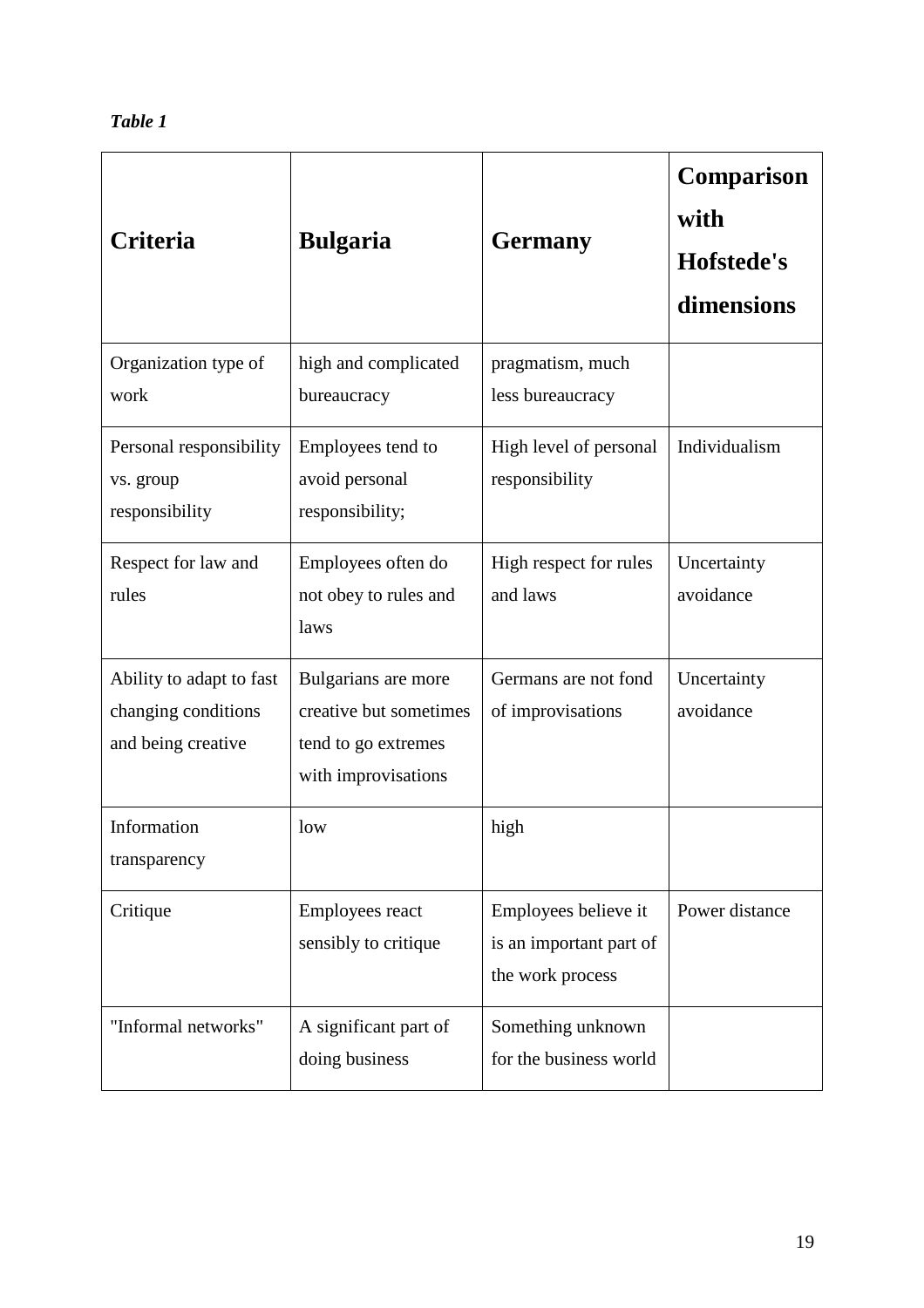#### **3.Methodology**

In this chapter the concept of this thesis is going to be explained and the methodological choices are going to be discussed.

#### *3.1 Conceptualization*

This thesis seeks to analyze the connection of the relationship between the dependent variable management and the independent one culture. In this way it will be established to what extend national culture is a crucial factor when it comes to international cooperation and international teams working together successfully. For this study the cases of Bulgaria and Germany were selected. By means of a quantitative research and Hofstede's dimensions the management cultures of these two countries are going to be compared. As indicators the results from Hofstede's research and this of my own are going to be applied. Hofstede's questionnaire was selected over others because in my opinion it serves at best the objectives of this thesis and will help most effectively to accomplish them. I consider that its questions are very well structured and make it easy for people to answer them. In addition to this my idea - similar to that of Hofstede - is to conduct my research in an international company where the branch offices in Bulgaria and Germany are going to be analyzed. Then the results of my study are going to be compared with the ones of Hofstede's research. Furthermore a second part of this study is going to be realized. It consists of open questions which look for employees' attitude toward international cooperation and cooperation with Bulgaria and Germany in particular.

#### *3.2 Methodological Choices*

As a research strategy for this bachelor thesis the case study was chosen. Case study is defined as " a strategy for doing research which involves an empirical investigation of a particular contemporary phenomenon within its real life context using multiple sources of evidence" (Saunders et. all, 2008, p. 145-146). This kind of strategy contributes for better understanding of the context of the research and the processes. In addition to that a combination of data collection methods is going to be used: on the one hand an (semistructured) interview - "discussion between two or more people" (Saunders et. all, 2009, p. 318) is used as a qualitative instrument for gathering data, on the other hand the questionnaire - "all techniques of data collection in which each person is asked to respond to the same set of questions in a predetermined order" (Saunders et. all, 2008, 360) is used as a quantitative instrument. Furthermore a multiple case study strategy (over one case study strategy) was selected for the methodology of this study (Saunders et. all, 2008). In this thesis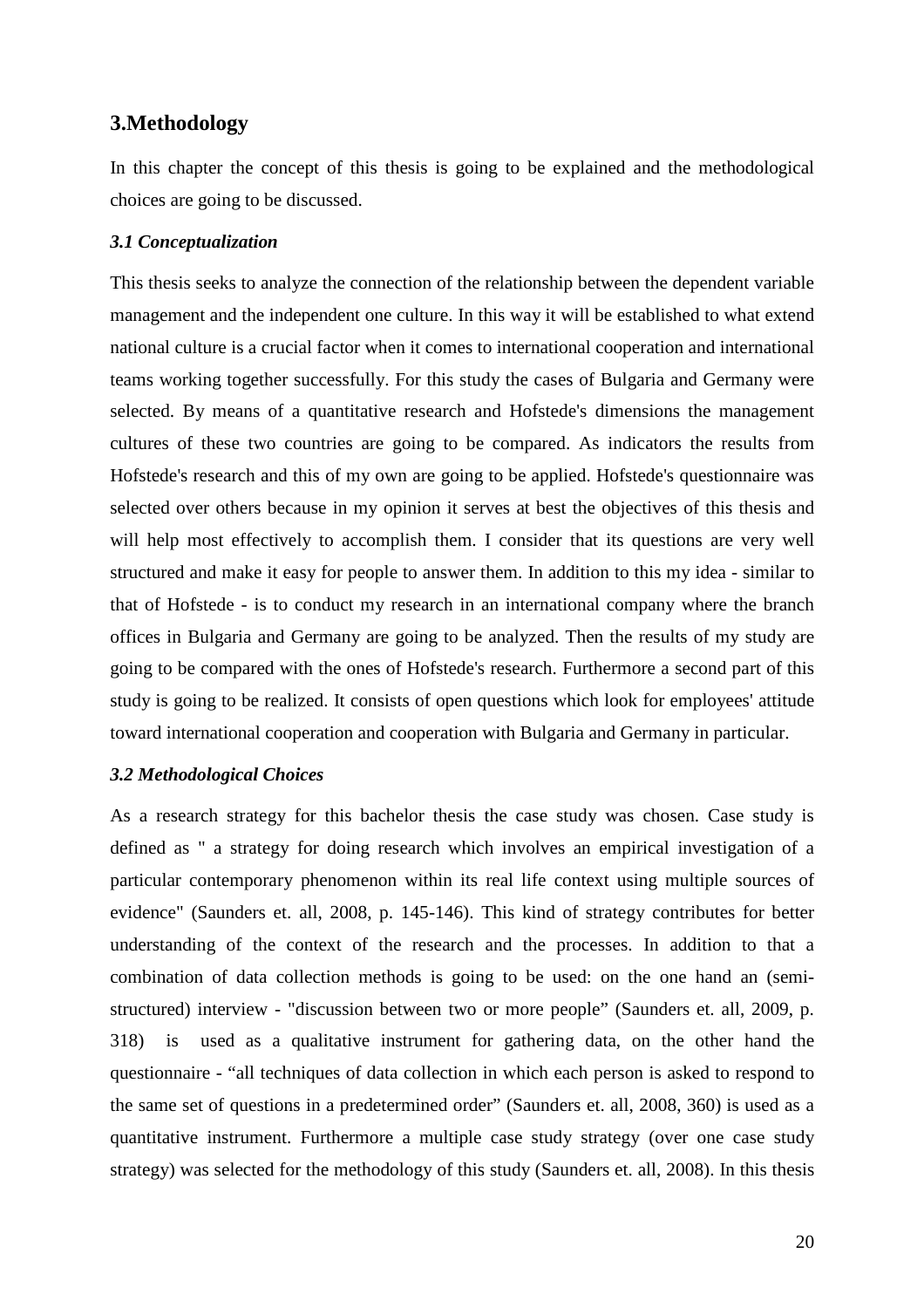the cases of Bulgaria and Germany are going to be researched as representatives of the East and the West. This choice was based on the assumption that the two countries considerably differ from one another. Another reason for choosing these countries is that there has not been a great deal of research studying these two countries with respect to cultural differences influencing management.

Since I personally come from Bulgaria and for the last few years I have lived in Germany, I believe I can say that I am already familiar with the concept of cultural collusion. I believe that this is going to be a good start point for me. The Bulgarian and the German culture differ considerably from each other - this is according to my observations from the everyday life. So I regard it as interesting to find out how these differences show themselves and influence behavior and practices on the work place.

Further choices were made with regard to the the companies where the research was conducted. For the first part of the study similar to Hofstede a big international (car rental) company was chosen. Twenty participants took part filling out the questionnaire. The second part of the research, a semi-structured interview was carried out at a smaller Bulgarian company which is associated with other enterprises in Romania and Cyprus with common activities. The interview was conducted with five managers.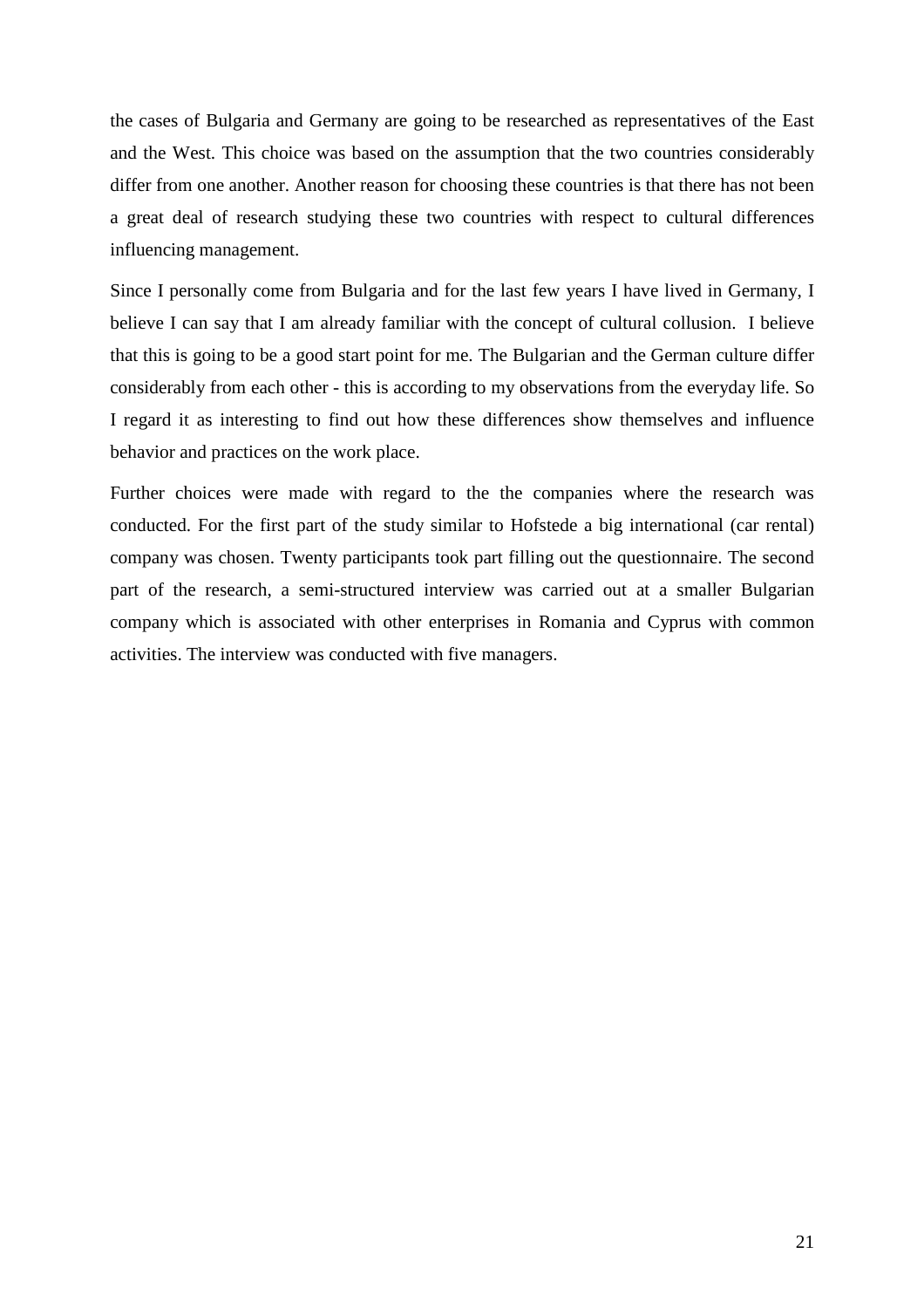### **4. Data and analysis**

In this chapter the results regarding Bulgaria and Germany from Hofstede's research are going to be introduced. The scores of the two cultures and their meaning are going to be discussed. After that they will be compared with the results from the inquiry that I have made. Finally some conclusions are going to be made and the corroboration of the hypotheses is going to be argued.

#### *4.1 Results from Hofstede's research*

| Country         | PDI | <b>UAI</b> | IDV | <b>MAS</b> | <i>LTO</i> |
|-----------------|-----|------------|-----|------------|------------|
| <b>Bulgaria</b> | 70  | 85         | 30  | 40         |            |
| <b>Germany</b>  | 35  | 65         | 67  | 66         | 31         |

Source: Hofstede Cultural Surveys

#### *4.1.1 Power Distance*

Regarding this first dimension Bulgaria's index is twice that of Germany. This means that the power distance between managers and employees is significantly higher compared to Germany. In addition to that there is a clear distinction between manager and subordinates everybody has his or her place and functions according to their place in the hierarchy. The boss has the power to decide and bears the responsibility, hence he also has the pleasure of enjoying some privileges. In Germany on the other hand the relationship between the boss and the subordinates has another aspect. There is no such firm division between managers and employees and people consider themselves rather equal.

#### *4.1.2 Uncertainty Avoidance*

As far as the next dimension is concerned the results of both countries are relatively closer in value. However, it seems that Bulgarian culture tends more to avoid uncertainty. Furthermore according to this index Bulgarians prefer to stay longer with a certain company and have the security that they will be able to keep their job as long as they want to. Germans on the other hand seem to be more flexible in this relation compared to Bulgarians. Consequently the change of job is perhaps less stressful for representatives of the German culture compared to those of the Bulgarian culture.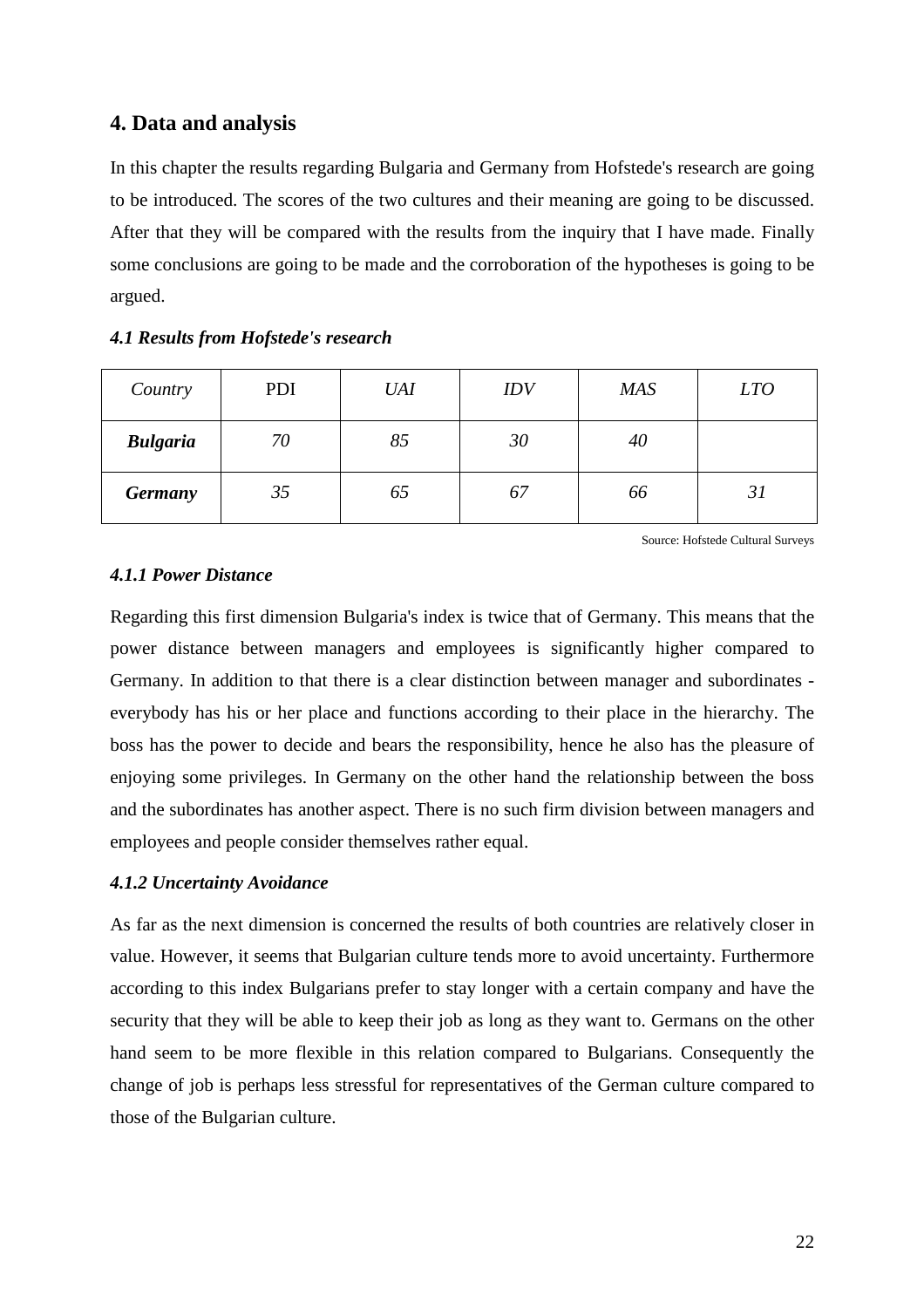#### *4.1.3 Individualism vs. Collectivism*

On the topic of Individualism vs. Collectivism there is again a big difference in the indexes of the two countries - Germany's score is more than two times higher than that of Bulgaria. On the basis of that it can be concluded that the individual as such and his opinion are much more valued in Germany, whereas in Bulgaria the group and its views are appreciated to a greater extend. Furthermore Bulgarians feel safer being part of a certain group and being able to say "we" rather than "I". I believe this has also to do with the bearing of personal responsibility which is gladly avoided in Bulgaria.

#### *4.1.4 Masculinity vs. Femininity*

The next dimension is Masculinity vs. Femininity. According to the results the Bulgarian culture can be characterized as a feminine one. In comparison to that Germany has a much higher score on this dimension and can be assigned rather to masculine cultures. Considering these results Bulgarians do not make such a firm differentiation between men and women jobs. In Germany on the other hand gender distinctions are stronger.

#### *4.1.5 Long- vs. Short-Term orientation*

Regarding the last dimension only Germany has a score on that one. According to this the German culture is rather a short-term oriented one. That means that respect for tradition and social obligation fulfillment are typical for the German culture.

#### *4.2 Results from personal research*

My personal research consists of two parts. The first one is based on Hofstede's questionnaire. The second one is composed of open questions interviews whose purpose is to find out what kind of attitude to international cooperation the Bulgarian and the German cultures have. As a start the results from the inquiry are going to be presented dimension by dimension. Then the opinions of the employees regarding a possible joint work between Bulgaria and Germany are going to be offered.

#### *4.2.1 Results from the questionnaire*

| Country         | PDI | UAI | <b>IDV</b> | <b>MAS</b> |
|-----------------|-----|-----|------------|------------|
| <b>Bulgaria</b> | 53  | 19  | 40         | 78         |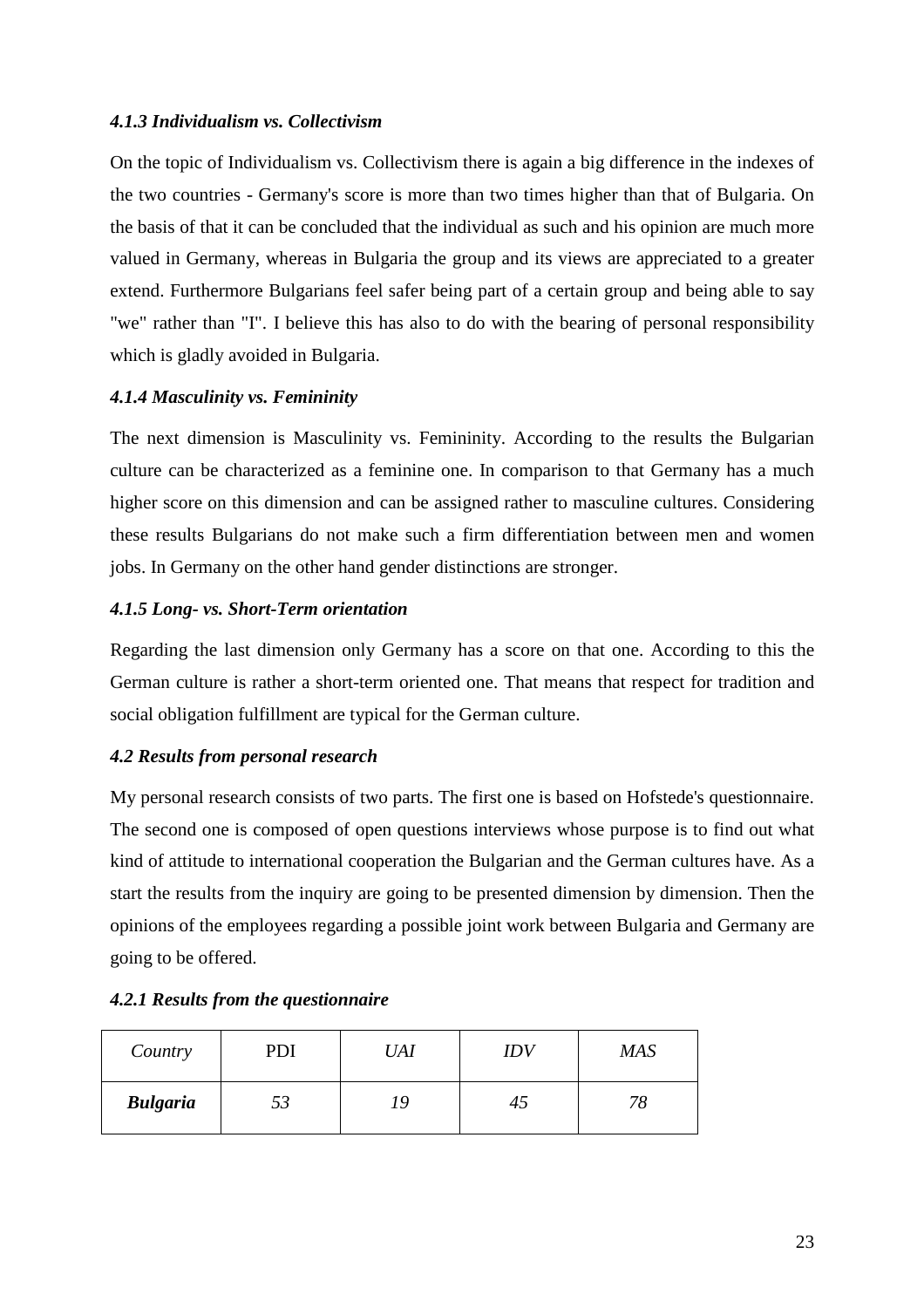#### *4.2.1.1 Power distance*

The result that Bulgaria scores on this dimension differs to some extend from the one of Hofstede's research. My research shows that the power distance between boss and subordinates is lower. This assumes also a more unstrained work atmosphere and more communication between manager and employees. The result is also closer to that of Germany.

#### *4.2.1.2 Uncertainty avoidance*

Regarding this dimension the index of the Bulgarian culture deviates significantly considering Hofstede's research. According to my inquiry Bulgaria is a country with a really low index of uncertainty avoidance. What is even more surprising is the fact that the Bulgarian results in that dimension are much lower compared to Germany which has the lower index in Hofstede's research.

#### *4.2.1.3 Individualism vs. Collectivism*

As far as Individualism vs. Collectivism is concerned Bulgaria is also moving in Germany's direction. Hofstede's research shows that the Bulgarian culture can be characterized by a relatively low level of individualism compared to Germany whose score is - as already mentioned - more than twice as much. According to my results Bulgaria has a little bit more individualistic culture coming one step closer to the German culture.

#### *4.2.1.4 Masculinity vs. Femininity*

Bulgaria's score on this dimension reminds the situation with Uncertainty avoidance. Hofstede's research place the Bulgarian culture rather by the feminine cultures. However, my results show that Bulgaria can be defined much more as a masculine culture - with a score even higher than this for Germany.

#### *4.2.2 Results from the open questions interviews*

In order to find out what the general attitude of Bulgarian employees to cooperation with Germany is, another inquiry in another company was carried out. The following questions were asked in order to help to find out what the employees' opinions are: Is the company you work for an international one? If yes, with which countries does it cooperate and work jointly and why? If not, would your company go internationally? In that case with which countries do you think it would be best to cooperate? Would you consider a possible cooperation with Germany and why (not)?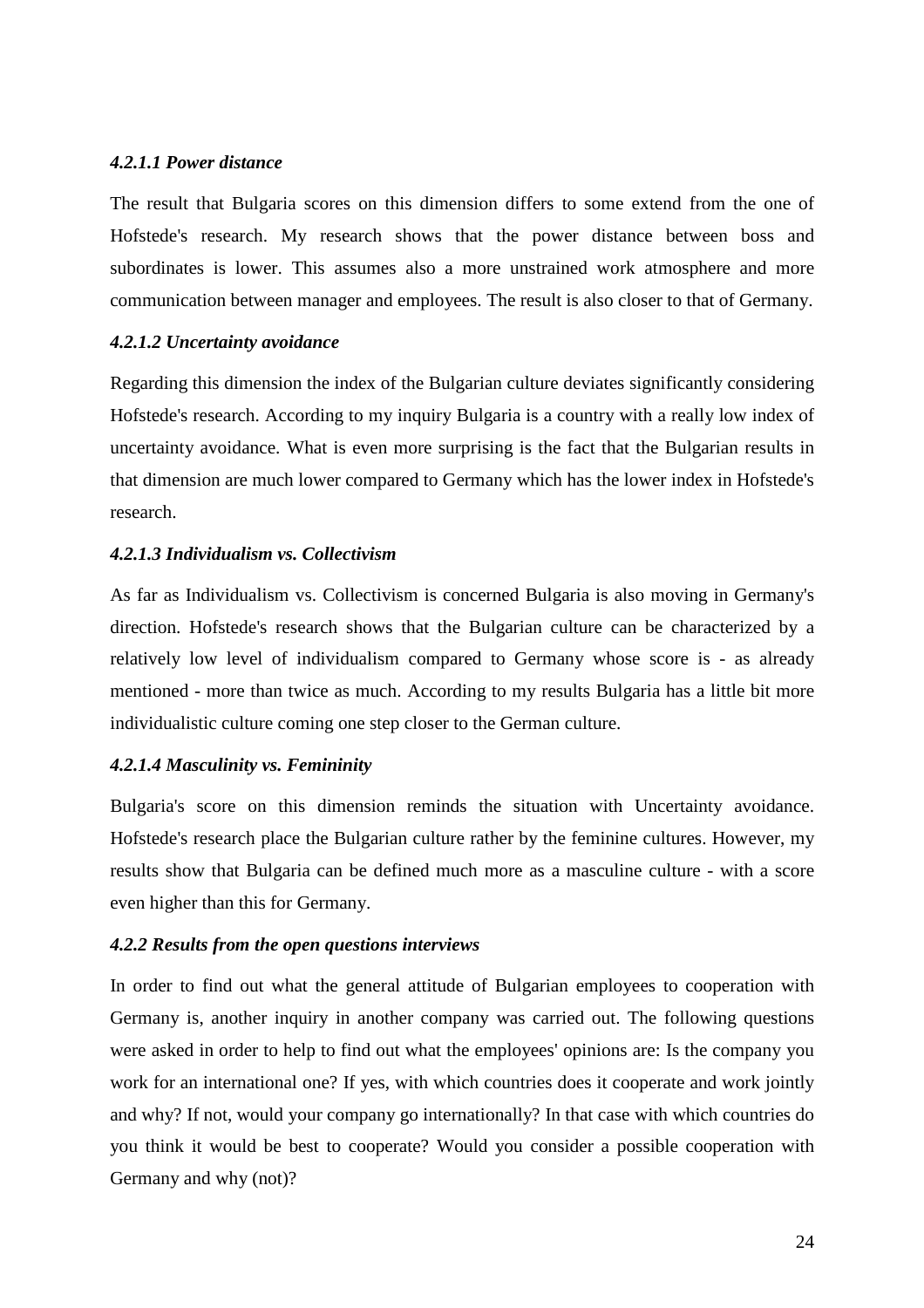As already stated the company where the inquiry was conducted is Bulgarian, but it is associated with other enterprises in Romania and Cyprus, with common activities. When asked why there is a corporation with these particular countries the participants in the research give similar answers. The company operates mostly with Romania for two reasons. First of all, the market sector the company operates in is very well-developed and successful there (the main activity is trade with construction equipment). Second of all, Romania is also close to Bulgaria, which facilitates the business processes. The firm also works together with suppliers from all over Europe and parts of Asia. To the question: "Is Romania the best cooperation partner for the company only because of its close geographical location or maybe also because the two countries are culturally close?" All of the employees are unanimous that culture similarities or differences were not the decisive factor. Here is what one of the participants say about possible cooperation with other countries and in particular with Germany:

*"The company strategy is to develop its activities in other countries like Macedonia and Serbia. Plans for expanding in Germany are not included, for now. I think the competition there would be very strong in my opinion".* 

Here once again countries which are geographically close to Bulgaria are pointed out as possible business partners. However, the reason for that is again not the possible cultural closeness.

Another employee expresses the following opinion:

*"A joint business with Germany would be possible. The crucial factor in that matter would be the finding of common benefit for both of the countries as far as the prices of goods and sales are concerned. All the same our company works jointly with many suppliers from all over Europe. For that reason I believe that such a cooperation would be successful and beneficial despite the different standards and cultures of Bulgaria and Germany".* 

Here in forefront the economic benefit is pointed out. Its importance stands in the basis of a possible cooperation. All of the other differences such as cultural ones can be surmounted if there is a bilateral use of the joint work.

Another participant in the inquiry is of this opinion:

*"I consider there is a possibility for a joint work between Bulgaria and Germany. It is true that the two countries have different "business rules" but nevertheless there are also general standards for doing a successful business and they are the ones that should be followed. After*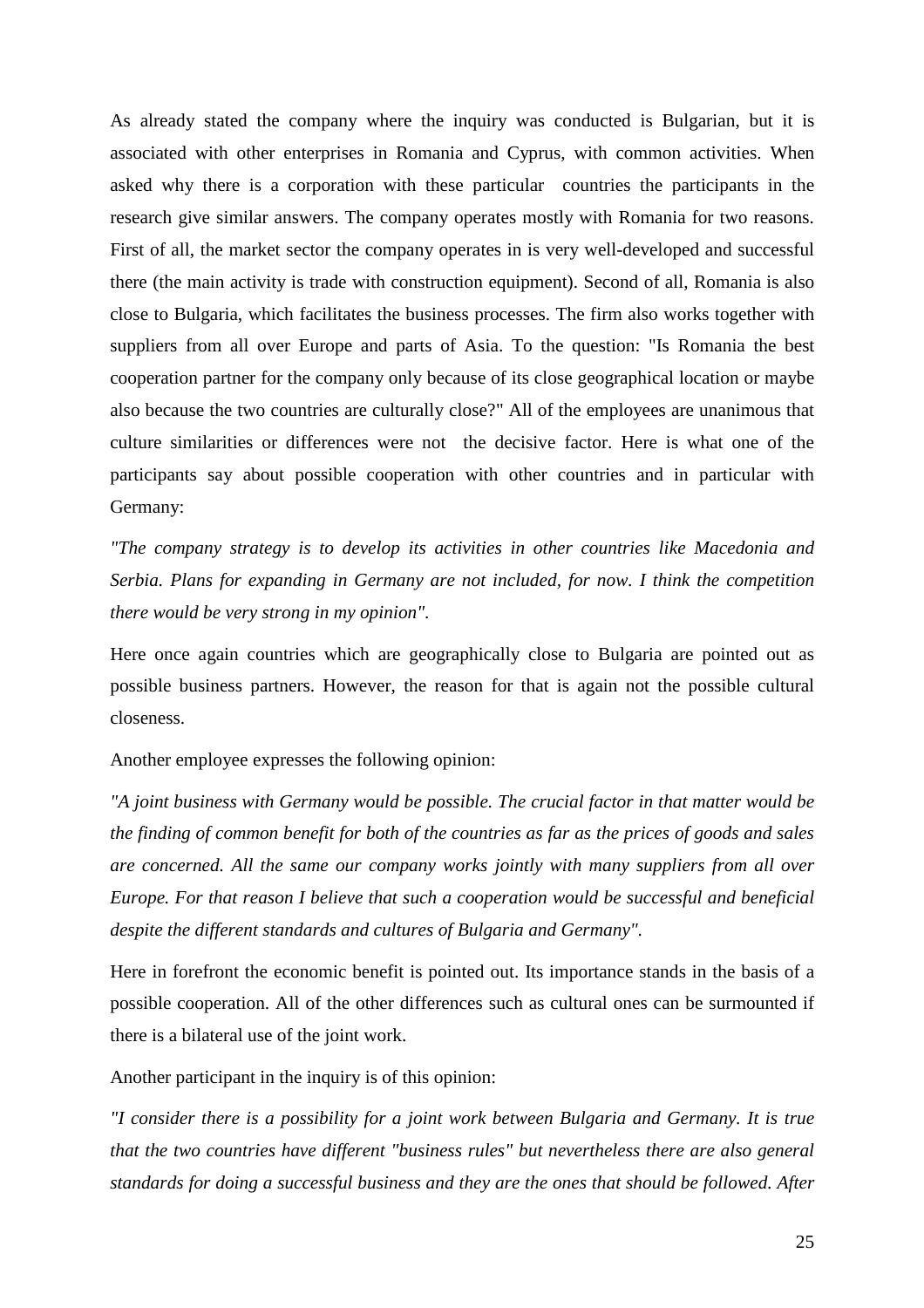*all in the sphere in which we operate business is business - people act professionally and attempt to find a way to smooth the differences".* 

This statement shows a certain awareness of the fact that culture affects business in some way. However, this employee also supports the thesis that cultural differences not the decisive factor for a possible cooperation are.

The next answer continues this line of thoughts and is a little bit more specific regarding what kind of people Germans are:

*"People in Germany are much more closed and conservative, they are just different and not like us. However, I think that we could find a way for joint work. Let's not forget that Germany itself is an "international" country so to say because many people with foreign background live there. For that reason I think that a Bulgarian-German cooperation is possible. Furthermore our different approach and point of view can be a winning just because they differ".* 

Here the personal idea of the cultural differences between Bulgaria and Germany is explained in more details. It is not underestimated but at the same time this is the next employee who believes that the existence of cultural difference will not be a serious obstacle for cooperation.

The last participant states the following:

*"I think that Bulgarians and Germans considerably differ from each other as cultures and I suppose that there might appear certain some disagreements when it comes to joint work. However, we live in a fast developing world of globalization and we should learn to smooth differences and cooperate not only with people that have similar mentality and culture as ours. In my opinion whatever distinctions there can be between our understanding of doing business and this of the Germans, there can be overcome".* 

Considering the statements of the participants in the inquiry a few conclusions can be drawn. Most of them realize that there are cultural differences which could influence possible business cooperation. However, the employees also believe that culture is not the crucial factor for joint work but the mutual economic and financial benefit. The majority of them are of the opinion that the common interest is the most important priority and everything else can be smoothed out. As already mentioned the company has experience as far as international cooperation is concerned - a joint business with Romania and partially Cyprus as well as many suppliers from all over Europe. This is perhaps the main reason for the confident position of the employees - they are experienced in working with other cultures.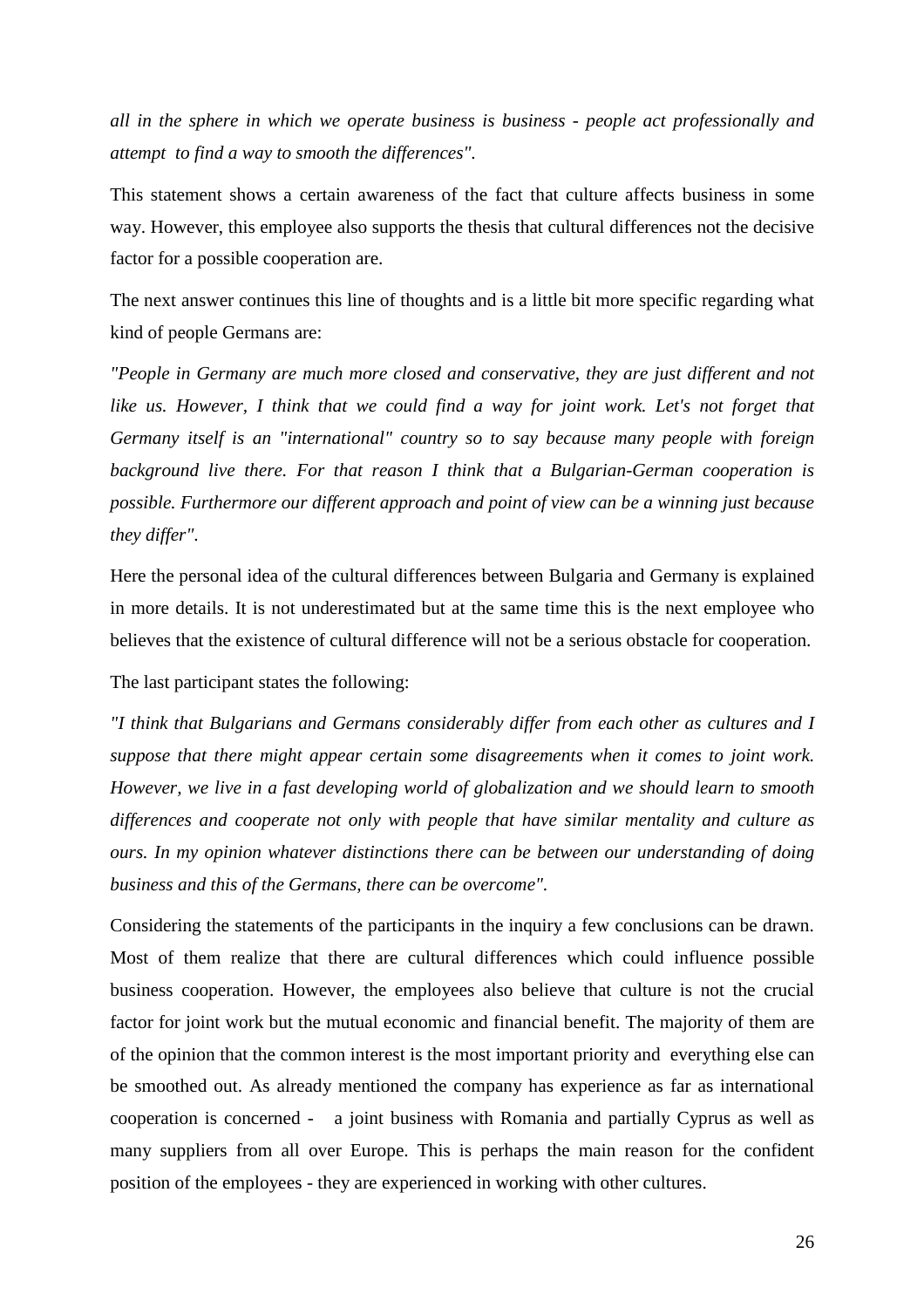In order to draw some more general conclusions the results from both parts of the research need to be put together. The outcomes of the inquiry based on Hofstede's questionnaire as well as these of the interviews with open questions clearly give a hint that the Bulgarian culture and the German one do not have much in common. However, the Bulgarian company participating in the first part of the research is branch office of a German one. It proves that a joint work between the cultures is in fact possible. Furthermore the results from the questionnaire showed that the dimension indexes of Bulgaria are closer to this of Germany compared to Hofstede's research which could be influenced by the joint work of the two cultures in this company. In addition to that the statements of the employees from the second firm have clearly showed readiness and hopefulness regarding possible business relations and cooperation with Germany.

The outcomes from the inquiry and the interviews with open questions show that Bulgarians consider themselves as a flexible culture able to adapt itself to new conditions and partners. Despite the cultural differences there is a will for joint work and as they say - if there is a will, there is a way.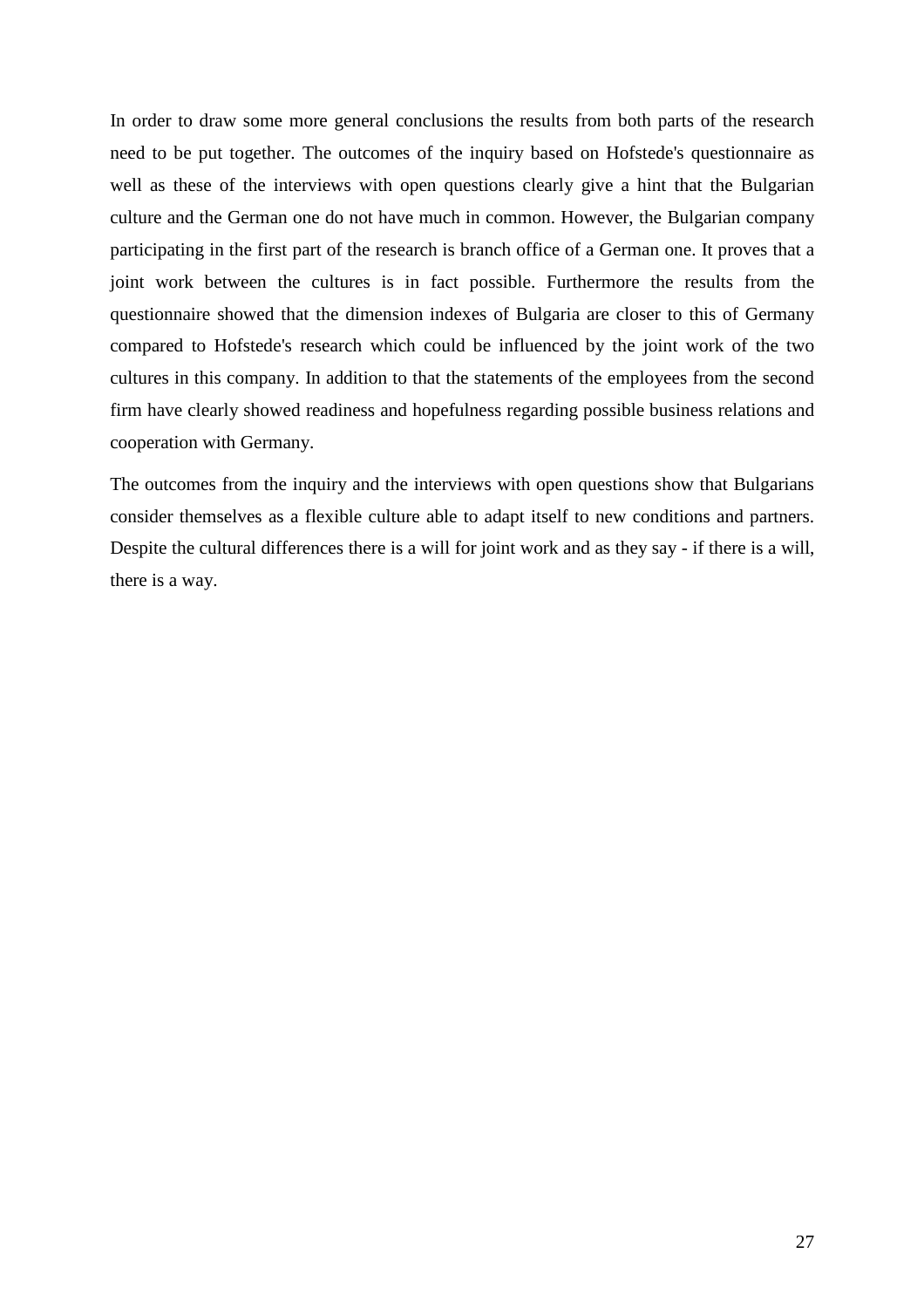#### **5. Conclusion**

In this chapter an answer to the research question is going to be given. Furthermore the main findings of this bachelor paper are going to be discussed and generalized.

In the introduction I have put one main research question and two sub-questions. By means of the studies of Franken (2005) and Chavdarova et. (2004) many cultural differences affecting business relationships between East and the West, and respectively between Bulgaria and Germany as their representatives, have been revealed. This has been confirmed by the results of Hofstede's study and partially by mine. However, the results from my research are a little bit contradictive compared to these of Hofstede. There is a common trend by all of the dimensions - their indexes are always more or less closer to these of Germany in Hofstede's research. A possible explanation can be found in the fact that the inquiry was made at a branch office of an international company whose head office is in Germany. Since the Bulgarian brunch office is established by Germans and directly supervised by the head office it is only logical that a common organizational policy and standards should be established. Furthermore the results show that the Bulgarian employees working for this company could be influenced to some extend by the German culture. The joint work of the two countries has perhaps led to a process of an adjustment. This on the other hand has changed some of the attitudes of the Bulgarian employees. The more and more spreading globalization probably also has played a role in this change. Today's world is a fast developing place which bring people to think in a new more standardized way. Nowadays people learn, read and travel more. This enriches them and brightens their horizon which on the other hand helps them to except differences more easily. National culture is an influential factor at work and in general. However, at present time people tend to feel themselves also as citizen of Europe or of the world, for example.

Germany and Bulgaria are both members of the European Union where common standards in many aspects are being aimed. It is only natural that the two cultures have developed some general understandings regarding international cooperation and joint work. This is also perhaps another reason why the results from my inquiry showed such a big difference compared to Hofstede's research.

All of the above stated can give answer to the first sub-question - To what extend does national culture have an influence on business relations? - On the basis of the gathered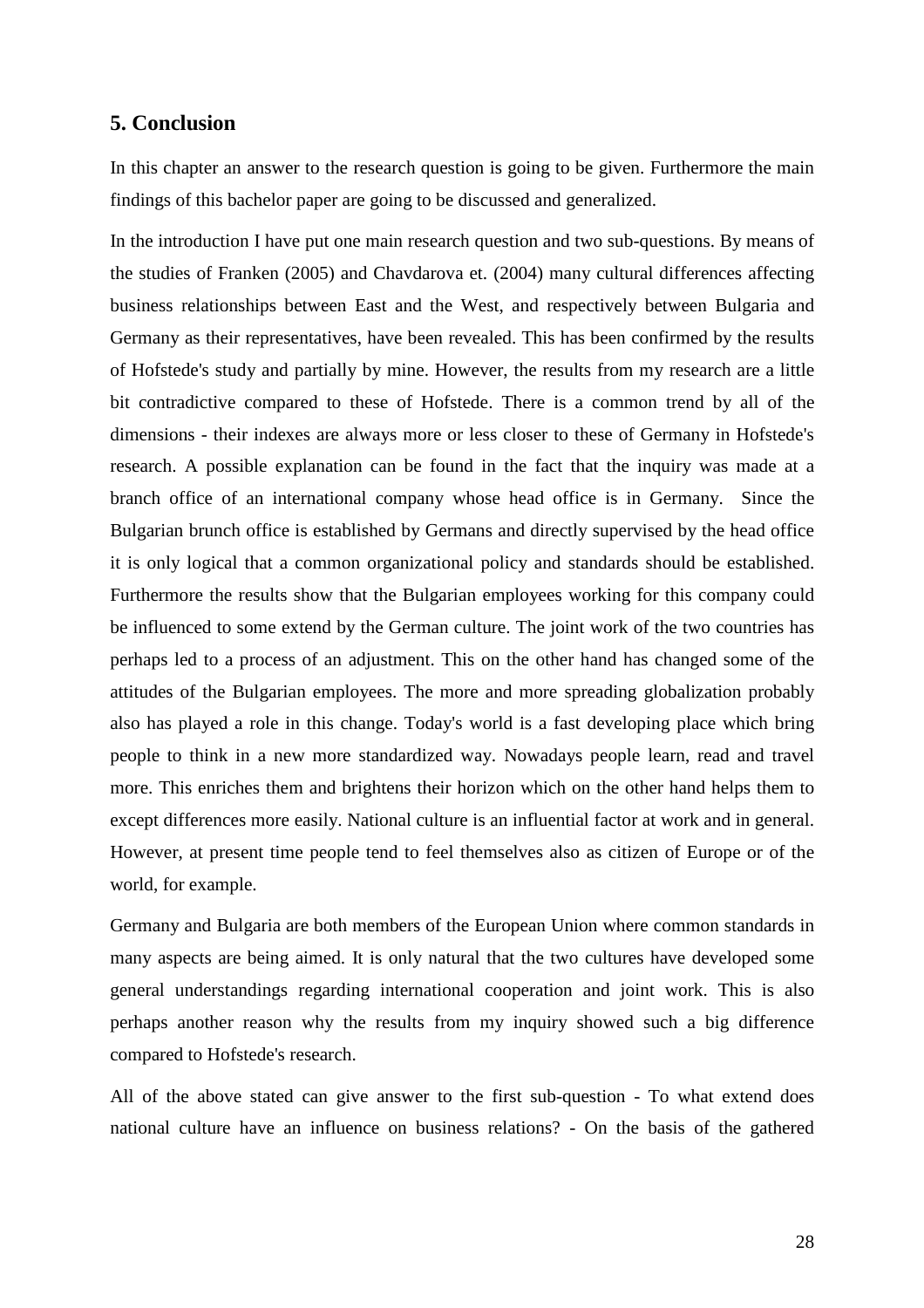information and results from studies it can be concluded that national culture has a significant influence on business.

The second sub-question is closely related to the second part of my study. Taking into consideration its results national cultural is an important factor, however, not the decisive one. Culture has a great meaning ascendancy over people's perceptions. Nevertheless it could not be a restraint for international cooperation and joint business. Bulgarian managers seem convinced that culture cannot be a premise for successful business relationships. According to my study Bulgarian managers take culture into consideration in most of the cases when choosing foreign business partners - this gives an answer to the second sub-question.

The answers of the two sub-questions should lead to this of the maim research question *- In what way do Bulgarian managers see national culture as a factor for doing business with foreign countries?* It can be concluded that Bulgarian mangers see national culture as a sources of differences. However, it is not a premise which cannnot be overcome. Cultural differences are a factor in business relationships but not one that can stop certain business development.

Cross-cultural management, international cooperation, organizational culture etc. are terms whose presence in the world of business is more and more included. In our fast developing world where national state boundaries are not what they used to be and technology make communication and traveling all over the world easy and accessible the international collaboration gains more meaning everyday.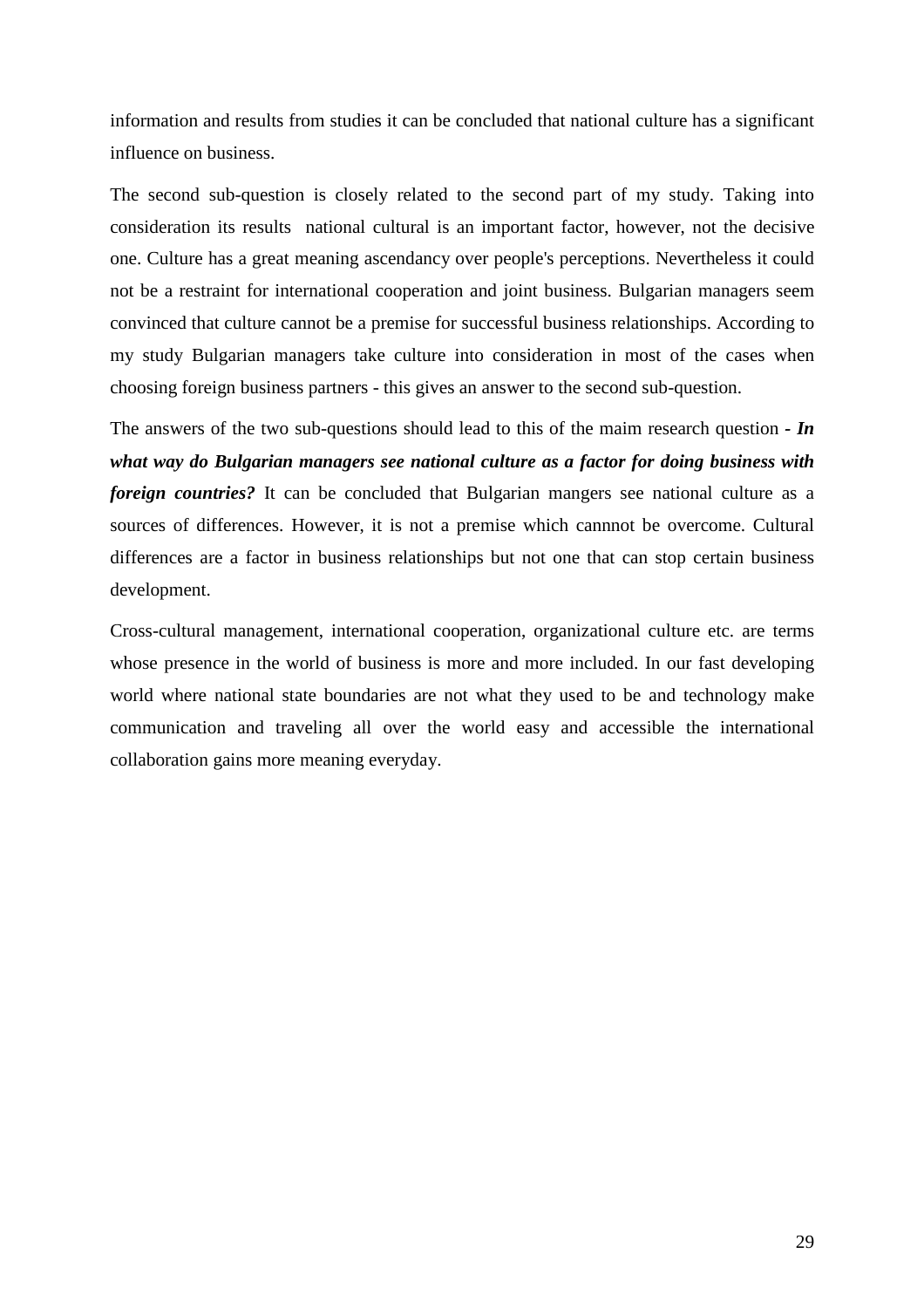#### **6. Discussion**

In this part of my bachelor thesis I am going to discuss the limits of my study and the possible threats to its validity. As starters the original idea of the study was to compare a Bulgarian and a German branch office of an international company and for the second part a German representative was also supposed to be included. However, due to unknown reasons for participation from German side the research was limited to the Bulgarian results and attitude toward business partnership with Germany. Due to time limits one company for each part of the study was included. Especially for the second part of the research the participation of more companies would give more reliable results. At time times I felt that the answers of the interview participants could have been influenced by other factors and thus not being representative enough.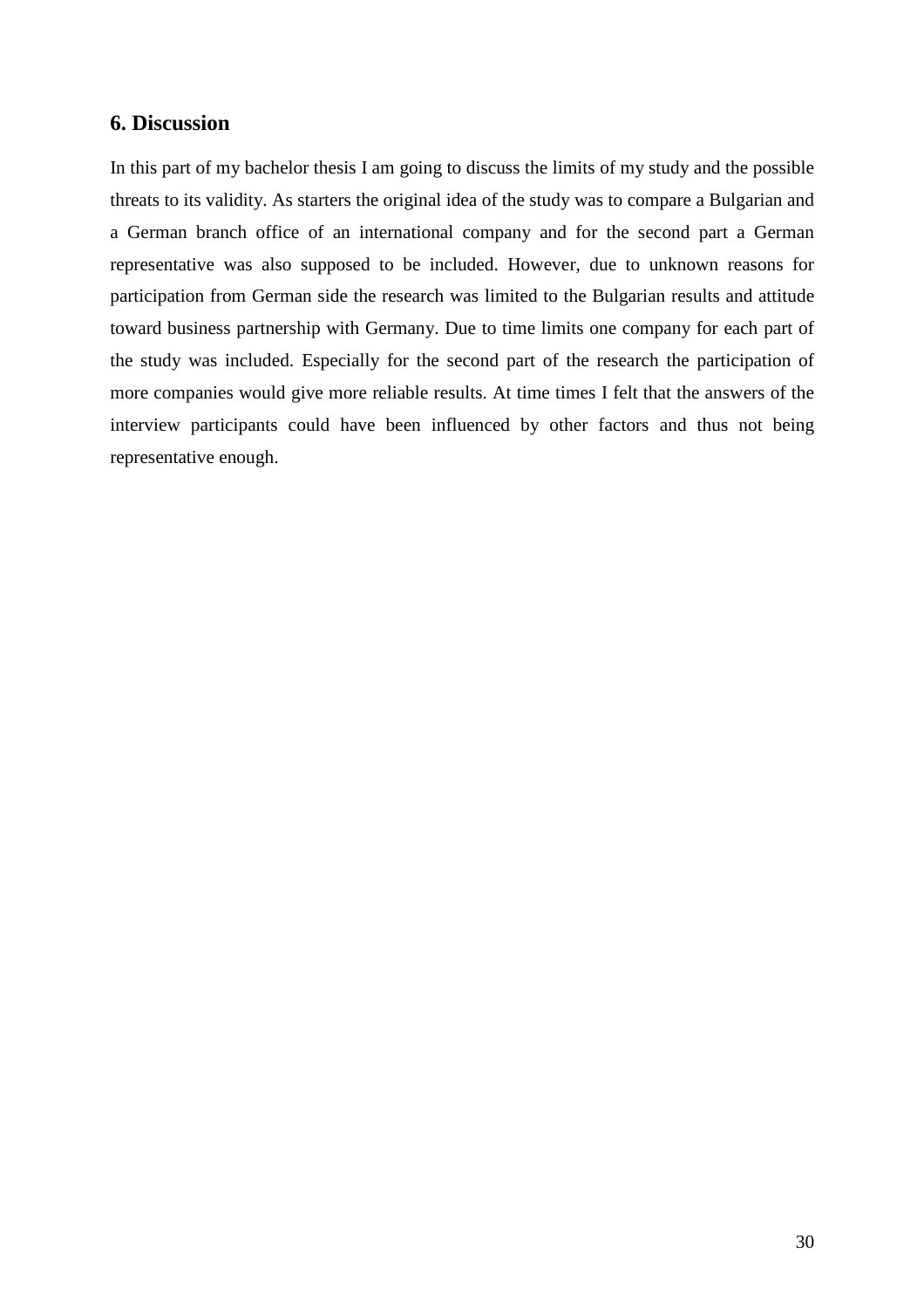### *List of references*

Adler, N. J., Doktor, R., & Redding, S. G. (1986). From the Atlantic to the Pacific Century: Cross-Cultural Management Reviewed [Electronic version]. *Journal of Management, 12 (2),*  295-318. doi: 10.1177/014920638601200210

Baskerville, R. F. (2003). Hofstede never studied culture [Electronic version]. *Accounting, Organizations and Society, 28,* 1-14

Chavdarova, T. (2004). Cultural Encounters in Business: Between the Bulgarian and the Western economic culture. In *"East" - "West": Cultural Encounters. Entrepreneurship, Governance, Economic Knowledge* (p. 25-149). Sofia

Franken, S. (2005). Erfolg in Osteurropa: Chancen und Risiken für deutsche Unternehmen. Berlin

Gerhard, F., Neyer, A. K. & Koelling, M. (2006-7). Understanding cross-cultural management interaction. Research into cultural standards to complement cultural value dimensions and personality traits [Electronic version]. *Int. Studies of Mgt. & Org.,36, (4),* 38- 60

Hoecklin, L. (1996). *Managing Cultural Differences – strategies for competitive advantage.* Addison-Wesley, Workingham, England, p. 27 – 39

Hofstede, G. (2001). Culture's consequences: Comparing Values, Behaviors, Institutions and Organizations across nations. Thousand Oaks

Hofstede, G. (2002). Dimensions do not exist: A reply to Brendan McSweeney. [Electronic version]. *Human Relations, 55 (II),* 1-7

Kluckhohn, F. R., Strodtbeck, F.L. (1961). Variations in value orientations. Evanston, Ill., Row, Peterson

Lewis, R. D. (2006). *When cultures collide: Leading across cultures.* Boston

McSweeney, B. (2002). Hofstede's model of national cultural differences and their consequences: A triumph of faith - a failure of anlysis. *Human Relations, 55 (1),* 89-118.

Saunders, M., Lewis, Ph. & Thornhill, A. (2008): Research methods for business students. [Electronic Version], 5th ed.

Schwartz, S. H. (1999). Cultural value differences: Some implications for work [Electronic Version]. Applied Psychology: An International Review, 48, 23-47

Smircich, L. (1983). Concepts of culture and organizational analysis [Electronic version]. Administrative *Science Quarterly, 28 (3),* 339-358

Soderberg, A.-M., Holden, N. (2002). Rethinking cross cultural management in a globalizing business world. [Electronic version]. *International Journal of Cross Cultural Management, 2(1),*103-121.doi: 10.1177/147059580221007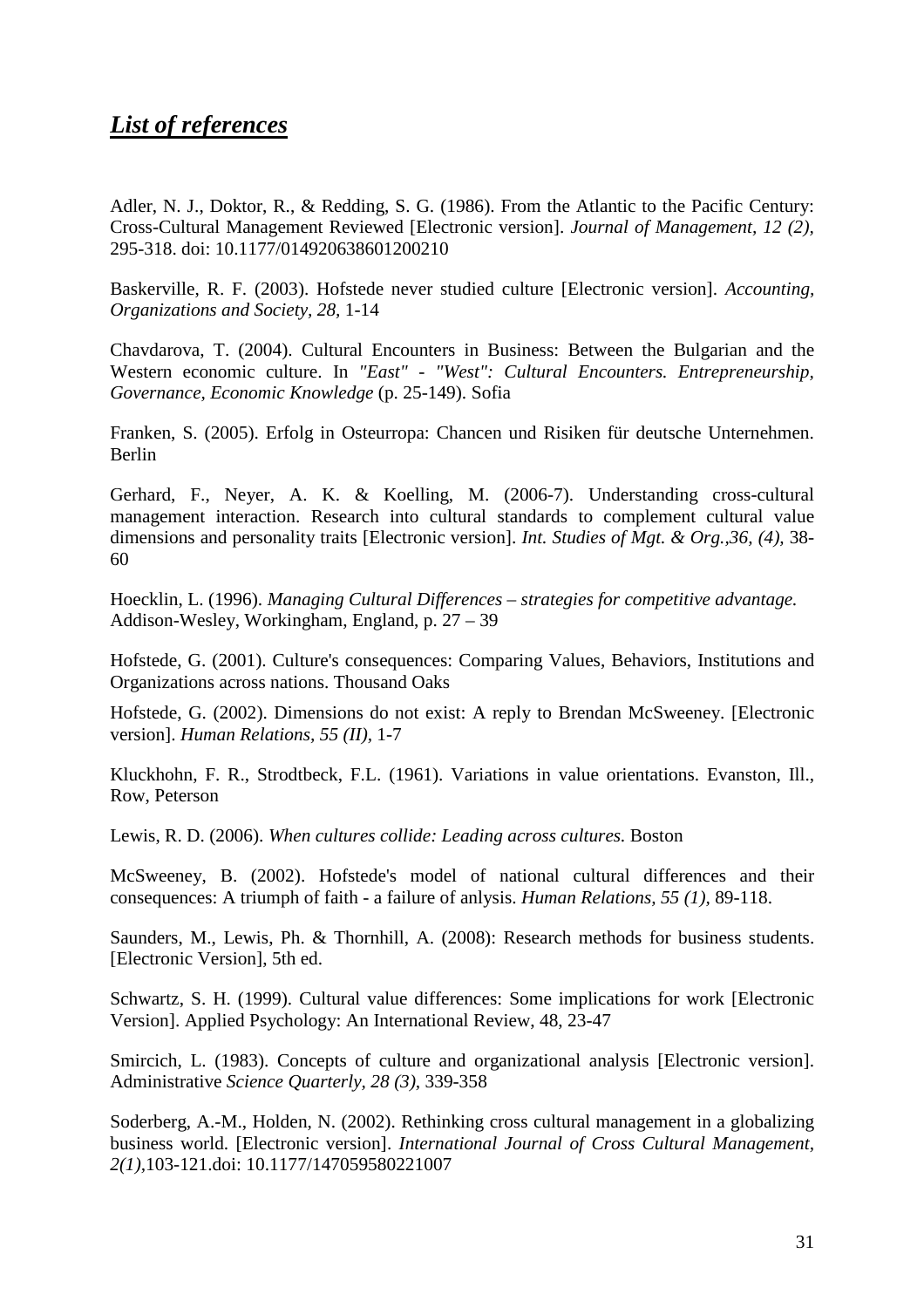Trompenaars, F., Hampden-Turner (2005). *Riding the waves of culture.* London http://oxforddictionaries.com/definition/culture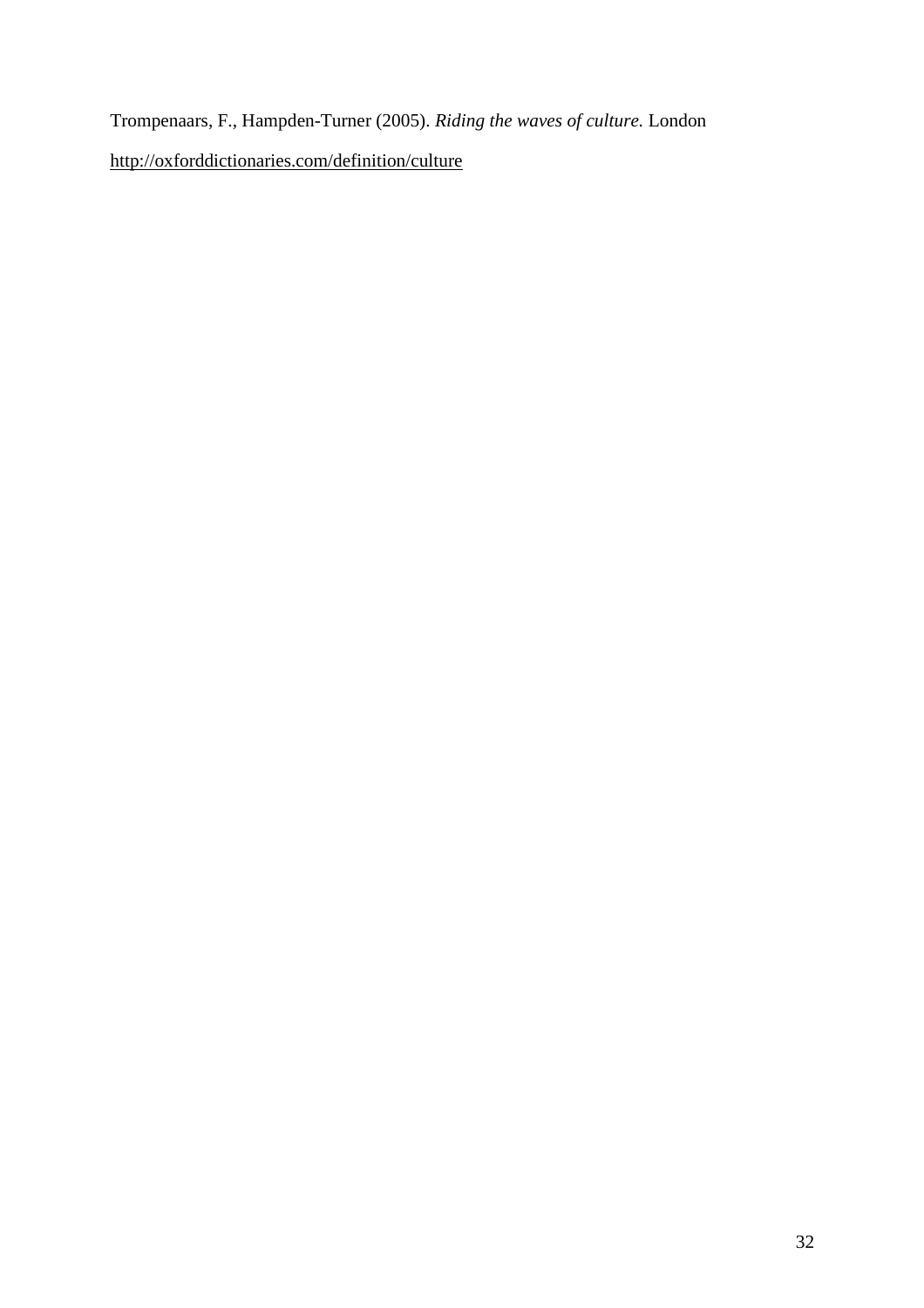### *Bibliography*

Alasuutari, P. (1995). Researching culture: qualitative method and cultural studies. London: Sage Publications

Bailey, C. A. (2007). A guide to qualitative field research. London: Pine Forge Press

Barkema, H. G., & Vermeulen, F. (1997). What differences in the cultural backgrounds of partners are detrimental for international joint ventures? [Electronic version]. Journal of international Business Study, 28 (4), 845-864

Doney, P. M., Cannon, J. P., & Mullen, M. R. (1998). Understanding the Influence of National Culture on the Development of Trust [Electronic version]. The Academy of Management Review, 23 (3), 601-620

Eisenhardt, K. M. (1989). Building theories from case study research [Electronic version]. *The Academy of Management Review, 14, (4)*, 532-550

Kolesky, K. (2006). Management kultureller Integrationsprozesse bei grenzüberschreitenden Unternehmenszusammenschlüssen: Eine Analyse westeuropäischer Akquisitionen in Osteuropa. Kassel

Kovacs, J. M. & Zentai, V. DIOSCURI: Eastern Enlargement - Western Enlargement. Cultural Encounters in the European Economy and Society after Accession

Kromrey, H. (2002). Empirische Sozialforschung. Leske + Budrich, Opladen

Lachmann, R., Nedd, A. & Hinings, B. (1994). Analyzing cross-cultural management and organizations: A theoretical framework [Electronic version]. Management Science, 40, 40-55

Müller, S. (2005). Management in Europa: Interkulturelle Kommunikation und Kooperation in den Ländern der EU. Frankfurt am Main

Steinle, C., Bruc, H. & Lawa, D. (1996). Management in Mittel- und Osteuropa: Konzepte, Praxis, Perspektiven. Frankfurt am Main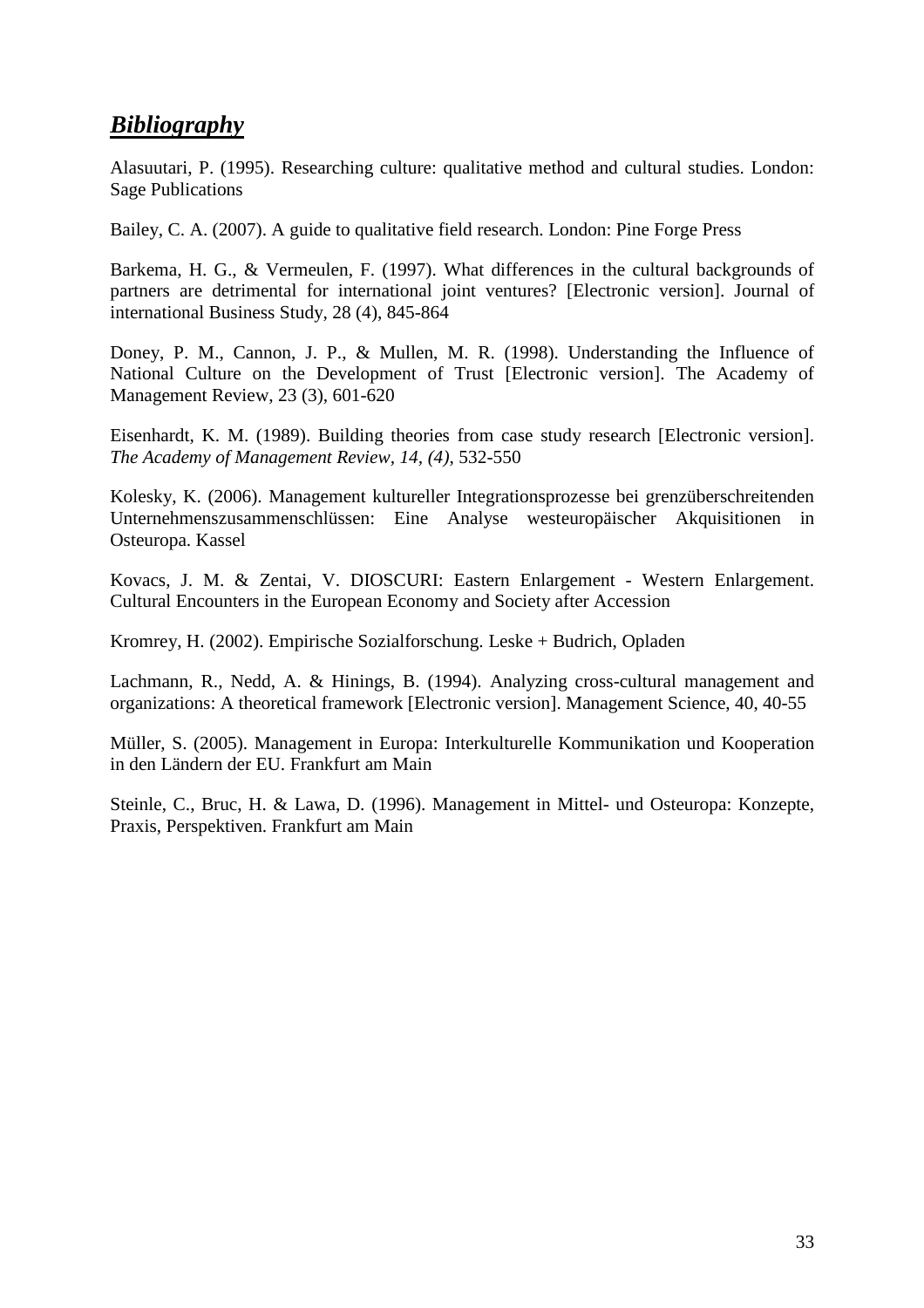## **Appendix 1: Hofstede's questionnaire**

# **Questions**

| A questions    |                                                                                                                                                                                                                                                                                      |
|----------------|--------------------------------------------------------------------------------------------------------------------------------------------------------------------------------------------------------------------------------------------------------------------------------------|
| A <sub>1</sub> | Are you:<br>1. Male (married)<br>2. Male (unmarried)<br>3. Female (married)<br>4. Female (unmarried)                                                                                                                                                                                 |
| A2             | How long have you been employed by this company?<br>1. Less that one year<br>2. One year or longer, but less than three years<br>3. Three years or longer, but less than seven years<br>4. Seven years or longer but less, but less than fifteen years<br>5. Fifteen years or longer |
| $A5 - A18$     | About you goals:<br>People differ in what is important to them in a job. In this section, we<br>have listed a number of factors which people might want in their work.                                                                                                               |

We are asking you to indicate how important each of these is to you. In complementing the following section, try to think of those factors which would be

important to you in an ideal job; disregard the extend to which they are contained in your present job.

PLEASE NOTE: Although you may consider many of the factors listed as important, you should use the rating "of utmost" importance only for those items which are of the most importance to you. With regard to each item, you will be answering the general question:

"HOW IMPORTANT IS IT TO YOU..."

(Choose one answer for each line across)

How important is it to you to:

|                |                                                                                                              | of utmost<br>importance<br>to me | very<br>important | οf<br>moderate<br>importance | of little<br>importance | of very<br>little<br>importance<br>or no<br>importance |
|----------------|--------------------------------------------------------------------------------------------------------------|----------------------------------|-------------------|------------------------------|-------------------------|--------------------------------------------------------|
| A <sub>5</sub> | Have challenging<br>work to do - work<br>from which you<br>can get a personal<br>sense of<br>accomplishment? |                                  | $\overline{2}$    | 3                            | 4                       |                                                        |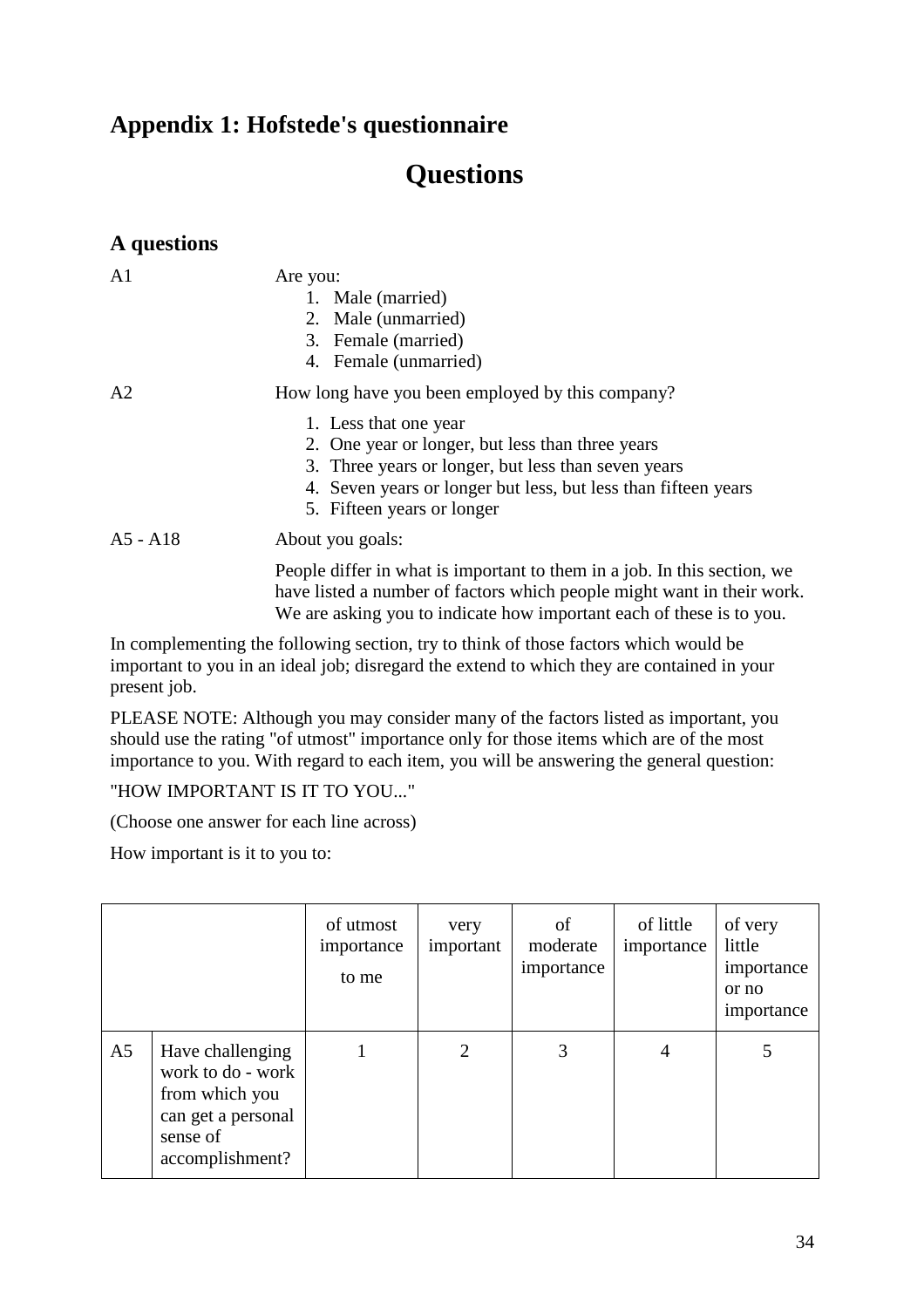### How important is it to you to:

|                |                                                                                                                 | of utmost<br>importance<br>to me | very<br>important | of<br>moderate<br>importance | of little<br>importance | of very<br>little<br>importance<br>or no<br>importance |
|----------------|-----------------------------------------------------------------------------------------------------------------|----------------------------------|-------------------|------------------------------|-------------------------|--------------------------------------------------------|
| A <sub>6</sub> | Live in an area<br>desirable to you<br>and your family?                                                         | $\mathbf{1}$                     | $\overline{2}$    | 3                            | $\overline{4}$          | 5                                                      |
| A7             | Have an<br>opportunity for<br>high earnings?                                                                    | $\mathbf{1}$                     | $\overline{2}$    | 3                            | $\overline{4}$          | 5                                                      |
| A8             | Work with people<br>who cooperate<br>well with one<br>another?                                                  | $\mathbf{1}$                     | $\overline{2}$    | 3                            | $\overline{4}$          | 5                                                      |
| A <sub>9</sub> | Have training<br>opportunities (to<br>improve your<br>skills or to learn<br>new skills)?                        | $\mathbf{1}$                     | $\overline{2}$    | 3                            | $\overline{4}$          | 5                                                      |
| A10            | Have good fringe<br>benefits?                                                                                   | $\mathbf{1}$                     | $\overline{2}$    | 3                            | $\overline{4}$          | 5                                                      |
| A11            | Get the<br>recognition you<br>deserve when you<br>do a good job?                                                | $\mathbf{1}$                     | $\overline{2}$    | 3                            | $\overline{4}$          | 5                                                      |
| A12            | Have good<br>physical working<br>conditions (good<br>ventilation and<br>lighting, adequate<br>work space, etc.) | 1                                | $\overline{2}$    | 3                            | 4                       | 5                                                      |
| A13            | Have<br>considerable<br>freedom to adapt<br>your own<br>approach to the<br>job?                                 | 1                                | $\overline{2}$    | 3                            | $\overline{4}$          | 5                                                      |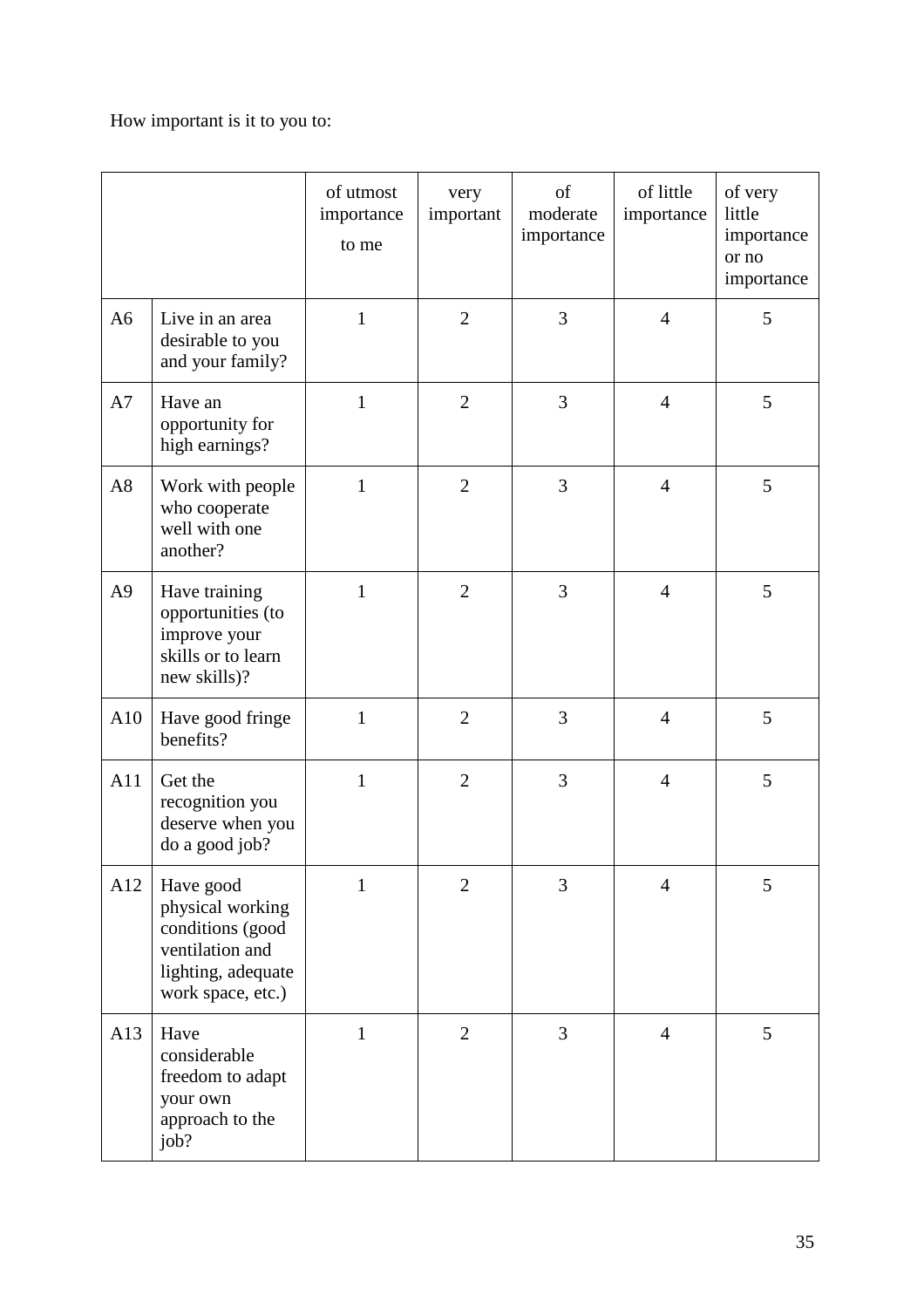How important is it to you to:

|     |                                                                                                         | of utmost<br>importance<br>to me | very<br>important | of<br>moderate<br>importance | of little<br>importance | of very<br>little<br>importance<br>or no<br>importance |
|-----|---------------------------------------------------------------------------------------------------------|----------------------------------|-------------------|------------------------------|-------------------------|--------------------------------------------------------|
| A14 | Have the security<br>that you will be<br>able to work for<br>your company as<br>long as you want<br>to? | $\mathbf{1}$                     | $\overline{2}$    | 3                            | $\overline{4}$          | 5                                                      |
| A15 | Have an<br>opportunity for<br>advancement to<br>higher level jobs?                                      | $\mathbf{1}$                     | $\overline{2}$    | 3                            | $\overline{4}$          | 5                                                      |
| A16 | Have a good<br>working<br>relationship with<br>your manager?                                            | $\mathbf{1}$                     | $\overline{2}$    | 3                            | $\overline{4}$          | 5                                                      |
| A17 | Fully use your<br>skills and abilities<br>on the job?                                                   | $\mathbf{1}$                     | $\overline{2}$    | 3                            | $\overline{4}$          | 5                                                      |
| A18 | Have a job which<br>leaves you<br>sufficient time for<br>your personal or<br>family life?               | 1                                | $\overline{2}$    | 3                            | $\overline{4}$          | 5                                                      |

A19-A32. About the satisfaction of your goals:

In the preceding questions, we asked you what you want in a job. Now, as compared to what you want, how satisfied are you at present with: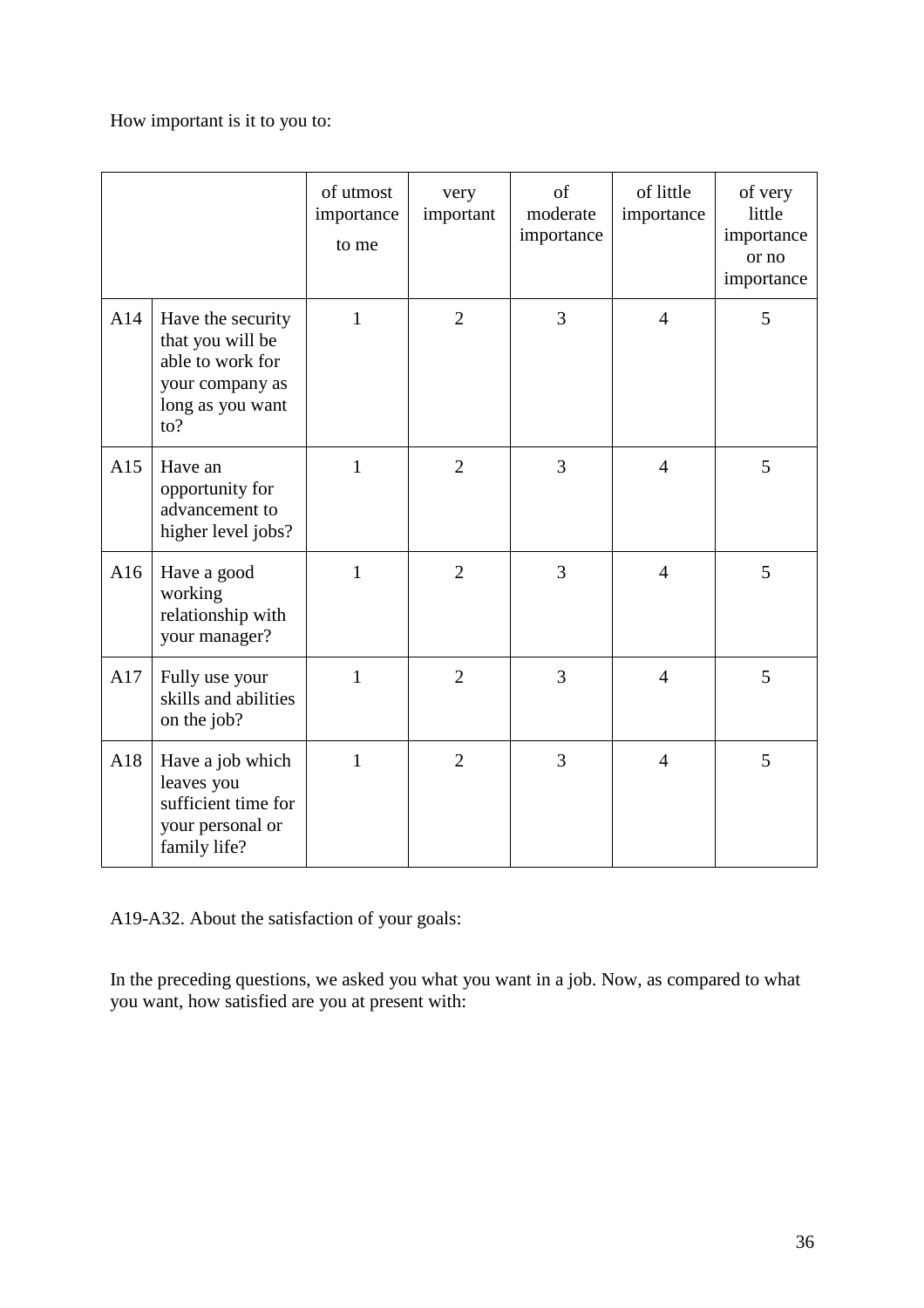|     |                                                                                                                                     | very<br>satisfied | satisfied      | neither<br>satisfied<br>nor<br>dissatisfied | dissatisfied   | very<br>dissatisfied |
|-----|-------------------------------------------------------------------------------------------------------------------------------------|-------------------|----------------|---------------------------------------------|----------------|----------------------|
| A19 | The challenge of<br>the work you do -<br>the extent to<br>which you can get<br>a personal sense<br>of<br>accomplishment<br>from it? | 1                 | $\overline{2}$ | 3                                           | $\overline{4}$ | 5                    |
| A20 | The extent to<br>which you live in<br>an area desirable<br>to you and your<br>family?                                               | 1                 | $\overline{2}$ | 3                                           | $\overline{4}$ | 5                    |
| A21 | Your opportunity<br>for high earning<br>in this company?                                                                            | 1                 | $\overline{2}$ | 3                                           | $\overline{4}$ | 5                    |
| A22 | The extent to<br>which people you<br>work with<br>cooperate with<br>one another?                                                    | $\mathbf{1}$      | $\overline{2}$ | 3                                           | $\overline{4}$ | 5                    |
| A23 | Your trainings<br>opportunities (to<br>improve your<br>skills or to learn<br>new skills)?                                           | $\mathbf{1}$      | $\overline{2}$ | 3                                           | $\overline{4}$ | 5                    |
| A24 | Your fringe<br>benefits?                                                                                                            | $\mathbf{1}$      | $\overline{2}$ | 3                                           | $\overline{4}$ | 5                    |
| A25 | The recognition<br>you get when you<br>do a good job?                                                                               | $\mathbf{1}$      | $\overline{2}$ | 3                                           | $\overline{4}$ | 5                    |
| A26 | Your physical<br>working<br>conditions (good<br>ventilation and<br>lighting, adequate<br>work space, etc.)?                         | $\mathbf{1}$      | $\overline{2}$ | 3                                           | $\overline{4}$ | 5                    |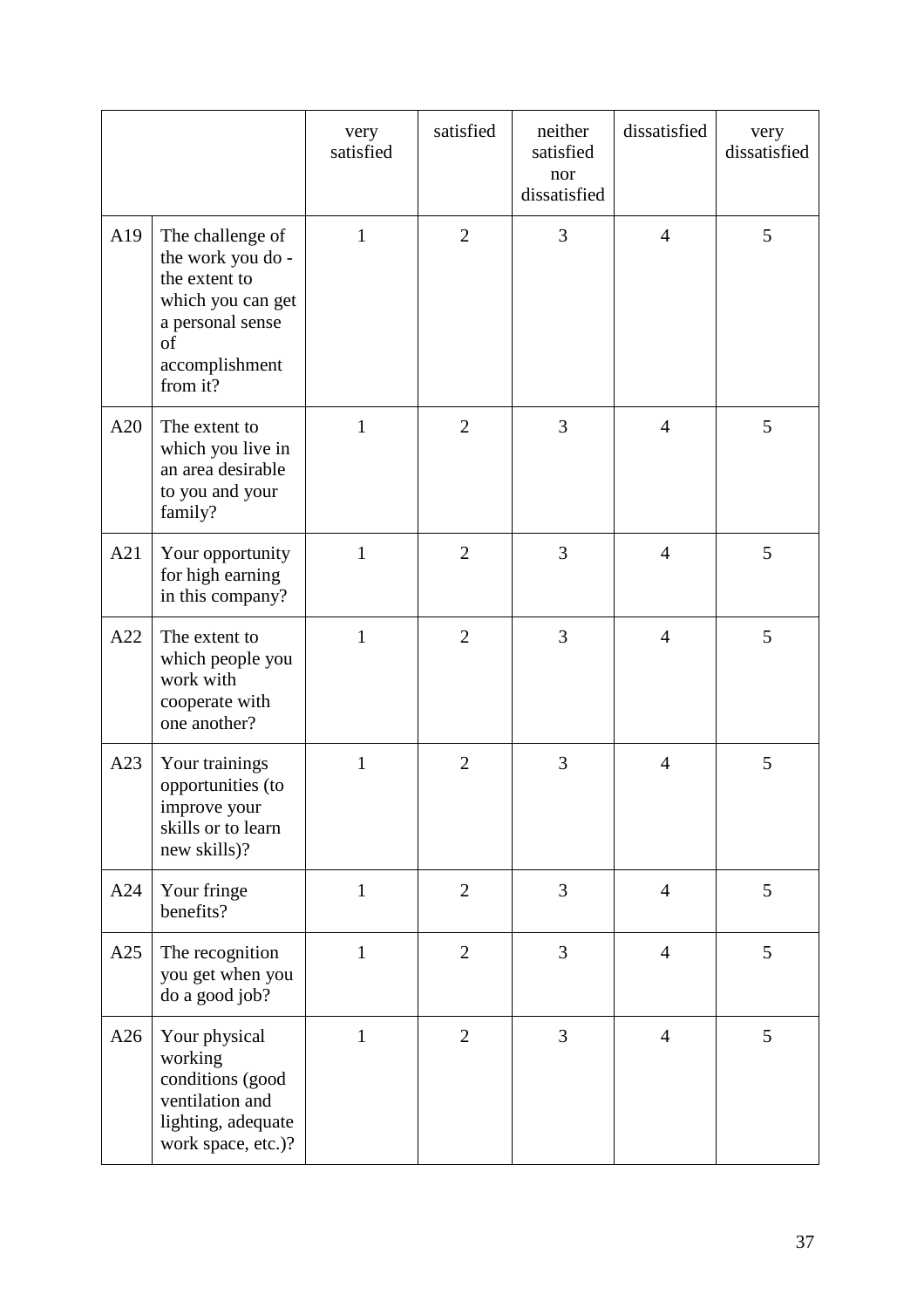|     |                                                                                                          | very<br>satisfied | satisfied      | neither<br>satisfied<br>nor<br>dissatisfied | dissatisfied   | very<br>dissatisfied |
|-----|----------------------------------------------------------------------------------------------------------|-------------------|----------------|---------------------------------------------|----------------|----------------------|
| A27 | The freedom you<br>have to adapt<br>your own<br>approach to the<br>job?                                  | $\mathbf{1}$      | $\overline{2}$ | 3                                           | $\overline{4}$ | 5                    |
| A28 | Your security that<br>you will be able<br>to work for your<br>company as long<br>as you wan to?          | $\mathbf{1}$      | $\overline{2}$ | 3                                           | $\overline{4}$ | 5                    |
| A29 | Your opportunity<br>for advancement<br>to higher level<br>jobs?                                          | $\mathbf{1}$      | $\overline{2}$ | 3                                           | $\overline{4}$ | 5                    |
| A30 | Your working<br>relationship with<br>your immediate<br>manager?                                          | $\mathbf{1}$      | $\overline{2}$ | 3                                           | $\overline{4}$ | 5                    |
| A31 | The extent to<br>which you use<br>your skills and<br>abilities on your<br>job?                           | $\mathbf{1}$      | $\overline{2}$ | 3                                           | $\overline{4}$ | 5                    |
| A32 | The extent to<br>which your job<br>leaves you<br>sufficient time for<br>your personal or<br>family life? | $\mathbf{1}$      | $\overline{2}$ | 3                                           | 4              | 5                    |

A37 How often do you feel nervous or tense at work?

- 1. I always feel this way
- 2. Usually
- 3. Sometimes
- 4. Seldom
- 5. I never feel this way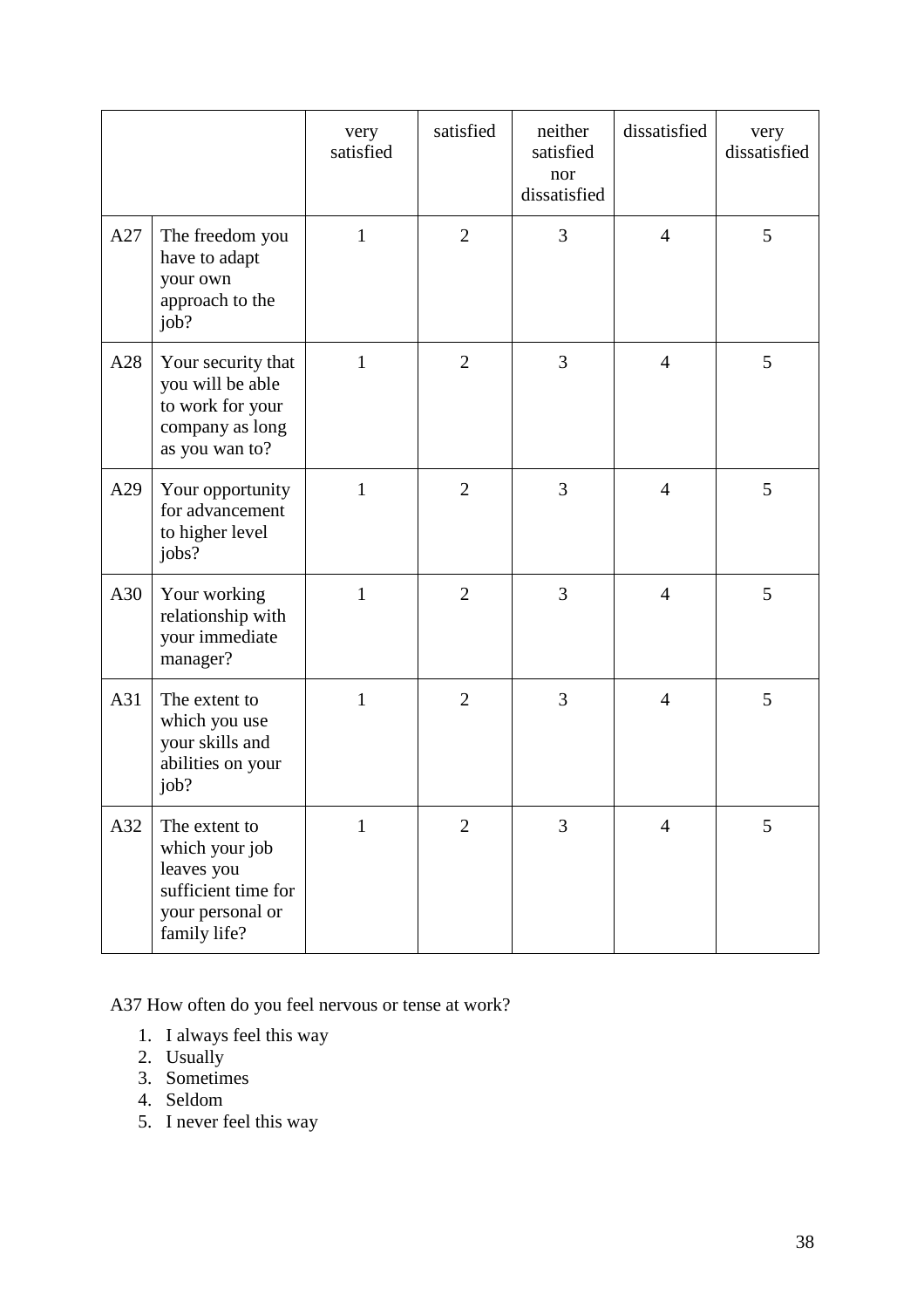A43 How long do you think you will continue working for this company?

- 1. Two years at the most
- 2. From two to five years
- 3. More than five years ( but I probably will leave before I retire)
- 4. Until I retire

A48 If an employee did take a complaint to higher management, do you think he would suffer later on for doing this (such as getting a smaller salary increase, or getting the less desirable jobs in the department, etc.) ?

- 1. Yes, the employee would definitely suffer later on for taking a complaint to higher management
- 2. Yes, probably
- 3. No, probably not
- 4. No, the employee would definitely not suffer later on for taking a complaint to higher management

A52 How often would you say your immediate manager is concerned about helping you get ahead?

- 1. Always
- 2. Usually
- 3. Sometimes
- 4. Seldom
- 5. Never

The descriptions below apply to four different types of managers. First, please read through these descriptions:

| Manager 1 | Usually makes his/her decisions promptly and communicates them to<br>his/her subordinates clearly and firmly. Expects them to carry out the<br>decisions loyally and without raising difficulties.                                                                                                           |
|-----------|--------------------------------------------------------------------------------------------------------------------------------------------------------------------------------------------------------------------------------------------------------------------------------------------------------------|
| Manager 2 | Usually makes his/her decisions promptly, but, before going ahead, tries<br>to explain them fully to his/her subordinates. Gives them the reasons for<br>the decisions and answers whatever questions they may have.                                                                                         |
| Manager 3 | Usually consults with his/her subordinates before he/she reaches his/her<br>decisions. Listens to their advice, considers it, and then announces<br>his/her decisions. He/she then expects all to work loyally to implement<br>it whether or not it is in accordance with the advice they gave.              |
| Manager 4 | Usually calls a meeting of his/her subordinates when there is an<br>important decision to be made. Puts the problem before the group and<br>invites discussion. Accepts the majority viewpoint as the decision.<br>(However, if there is not consensus, he/she usually make the decision<br>himself/herself) |

A54 Now for the above types of manager, please mark the one which you would prefer to work under.

- 1. Manager 1
- 2. Manager 2
- 3. Manager 3
- 4. Manager 4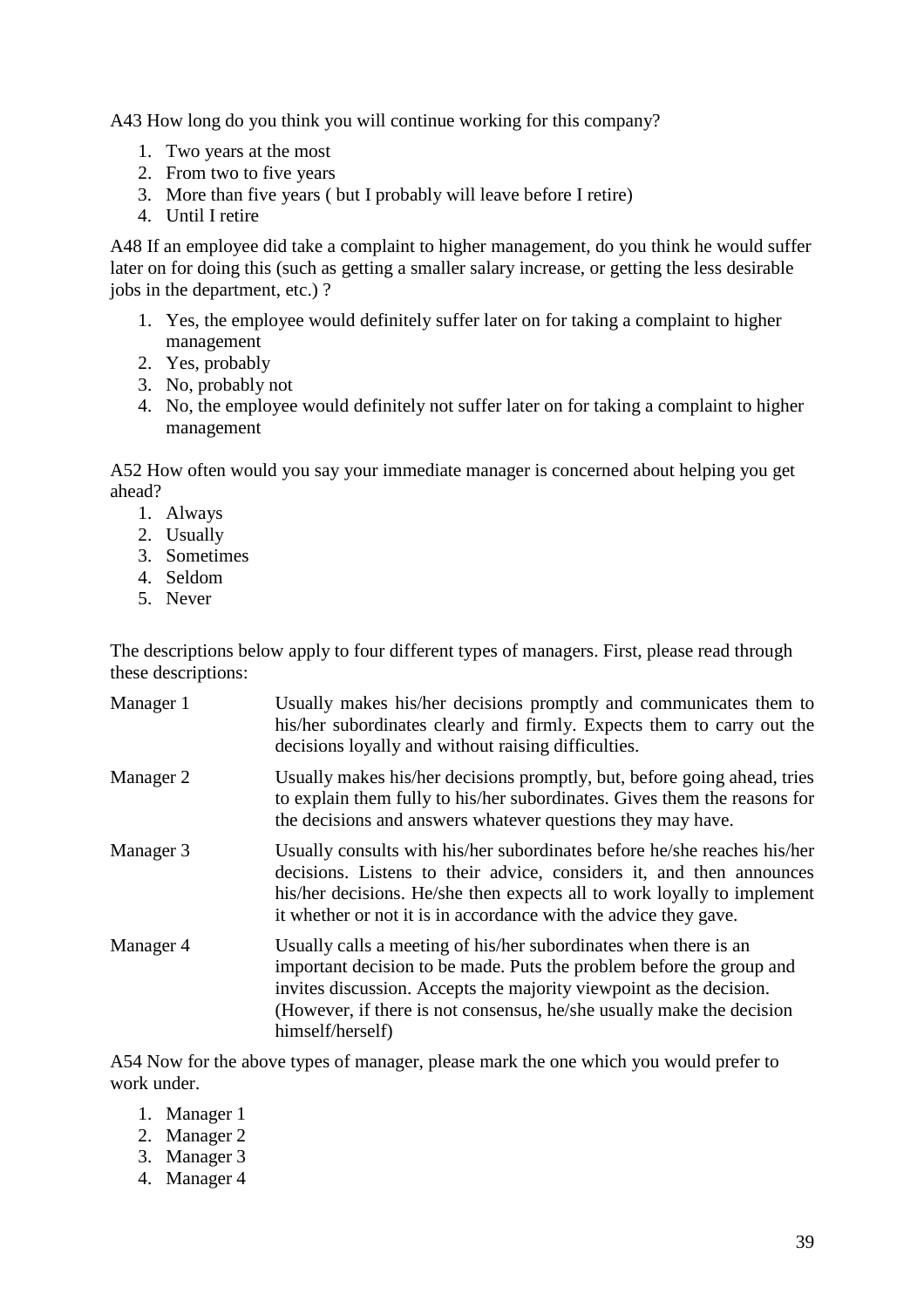A55 And, to which one of the above four types of managers would you say your own manager most closely corresponds?

- 1. Manager 1
- 2. Manager 2
- 3. Manager 3
- 4. Manager 4
- 5. He does not correspond closely to any of them

A56 How many years of formal school education did you complete?

- 1. 10 years or less 6. 15 years
- 2. 11 years 7. 16 years 7. 16 years 3. 12 years 8. 17 years
- 
- 8. 17 years 4. 13 years 9. More than 17 years
- 5. 14 years
- 
- A57 How old are you?

| 1. Under $20$    | 5. 35-39       |
|------------------|----------------|
| $2. \quad 20-24$ | $6, 40-49$     |
| $3.25-29$        | 7. 50-59       |
| 4. 30-34         | $8.60$ or over |

A58 Considering everything, how would you rate your overall satisfaction in this company at the present time:

- 1. I am completely satisfied
- 2. Very satisfied
- 3. Satisfied
- 4. Neither satisfied nor dissatisfied
- 5. Dissatisfied
- 6. Very dissatisfied
- 7. I am completely dissatisfied

#### **B Questions**

B9 If you had a choice of promotion to either a managerial or a specialist position and these jobs were at the same salary level, which would appeal to you most?

- 1. I would have a strong preference for being a specialist
- 2. I would have some preference for being a specialist
- 3. It does not make any difference
- 4. I would have some preference for being a manger
- 5. I would have a strong preference for being a manager

B24 All in all, what is your personal feeling about working for a company which is primarily foreign-owned?

- 1. All in all, I prefer it this way
- 2. It makes no difference to me one way or the other
- 3. I would prefer that it was not this way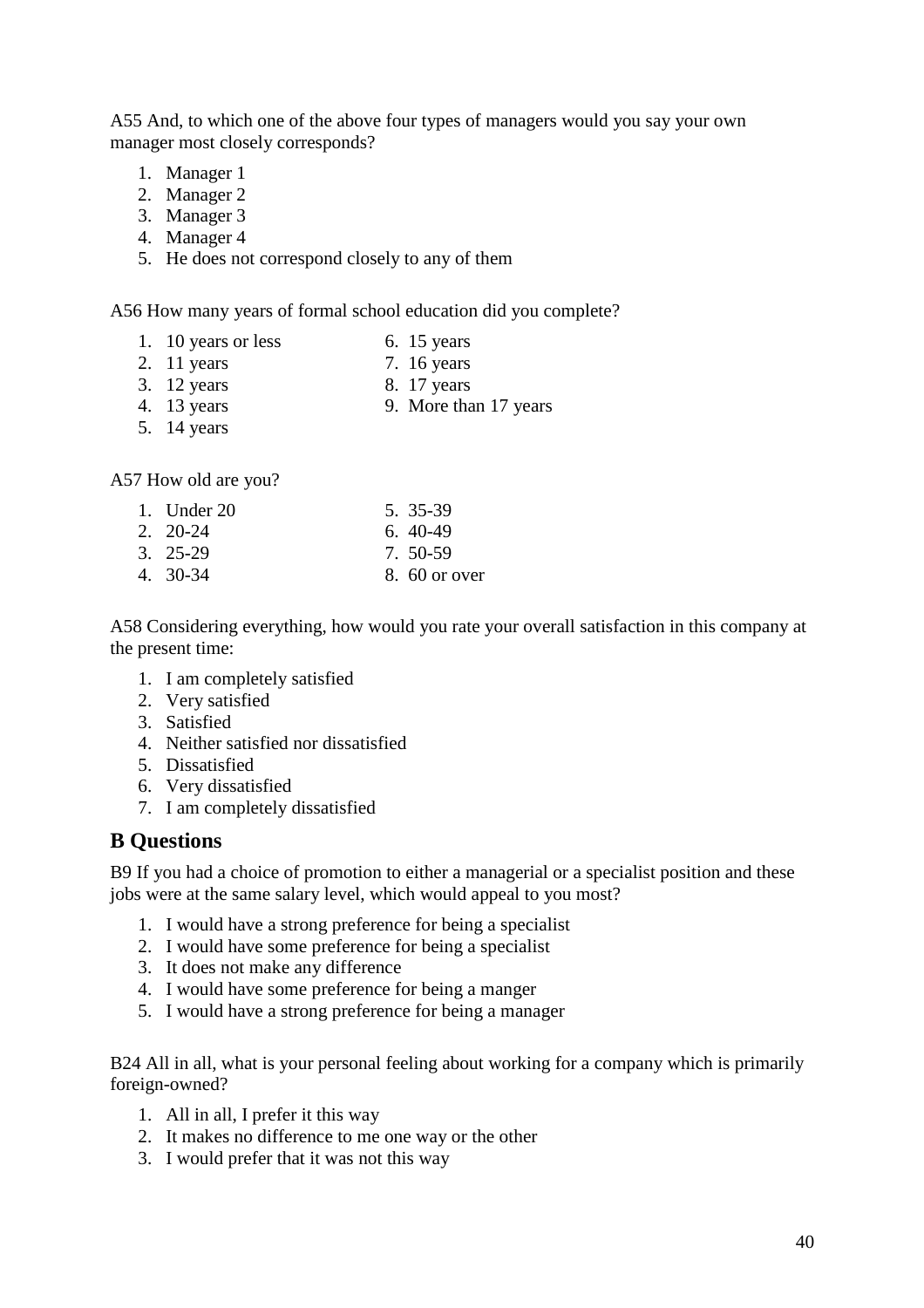B25 Suppose you quit this company. Do you think you would be able to get another job in your line of work at about the same income?

- 1. Yes, definitely
- 2. Yes, probably
- 3. No, probably not
- 4. No, definitely not

B39 How often would you say your immediate manager insists that rules and procedures are followed?

- 1. Always
- 2. Usually
- 3. Sometimes
- 4. Seldom
- 5. Never

B44 How do you feel or think you would feel about working for a manager who is from a country other than your own?

- 1. In general, I would prefer to work for a manager of my own nationality
- 2. Nationality would make no difference to me
- 3. In general, I would prefer to work for a manager of a different nationality

How frequently, in your experience, do the following problems occur?

|            |                                                                                                  | very<br>frequently | frequently     | sometimes | seldom         | very<br>seldom |
|------------|--------------------------------------------------------------------------------------------------|--------------------|----------------|-----------|----------------|----------------|
| <b>B46</b> | <b>Employees being</b><br>afraid to express<br>disagreement with<br>their managers               | 1                  | $\overline{2}$ | 3         | $\overline{4}$ | 5              |
| <b>B47</b> | Being unclear on<br>what your duties<br>and<br>responsibilities<br>are                           | 1                  | $\overline{2}$ | 3         | $\overline{4}$ | 5              |
| <b>B49</b> | People above you<br>getting involved<br>in details of your<br>job which should<br>be left to you | $\mathbf{1}$       | $\overline{2}$ | 3         | $\overline{4}$ | 5              |
| <b>B51</b> | Some groups of<br>employees<br>looking down<br>upon other groups<br>of employees                 | $\mathbf{1}$       | $\overline{2}$ | 3         | $\overline{4}$ | 5              |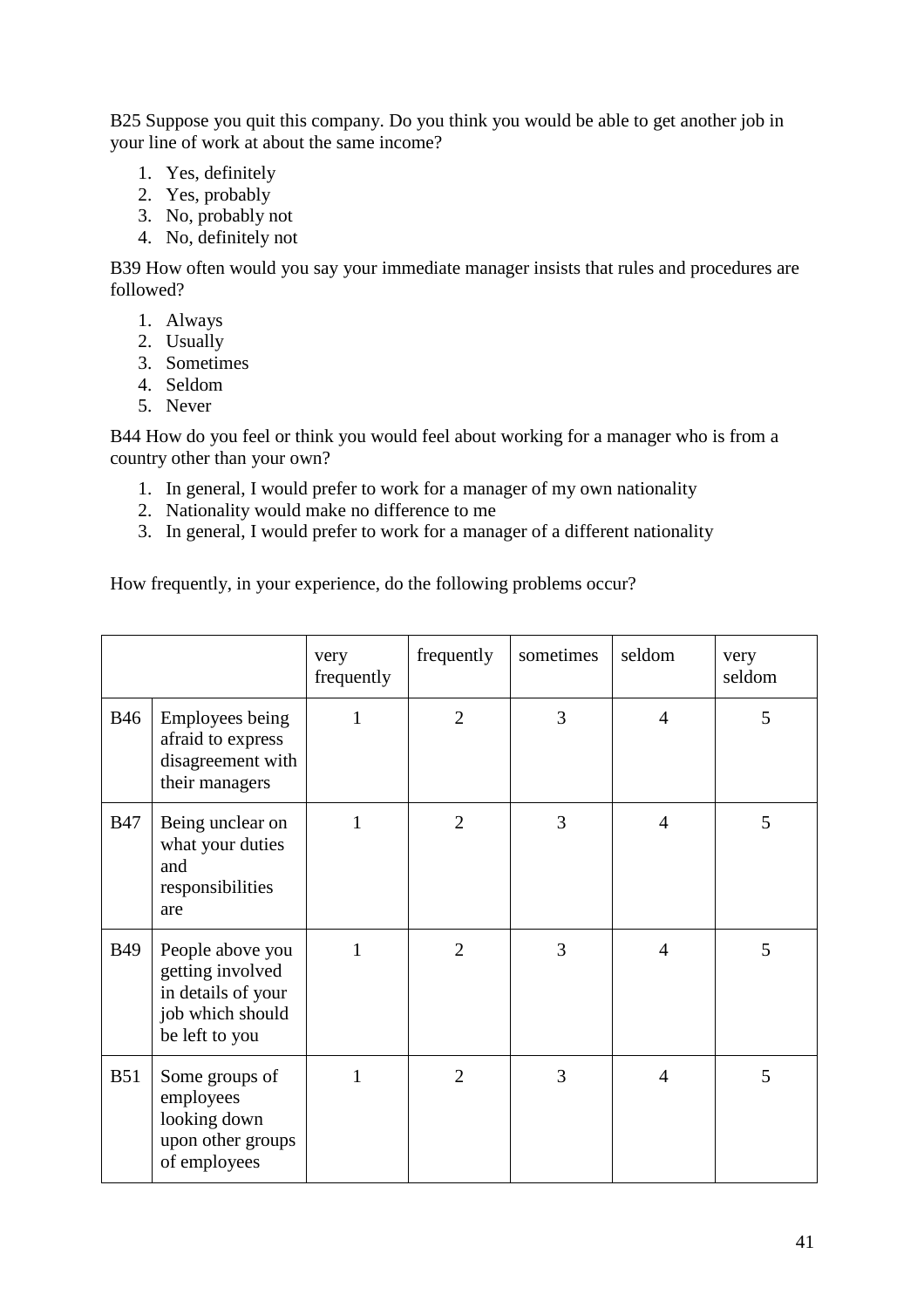B52-B61. About general beliefs:

Listed below are a number of statement. These statement are not about the company as such , but rather about general issues in industry. Please indicate the extend to which you personally agree or disagree with each of these statements (mark one for each line across).

|            |                                                                                                                                                   | strongly<br>agree | agree          | undecided | disagree       | strongly<br>disagree |
|------------|---------------------------------------------------------------------------------------------------------------------------------------------------|-------------------|----------------|-----------|----------------|----------------------|
| <b>B52</b> | A corporation<br>should have a<br>major<br>responsibility for<br>the health and<br>welfare of its<br>employees and<br>their immediate<br>families | $\mathbf{1}$      | $\overline{2}$ | 3         | $\overline{4}$ | 5                    |
| <b>B53</b> | Having<br>interesting work<br>to do is just as<br>important to most<br>people as having<br>high earnings                                          | 1                 | $\overline{2}$ | 3         | $\overline{4}$ | 5                    |
| <b>B54</b> | Competition<br>among employees<br>usually does more<br>harm than good                                                                             | $\mathbf{1}$      | $\overline{2}$ | 3         | $\overline{4}$ | 5                    |
| <b>B55</b> | Employees loose<br>respect for a<br>manager who<br>asks them for<br>their advice<br>before he makes a<br>final decision                           | $\mathbf{1}$      | $\overline{2}$ | 3         | $\overline{4}$ | 5                    |
| <b>B56</b> | Employees should<br>participate more<br>in the decisions<br>made by<br>managers                                                                   | 1                 | $\mathfrak{2}$ | 3         | $\overline{4}$ | 5                    |
| <b>B57</b> | Decisions made<br>by individuals are<br>usually of higher<br>quality than<br>decisions made<br>by groups                                          | $\mathbf{1}$      | $\overline{2}$ | 3         | $\overline{4}$ | 5                    |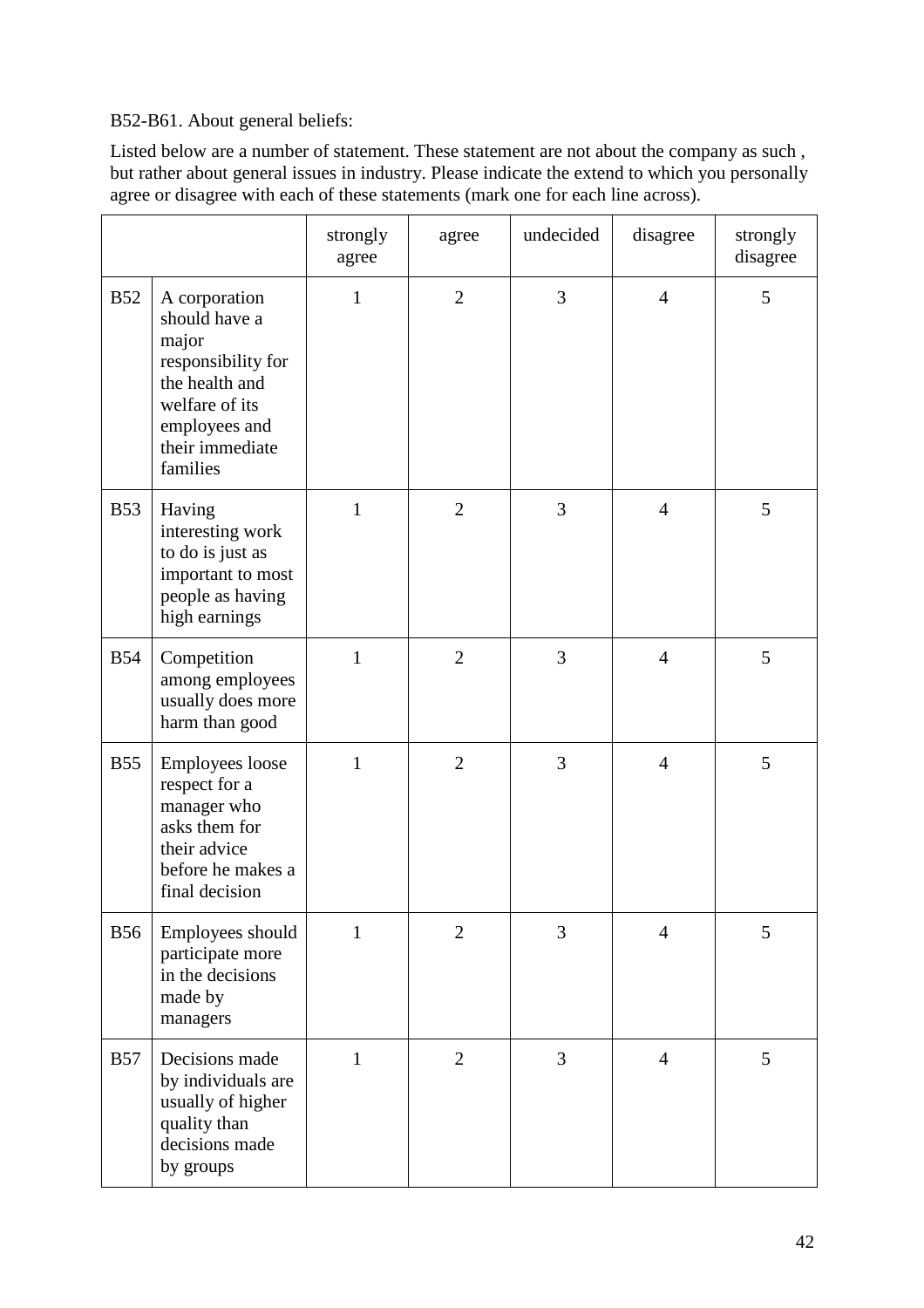|            |                                                                                                                                              | Strongly<br>agree | agree          | undecided      | disagree       | strongly<br>disagree |
|------------|----------------------------------------------------------------------------------------------------------------------------------------------|-------------------|----------------|----------------|----------------|----------------------|
| <b>B58</b> | A corporation<br>should do as<br>much as it can to<br>help solve<br>society's<br>problems<br>(poverty,<br>discrimination,<br>pollution, etc) | $\mathbf{1}$      | $\overline{2}$ | 3              | $\overline{4}$ | 5                    |
| <b>B59</b> | Staying with one<br>company for a<br>long time is<br>usually the best<br>way to get ahead<br>in business                                     | $\mathbf{1}$      | $\overline{2}$ | $\overline{3}$ | $\overline{4}$ | 5                    |
| <b>B60</b> | Company rules<br>should not be<br>broken - even<br>when the<br>employee thinks<br>it is in company's<br>best interests                       | $\mathbf{1}$      | $\overline{2}$ | 3              | $\overline{4}$ | 5                    |
| <b>B61</b> | Most employees<br>prefer to avoid<br>responsibility,<br>have little<br>ambition, and<br>want security<br>above all                           | $\mathbf{1}$      | $\overline{2}$ | $\overline{3}$ | $\overline{4}$ | 5                    |

# **C Questions**

C1-C8. About your goals: How important is it to you to:

|    |                                                                                      | of utmost<br>importance | very<br>important | of<br>moderate<br>importance | of little<br>importance | of very<br>little<br>importance |
|----|--------------------------------------------------------------------------------------|-------------------------|-------------------|------------------------------|-------------------------|---------------------------------|
| C1 | Have the security<br>that you will not<br>be transferred to a<br>less desirable job? |                         |                   |                              | 4                       |                                 |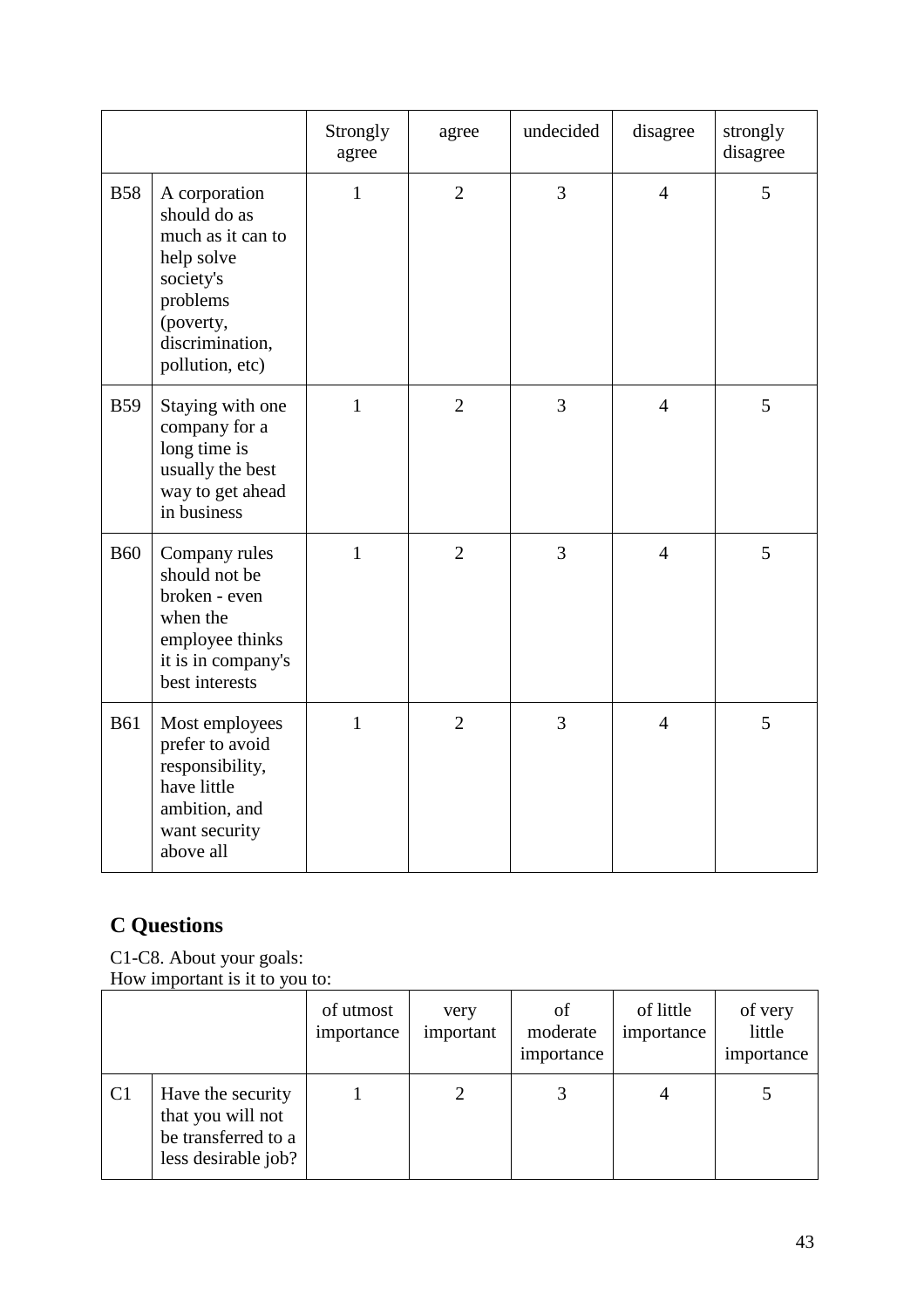## How important is it to you to:

|                |                                                                                                        | of utmost<br>importance | very<br>important | of<br>moderate<br>importance | of little<br>importance | of very<br>little<br>importance |
|----------------|--------------------------------------------------------------------------------------------------------|-------------------------|-------------------|------------------------------|-------------------------|---------------------------------|
| C <sub>2</sub> | Work in a<br>department which<br>is run efficiently?                                                   | $\mathbf{1}$            | $\overline{2}$    | 3                            | $\overline{4}$          | 5                               |
| C <sub>3</sub> | Have a job which<br>allows you to<br>make a real<br>contribution to<br>the success of<br>your company? | $\mathbf{1}$            | $\overline{2}$    | 3                            | $\overline{4}$          | 5                               |
| C <sub>4</sub> | Work in a<br>company which is<br>regarded in your<br>country as<br>successful?                         | $\mathbf{1}$            | $\overline{2}$    | 3                            | $\overline{4}$          | 5                               |
| C <sub>5</sub> | Work in a<br>company which<br>stands in the<br>forefront of<br>modern<br>technology?                   | $\mathbf{1}$            | $\overline{2}$    | 3                            | $\overline{4}$          | 5                               |
| C6             | Work in<br>congenial and<br>friendly<br>atmosphere?                                                    | $\mathbf{1}$            | $\overline{2}$    | 3                            | $\overline{4}$          | 5                               |
| C7             | Keep up-to-date<br>with the technical<br>developments<br>relating to your<br>work?                     | $\mathbf{1}$            | $\overline{2}$    | 3                            | 4                       | 5                               |
| C8             | Have a job on<br>which there is a<br>great deal of day-<br>to-day learning?                            | $\mathbf{1}$            | $\overline{2}$    | 3                            | $\overline{4}$          | 5                               |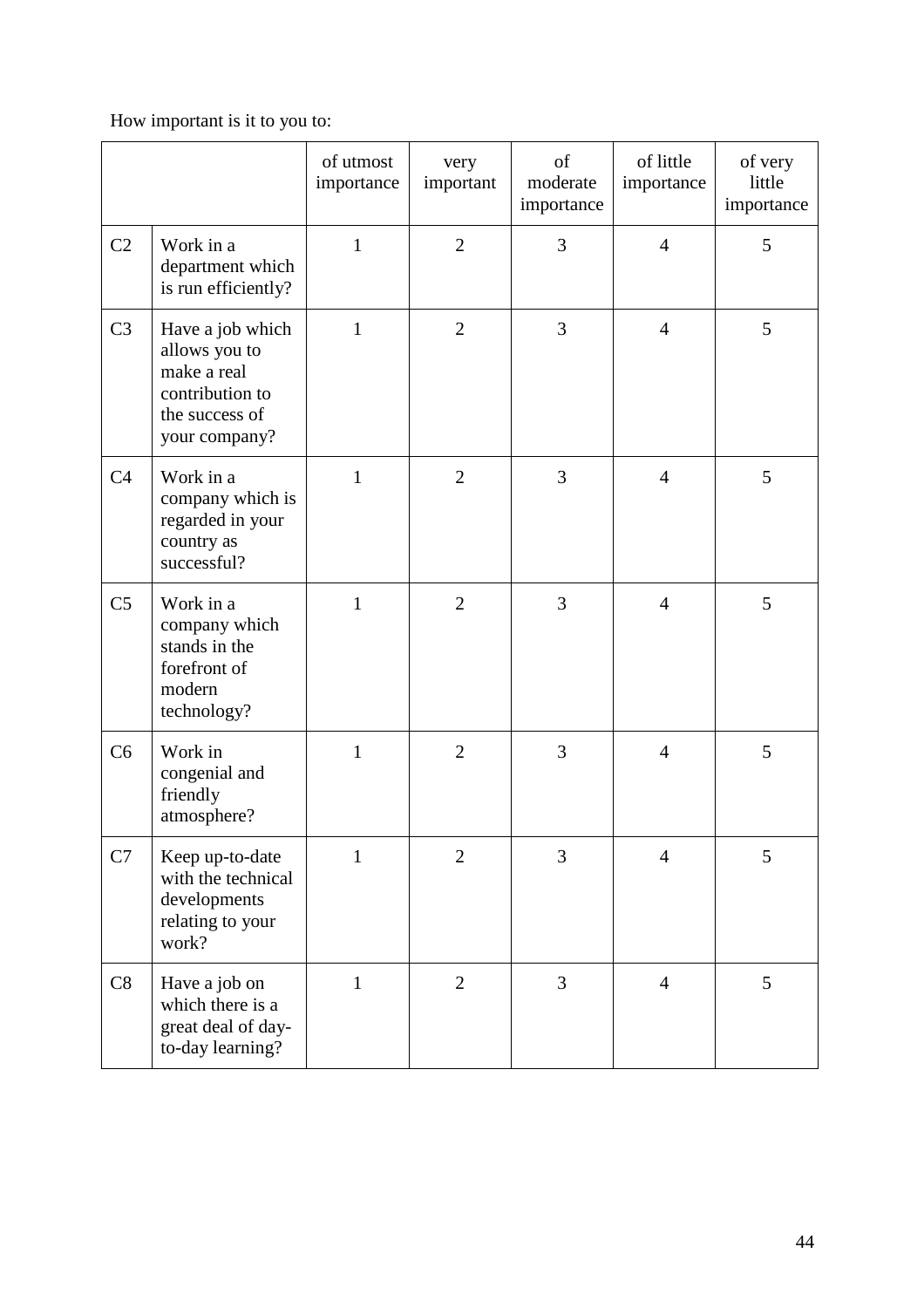## C9-C19. About general beliefs:

|     |                                                                                                                                                                                                                                                    | strongly<br>agree | agree          | undecided      | disagree       | strongly<br>disagree |
|-----|----------------------------------------------------------------------------------------------------------------------------------------------------------------------------------------------------------------------------------------------------|-------------------|----------------|----------------|----------------|----------------------|
| C9  | A good manager<br>gives his<br>employees<br>detailed and<br>complete<br>instructions as to<br>the way they<br>should do their<br>jobs: His does not<br>give them merely<br>general directions<br>and depends on<br>them to work out<br>the details | $\mathbf{1}$      | $\overline{2}$ | 3              | $\overline{4}$ | 5                    |
| C10 | Most companies<br>have a genuine<br>interest in the<br>welfare of their<br>employees                                                                                                                                                               | $\mathbf{1}$      | $\overline{2}$ | 3              | $\overline{4}$ | 5                    |
| C11 | In general, the<br>better managers<br>in a company are<br>those who have<br>been with the<br>company the<br>longest time                                                                                                                           | 1                 | $\overline{2}$ | 3              | $\overline{4}$ | 5                    |
| C12 | There are few<br>qualities in a man<br>more admirable<br>than dedication<br>and loyalty to his<br>company                                                                                                                                          | $\mathbf{1}$      | $\mathfrak{2}$ | 3              | Δ              | 5.                   |
| C13 | Most employees<br>have an inherent<br>dislike of work<br>and will avoid it<br>if they can                                                                                                                                                          | 1                 | $\overline{2}$ | $\overline{3}$ | $\overline{4}$ | 5                    |